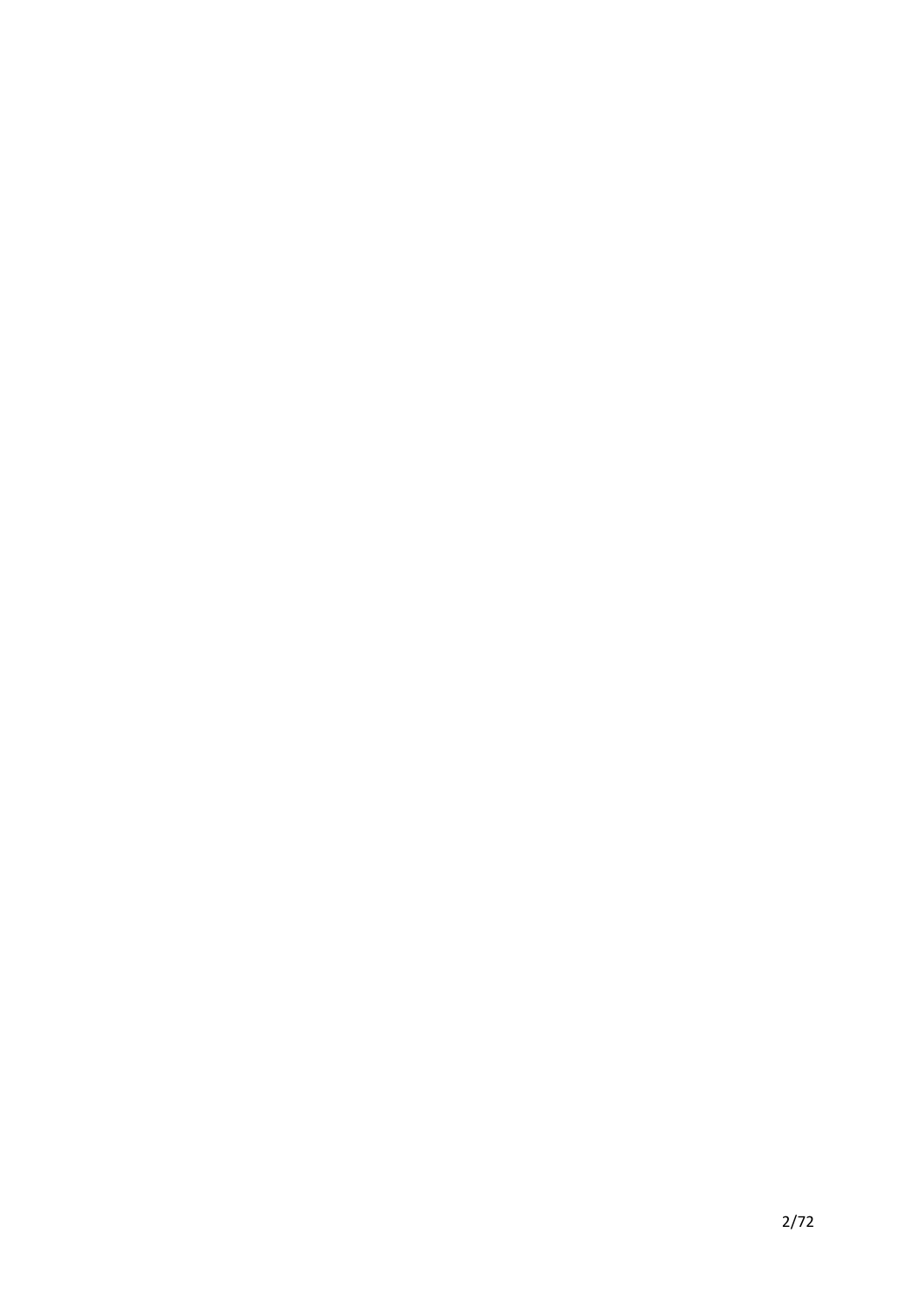# Table of Contents

| $\mathbf{1}$   |        |  |  |  |
|----------------|--------|--|--|--|
|                | 1.1    |  |  |  |
|                | 1.2    |  |  |  |
|                | 1.3    |  |  |  |
|                | 1.4    |  |  |  |
|                | 1.5    |  |  |  |
|                | 1.6    |  |  |  |
|                | 1.7    |  |  |  |
|                | 1.8    |  |  |  |
|                | 1.9    |  |  |  |
|                | 1.10   |  |  |  |
|                | 1.11   |  |  |  |
|                | 1.12   |  |  |  |
|                | 1.13   |  |  |  |
|                | 1.13.1 |  |  |  |
| $\overline{2}$ |        |  |  |  |
|                | 2.1    |  |  |  |
|                | 2.2    |  |  |  |
|                | 2.3    |  |  |  |
|                | 2.4    |  |  |  |
|                | 2.4.1  |  |  |  |
|                | 2.4.2  |  |  |  |
|                | 2.5    |  |  |  |
|                | 2.5.1  |  |  |  |
|                | 2.5.2  |  |  |  |
|                | 2.5.3  |  |  |  |
|                | 2.5.4  |  |  |  |
|                | 2.5.5  |  |  |  |
|                | 2.6    |  |  |  |
|                | 2.7    |  |  |  |
|                | 2.8    |  |  |  |
| 2.9            |        |  |  |  |
|                | 2.9.1  |  |  |  |
|                | 2.10   |  |  |  |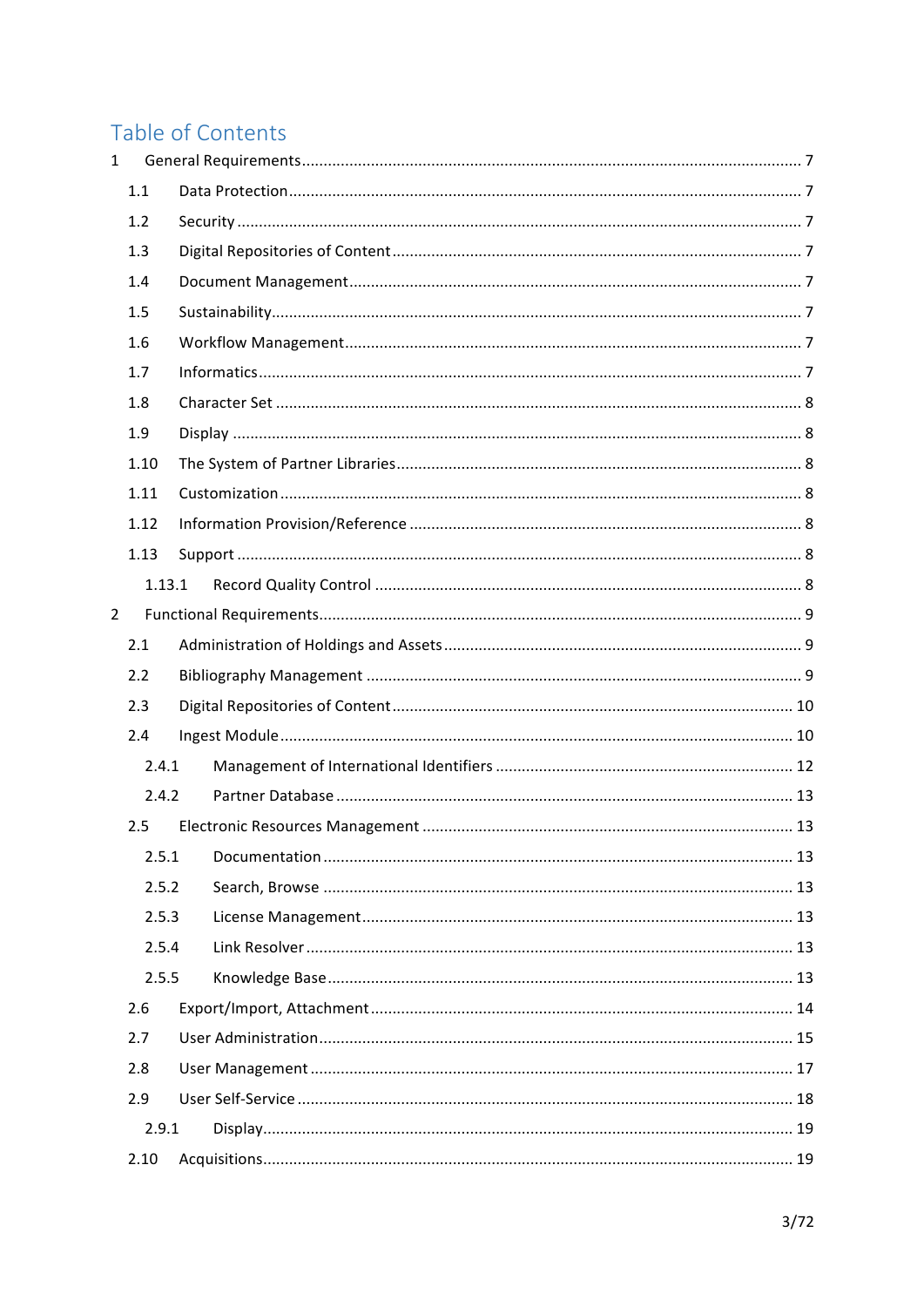| 2.11    |  |  |  |  |  |
|---------|--|--|--|--|--|
| 2.12    |  |  |  |  |  |
| 2.13    |  |  |  |  |  |
| 2.13.1  |  |  |  |  |  |
| 2.14    |  |  |  |  |  |
| 2.15    |  |  |  |  |  |
| 2.15.1  |  |  |  |  |  |
| 2.15.2  |  |  |  |  |  |
| 2.15.3  |  |  |  |  |  |
| 2.15.4  |  |  |  |  |  |
| 2.15.5  |  |  |  |  |  |
| 2.15.6  |  |  |  |  |  |
| 2.15.7  |  |  |  |  |  |
| 2.15.8  |  |  |  |  |  |
| 2.15.9  |  |  |  |  |  |
| 2.15.10 |  |  |  |  |  |
| 2.16    |  |  |  |  |  |
| 2.17    |  |  |  |  |  |
|         |  |  |  |  |  |
| 2.18    |  |  |  |  |  |
| 2.18.1  |  |  |  |  |  |
| 2.18.2  |  |  |  |  |  |
| 2.18.3  |  |  |  |  |  |
| 2.18.4  |  |  |  |  |  |
| 2.18.5  |  |  |  |  |  |
| 2.18.6  |  |  |  |  |  |
| 2.18.7  |  |  |  |  |  |
| 2.19    |  |  |  |  |  |
| 2.19.1  |  |  |  |  |  |
| 2.19.2  |  |  |  |  |  |
| 2.19.3  |  |  |  |  |  |
| 2.19.4  |  |  |  |  |  |
| 2.19.5  |  |  |  |  |  |
| 2.19.6  |  |  |  |  |  |
| 2.19.7  |  |  |  |  |  |
| 2.19.8  |  |  |  |  |  |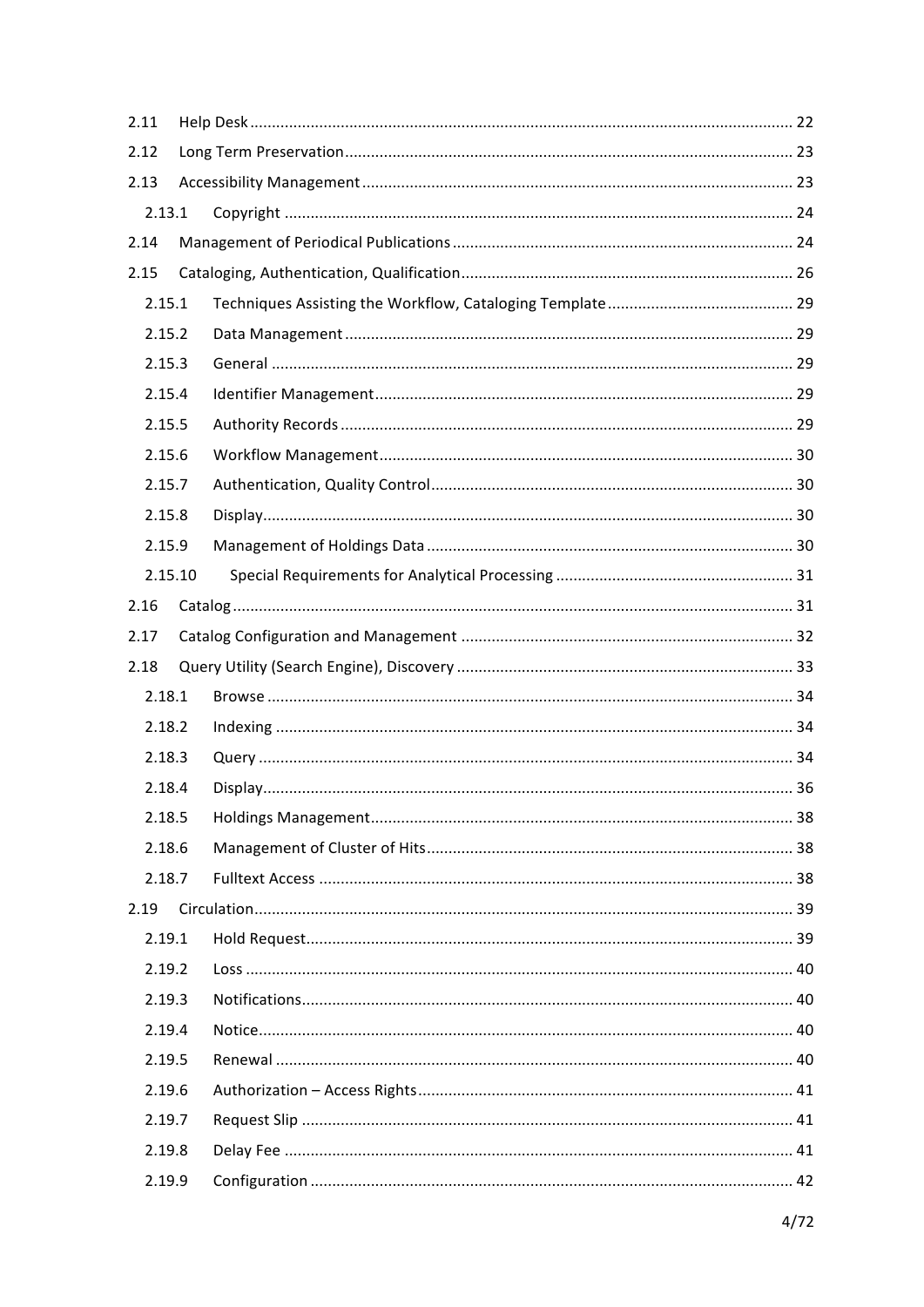|        | 2.19.10 |  |
|--------|---------|--|
|        | 2.19.11 |  |
|        | 2.19.12 |  |
|        | 2.19.13 |  |
|        | 2.19.14 |  |
|        | 2.19.15 |  |
|        | 2.19.16 |  |
|        | 2.19.17 |  |
|        | 2.19.18 |  |
|        | 2.19.19 |  |
|        | 2.19.20 |  |
|        | 2.19.21 |  |
|        | 2.19.22 |  |
|        | 2.19.23 |  |
|        | 2.19.24 |  |
|        | 2.19.25 |  |
|        | 2.19.26 |  |
| 2.20   |         |  |
|        | 2.20.1  |  |
| 2.21   |         |  |
| 2.22   |         |  |
| 2.23   |         |  |
| 2.23.1 |         |  |
| 2.23.2 |         |  |
| 2.24   |         |  |
| 2.25   |         |  |
| 2.26   |         |  |
| 2.27   |         |  |
| 2.28   |         |  |
| 2.29   |         |  |
| 2.29.1 |         |  |
| 2.29.2 |         |  |
| 2.29.3 |         |  |
| 2.29.4 |         |  |
| 2.29.5 |         |  |
| 2.30   |         |  |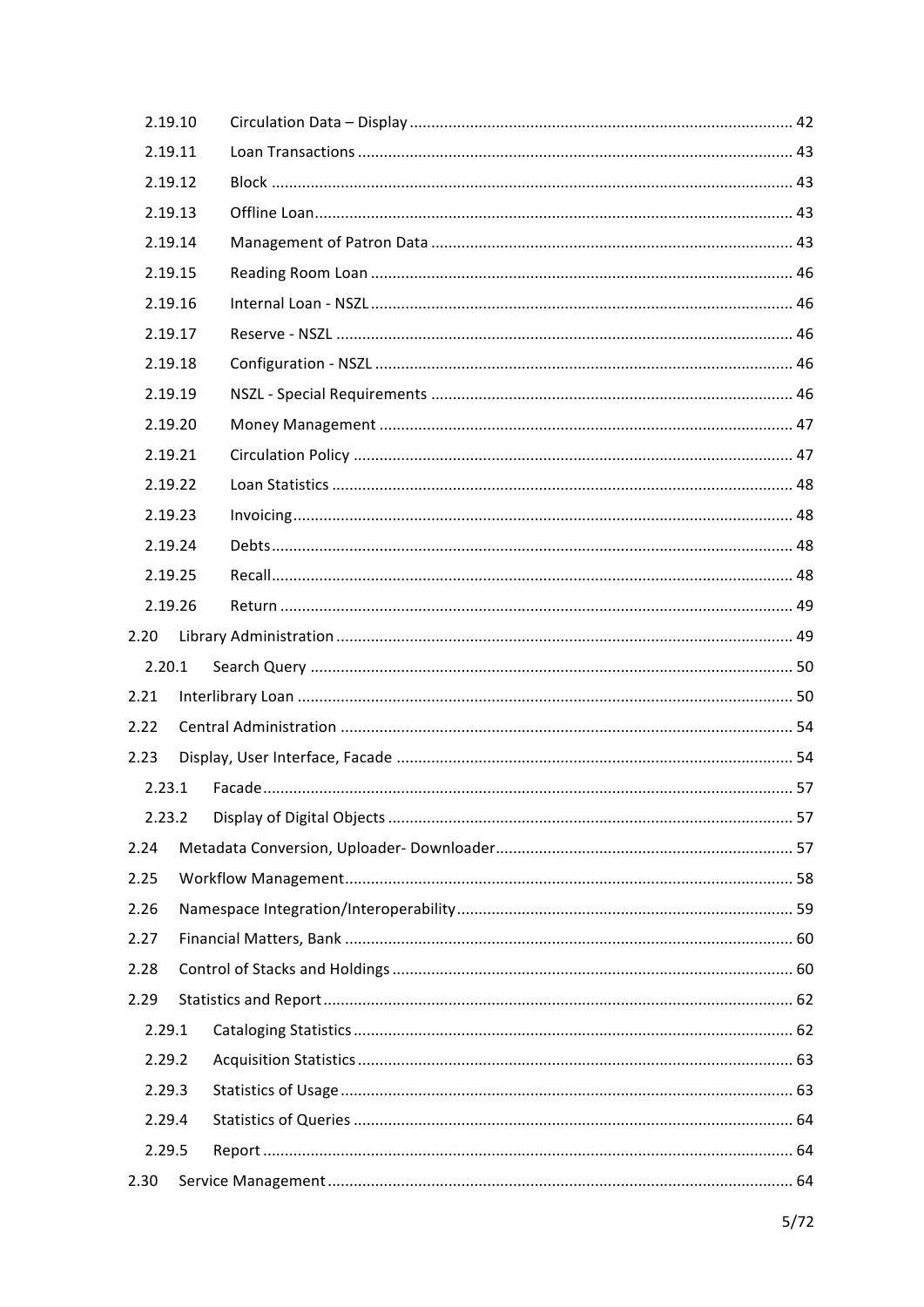|   | 2.31   |  |  |  |
|---|--------|--|--|--|
|   | 2.32   |  |  |  |
|   | 2.32.1 |  |  |  |
|   | 2.32.2 |  |  |  |
|   | 2.32.3 |  |  |  |
|   | 2.32.4 |  |  |  |
|   | 2.32.5 |  |  |  |
| 3 |        |  |  |  |
|   | 3.1    |  |  |  |
| 4 |        |  |  |  |
|   | 4.1    |  |  |  |
|   | 4.2    |  |  |  |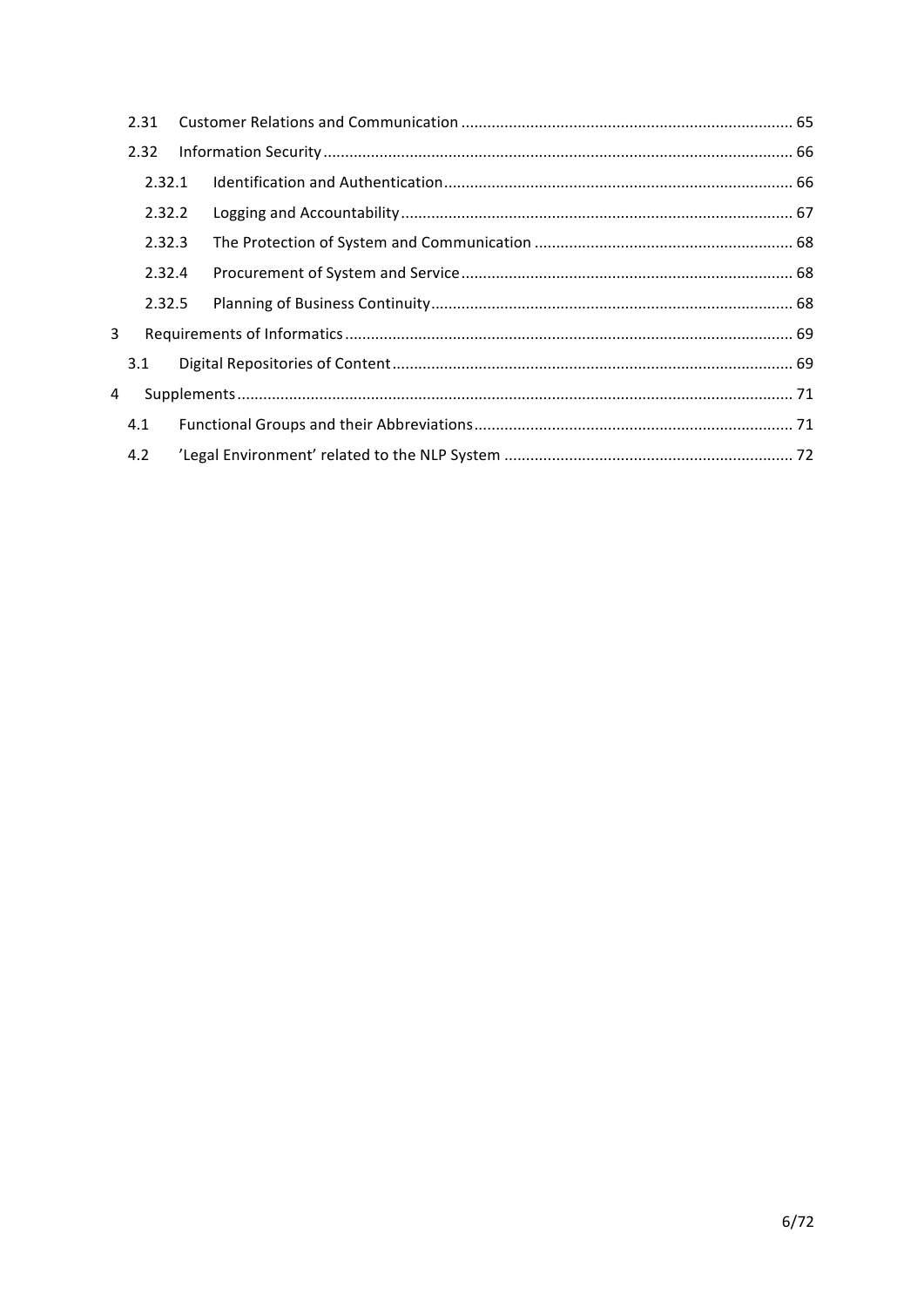# 1 General Requirements

- It is of the 'library services platform' type.
- The system must secure a high level of configurability at functional constituents.
- It must support the connection to work processes of digitization via standardized interface.

#### 1.1 Data Protection

• It conforms to the regulations of data protection (eg, the safeguarding of private data) as well as to the General Data Protection Regulation (GDPR).

#### 1.2 Security

- The system must be able to run in safe operation for a 365x24hr deployment.
- The system must warrant a consistent recovery or restoration of all its functions.

#### 1.3 Digital Repositories of Content

- It is capable of cooperating with existing digital libraries.
- It must support the treatment and service of electronic documents.
- It must support the OAIS model: A modular digital collection management based upon the principles of the Open Archival Information System Reference Model.
- The harvesting of metadata of digital documents located in domestic (and perhaps transborder Hungarian) libraries with automatic (eg. OAI\_PMH) or semiautomatic methods and making these metadata searchable, and forwarding them to Europeana and/or The European Library (TEL).
- Accessibility by external search engines: To make the full text of the metadata and public documents indexable for external search engines (eg. Bing, Google, etc.).

#### 1.4 Document Management

- Capability of managing the documents of libraries, manuscript departments, archives and museums jointly.
- The overall managing of all types of library documents (electronic, digital, remotely accessible, manuscript, archival and antique type) traditional as well as electronic publications via one single platform from procurement through inclusion into holdings and processing and cataloging down to the services (handling of licensed or open access documents on a platform shared with that of print documents).

#### 1.5 Sustainability

- Openness toward open standards and protocols.
- Continued capability for development in compliance with new technologies and the expectations of users.

#### 1.6 Workflow Management

• Supports the entirety of library workflows.

#### 1.7 Informatics

- To enable other services and programs to be adopted with standardized program interfaces and flexible data access.
- To provide a simple possibility for attaching to other programs even when the system has been delivered and deployed.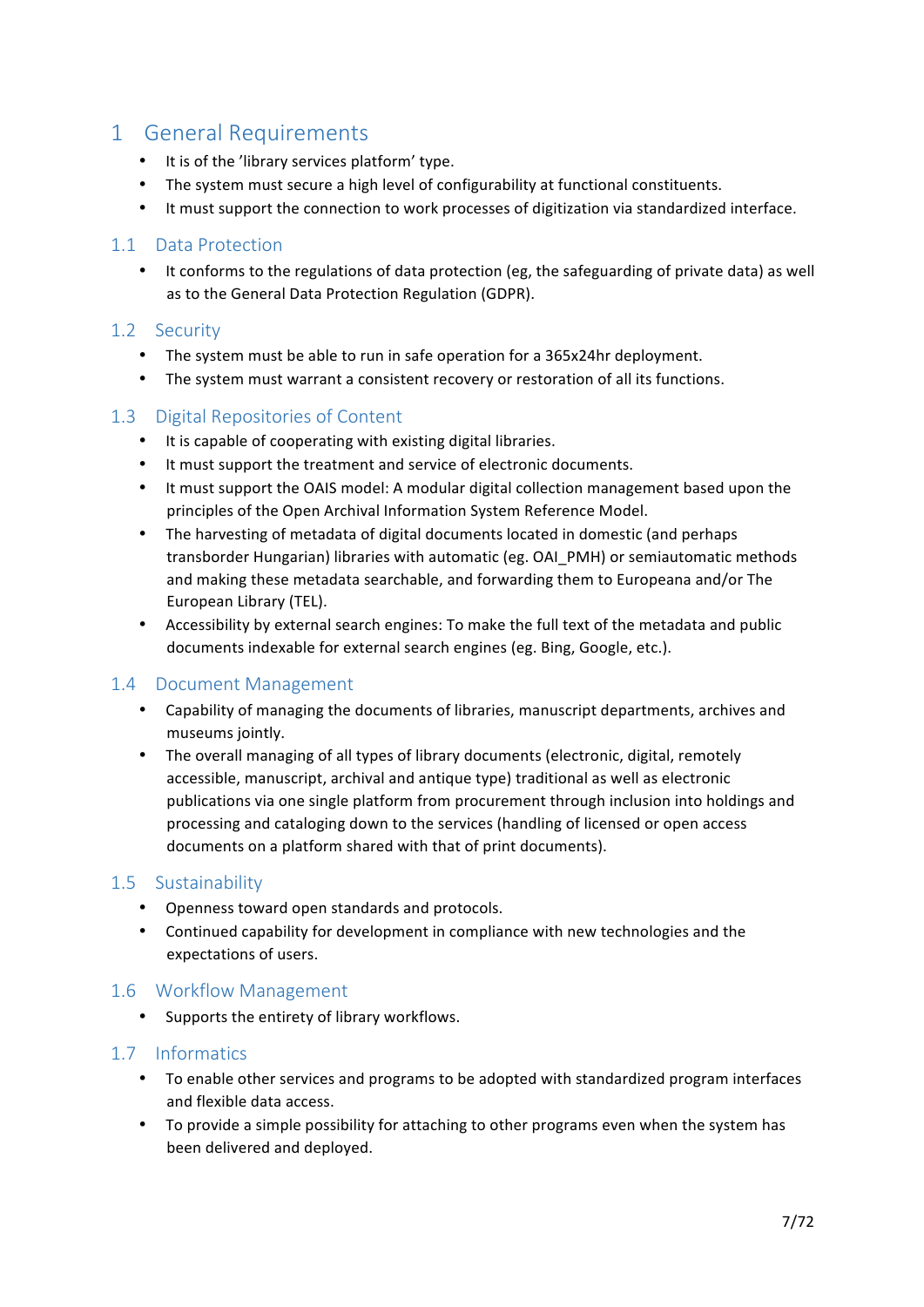- It must have an open web interface, so that it can be embedded into external systems and libraries can develop enhancements tailored to their own requirements.
- It must support a variety of network protocols (Z39.50, OAI-PMH, SRU, SWORD); it must support without any work of development the following protocols: OpenSearch, OpenURL, SRU/SRW, RSS.
- The system must be able to operate in a local (Hungary-based) or in a mixed 'cloud' environment.
- To secure the cloud-based Software as a Service (SaaS) solution; it must be platformindependent for library personnel as well as for the end users.

# 1.8 Character Set

- UTF-8 (Unicode) character set.
- To store the accented characters in a precombined version, if it exists.
- The use of a virtual keyboard to select and enter characters not available on the equipment of input.
- The identical display of characters on all interfaces of the system.
- The character coding of the export holdings must optionally be UTF8, MARC8, ANSEL or Latin2.

# 1.9 Display

- It supports the appearance of bibliographic data on the semantic web.
- It supports the appearance on the surface web, ensures the indexing capability of data for search engines on the internet.
- Its character set must be Unicode (UTF-8); it must provide also the generation of multiscript records.
- The Hungarian language on the surface is a basic requirement, but the system must secure a multilanguage environment. Upon delivery, an English and a Hungarian surface is needed. The applicant must be enabled to expand elements of the system with further languages.

# 1.10 The System of Partner Libraries

- It must be capable of managing more than one library and/or library structure (multitenancy).
- Apart from the shared catalog, it must separately handle the acquisitions, holdings and circulation data of member libraries. These modules are at the disposal of each member library in full functionality and with detached data management.
- It provides the services necessary for the individual library in configurable fashion.

#### 1.11 Customization

• It supports the users with customized services (eg. automatic theme-oriented notification).

#### 1.12 Information Provision/Reference

• It must support the handling of services to printed, digital and electronic documents.

#### 1.13 Support

• Provision of Hungarian-language support.

#### 1.13.1 Record Quality Control

• The system must warrant a device which makes it possible for libraries to check, filter, and improve the quality of records in large quantity.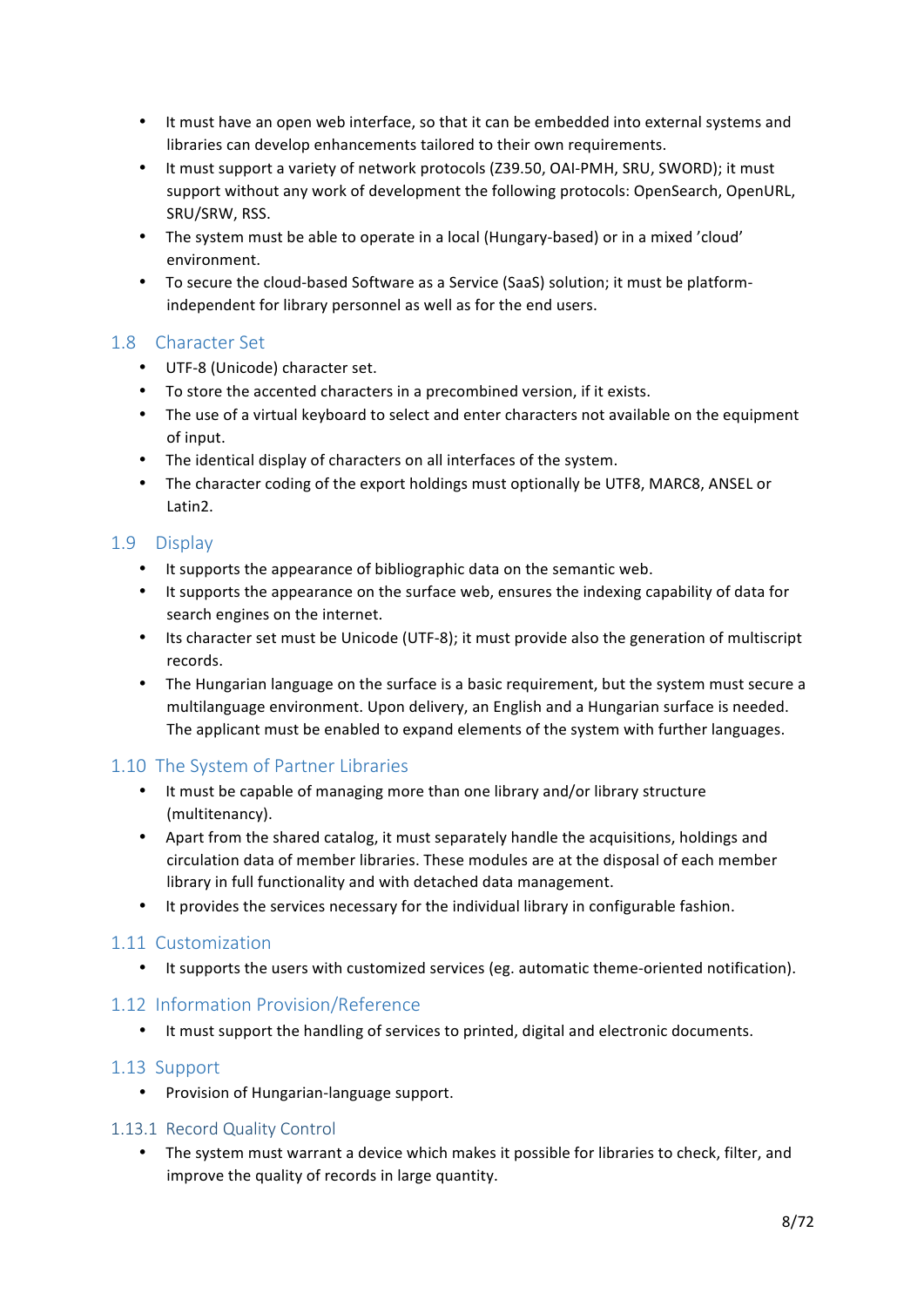# 2 Functional Requirements

### 2.1 Administration of Holdings and Assets

- Configurable administration of the holdings: preservation of the data registered upon acquisition after closure of the acquisitions record; the generation, authentication and preservation of the inventory corpus of data and receipts current and consistent with the Hungarian provisions in effect, and the production and certification of a printed list of inventory ('inventory book') at determined time intervals.
- There must be an option to designate cultural assets to be included in the ranks of national property. The designation is to be done by the librarian. It must be enabled in the acquisitions module (in the item of order or in the holdings record) to apply groupgenerating codes and identifiers which can be employed for the selection of items necessary to register also in the accounting balance sheet as national property. The codes or identifiers should figure in the tools of registration of holdings (inventory book).
- In the acquisitions module and in the administration of holdings the purchase price and the so-called estimated value of documents must be separated and managed individually. This belongs to ACQ as well, still it is the administration of holdings that accounts for its enhanced importance. An issue of configuration: the purchase price as a mode of payment belongs to the purchase as a mode of acquisition  $-$  and the estimated value belongs to all the other modes of acquisition, and this must be reflected in the registration of holdings.
- There must be an opportunity in the acquisitions module and in the administration of holdings to break down the price in the invoice if necessary -into net purchase price and value-added tax VAT (AFA). This is needed because it is only the price without AFA that can be recorded in the balance registration of national property, while in the earmarking of acquisition expenses it is the gross price that figures (which is to say that the AFA too has to be paid from the acquisitions budget).
- There must be an opportunity in the acquisitions module and in the administration of holdings to indicate the costs of packaging and/or mailing (delivery costs) figuring in the invoice– this is needed because it is only the net purchase price that may figure in the balance registration of national property. However, the costs of delivery must be covered from the appropriation of the costs of acquisitions.
- In the registration of national property the value of interventions and manipulations of stock conservation of later events (restoration, binding, etc.) must be present as well, that's why this registration sheet must be completed with editable fields.

# 2.2 Bibliography Management

- To set up a virtual database or collection in the OPAC for the system of the Hungarian National Bibliography (HNB - MNB) detached from the cataloging functions (records registered only in the HNB without holdings should not be present in the catalog).
- In order to provide service of the virtual database of the HNB on an independent homepage (independently of the catalog) it must be secured that the NLP-HNB collection be accessible from the homepage (a tool must be present for this in the SMG component).
- The existence of a bibliography-generating function with option for specification (eg. for publishing national or thematic bibliographies or ad hoc or topical bibliographies): the generation of self-standing bibliographic products from records derived from the database as well as indexes.
- It is capable of turning out a bibliographic publication from records created in the bibliographic database (catalog) and designated for the purpose.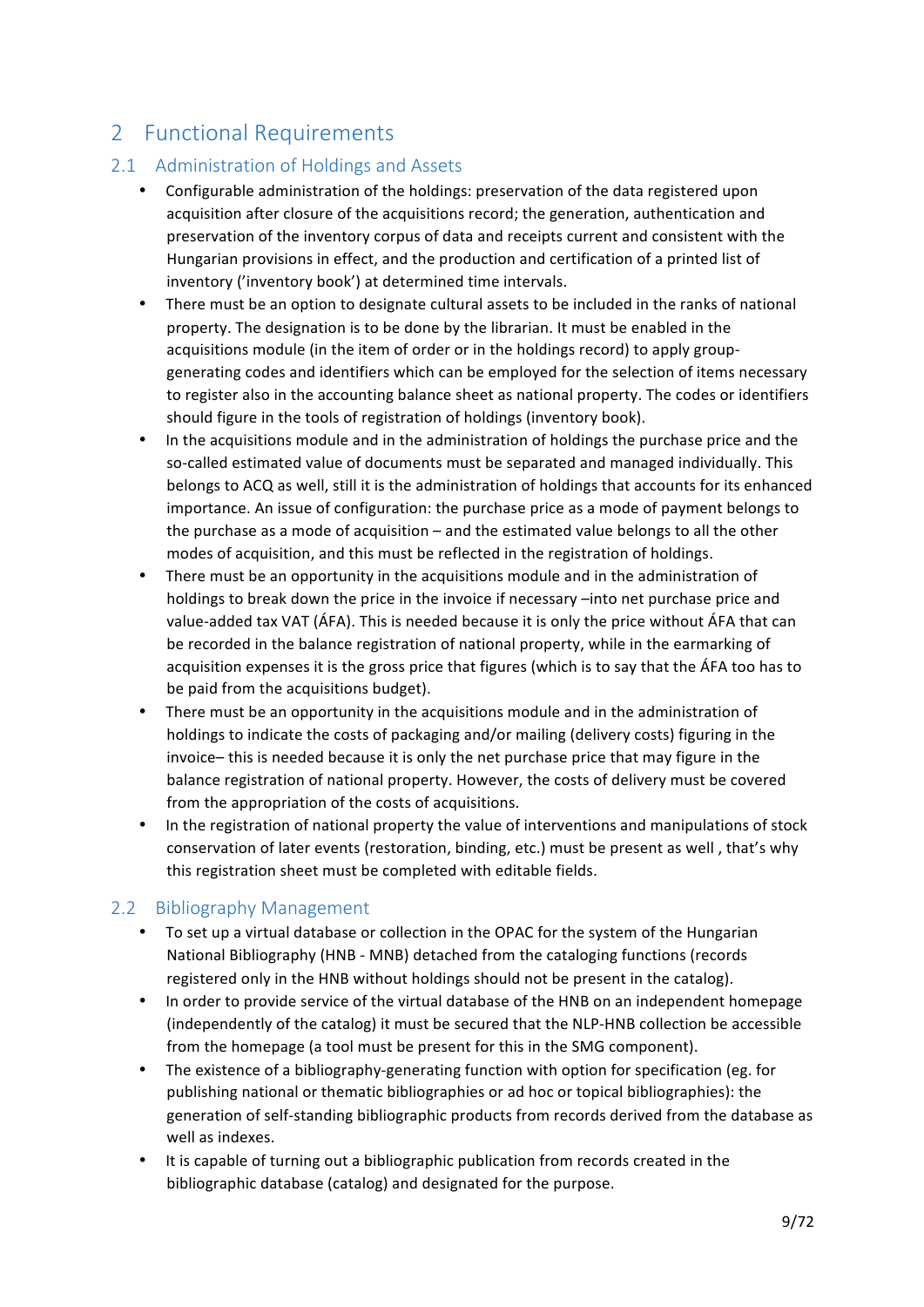- It is capable of creating a structured list (an ad hoc bibliography) from the set of records produced as a result of a search query.
- It can complement for the bibliographic publication the records derived from the database with those stemming from other sources either via record import or direct data input.
- In the database, the designation of records can be enacted in a field dedicated to this purpose or in a virtual collection created for this goal (the goal being a given service or publication). The number of virtual collections is unlimited, but following the completion of a booklet the collection should have the capability to be emptied or cleared to yield space to the next booklet. The marked records should be eliminated from the database at scheduled intervals and by means of the bibliography-generating software they should be processed and published in a form meeting predefined requirements.
- Setting parameters for the operations: the module must be capable of preserving the settings made for the ongoing publications and services, assigning them to user groups and running repeatedly whenever it is needed. The saved settings must be modifiable in case of necessity.
- The sorting of the records must follow the given criteria (eg. arrangement in groups of branches and sorting into alphabetic order within it, or simply sorting into alphabetic order).
- The item numbering of the sorted records must comply with the format of the particular bibliographic publication.
- The indexing of sorted and item-numbered records according to various fields (name, title, subject term, ISBN/ISSN-index, etc.) the index items refer to the item number and not to the record identifier of the database/catalog. (The item number need not be loaded into the catalog.)
- The standardized appearance or display of the records in a predefined or configurable form.
- After the actions of editing (or without it if need be) the records can be written into a textfile in a form that can be handled in a text editor and in an optional format (txt, doc, docx, odt, etc.).
- After the editing procedures the preparation of publications based on the prescribed typographical commands on online surface (html) or in a format enabling printing as well as editing (two-layer pdf).

# 2.3 Digital Repositories of Content

- Individual and mass-automatized URN-request and linkage to the provided documents.
- Supply of digital objects with an identifier (eg, DOI, HANDLE, etc.).
- The handling of embedded metadata: standard metadata (eg, XMP, qDC, COinS, IPTC, ID3v2) that can be embedded into files and their automatic synchronization with the data of the catalog.

# 2.4 Ingest Module

- The shaping and handling of the working procedures of participating programs.
- The shaping and moulding of an 'Admission gate system' for the registration of partners, for requests of publication IDs, for the submission of digital documents, for the arrival or reception and distribution of the deposit copies and for the summoning of intellectual property or copyright data.
- Registries to be developed for the Gate system: partner database, database of Hungarian ISBN/ISMN and deposit copies.
- Programs attaching to the Gate system: digital collection management, ISSN system.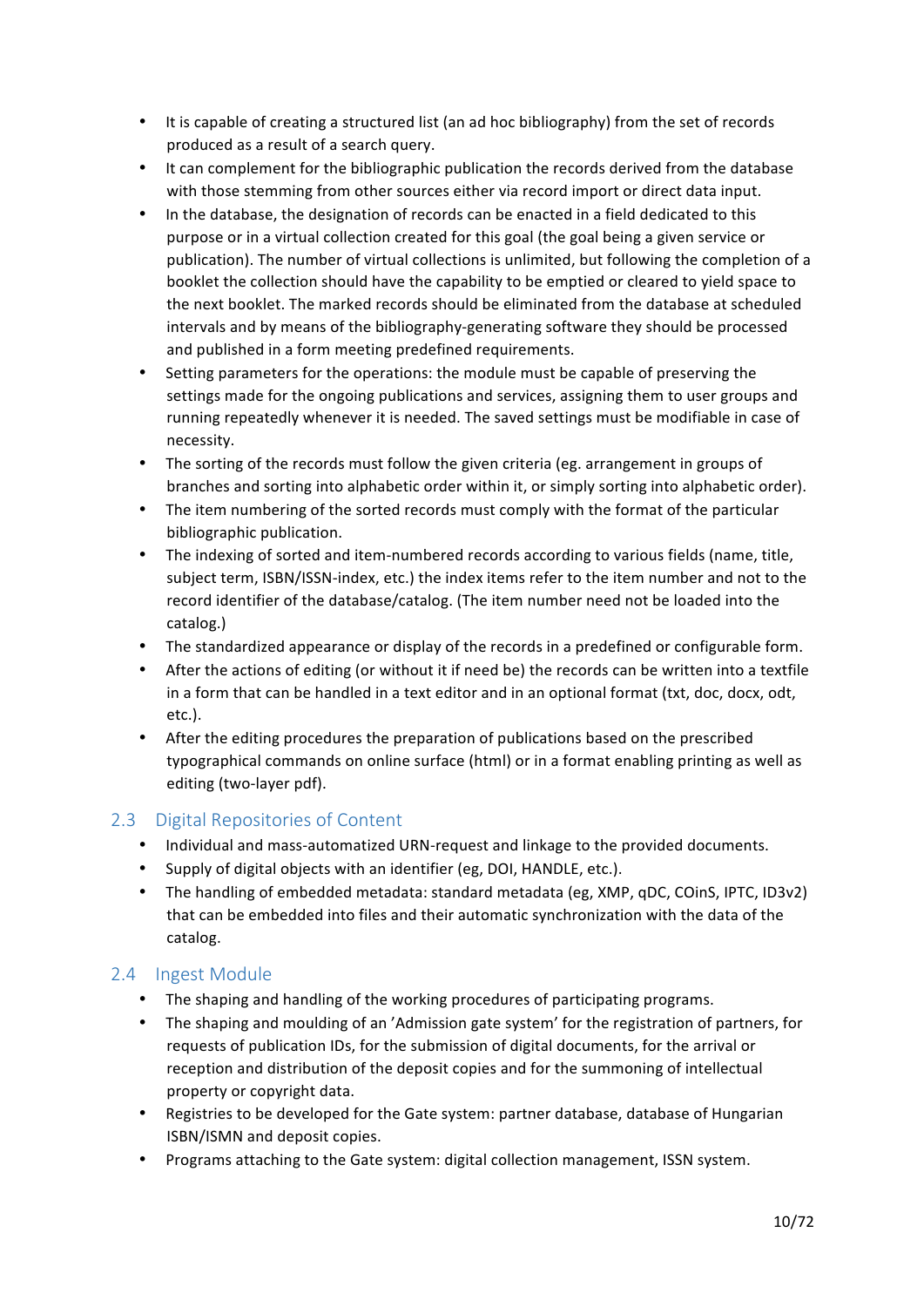- Shared Single Sign On (SSO) interface in the Gate system for participating programs (primarily for internal NSZL programs and, perhaps, those of external partners) which relies on an internal partner database.
- The preferred solution of the shared SSO is the identification environment warranted by SAML2/EduID-IDP.
- Communication between programs by means of webservices (with programs participating in the Gate system and also with systems outside of it).
- Check-in of arrival of printed publications, electronic publications released on a physical carrier, and online publications, the registration of vendor data, the inspection of utilization of ISBN and ISMN identifiers, the handling of data of publications with no ISBN and ISMN.
- The recording and display of the distribution of legal deposit materials on a web surface, the handling of automated claims, compilation of lists (list of increment, transfer note) and the generation of a printed logbook of arrival or increment.
- In the ingest module the MARC21 and ONIX compatibility must be secured.
- The utilization of data emerging in the document arrival module must be secured in the acquisitions and processing modules.
- The preliminary bibliographic records that have passed inspection are to be converted to MARC21 format and to be loaded into the NLP, the NLP identifier should be sent back to legal deposit registry.
- The database must be prepared for financial transactions (for the introduction of fee-based dispensing of the publication identifiers).
- To prepare the database for recording the data necessary for the statistical inventory and control of national publications.
- In the event the electronic document owns an international ID number (ISBN, ISMN, ISSN). that is, the submitter is registered among the publishers' data of the partner database, then the submission must be preceded by login.
- The institution or private person publishing an electronic document has to register upon the first submission. Later on they can log in with the assigned identifier and password.
- In addition to the single or individual upload there must be an opportunity for batch upload in the case of substantial number of documents.
- In the event of a single upload it is well advised to define a template for the submissions containing repeating metadata as well. At the submission, a template must be filled in on a web surface. This template should be saved in its filled-in state.
- The upload must be warranted in multiple protocols, eg. FTP, SWORD, SCP.
- Upon upload the formal and content data of the document (uploading package) must be entered. These data, if the document gets into the holdings, will be taken over and utilized by the NLP system for further processing.
- In the case of batch upload, it must be secured that the submitters can upload their metadata too together with the documents in various appropriate record formats (MARC, qDC, ONIX, Excel).
- An automated search for virus and malware must be secured for the uploaded documents upon upload and later. (It occurs on occasion that exe files are submitted into the repository and ZIP files might also appear from outside).
- The antivirus software is capable of identifying malicious programs for some days and months, so it is worth scanning the uploaded documents again after, say, 30 days.
- In the event of a massive quantity of uploads the system must guarantee the control of the integrity of the uploaded package.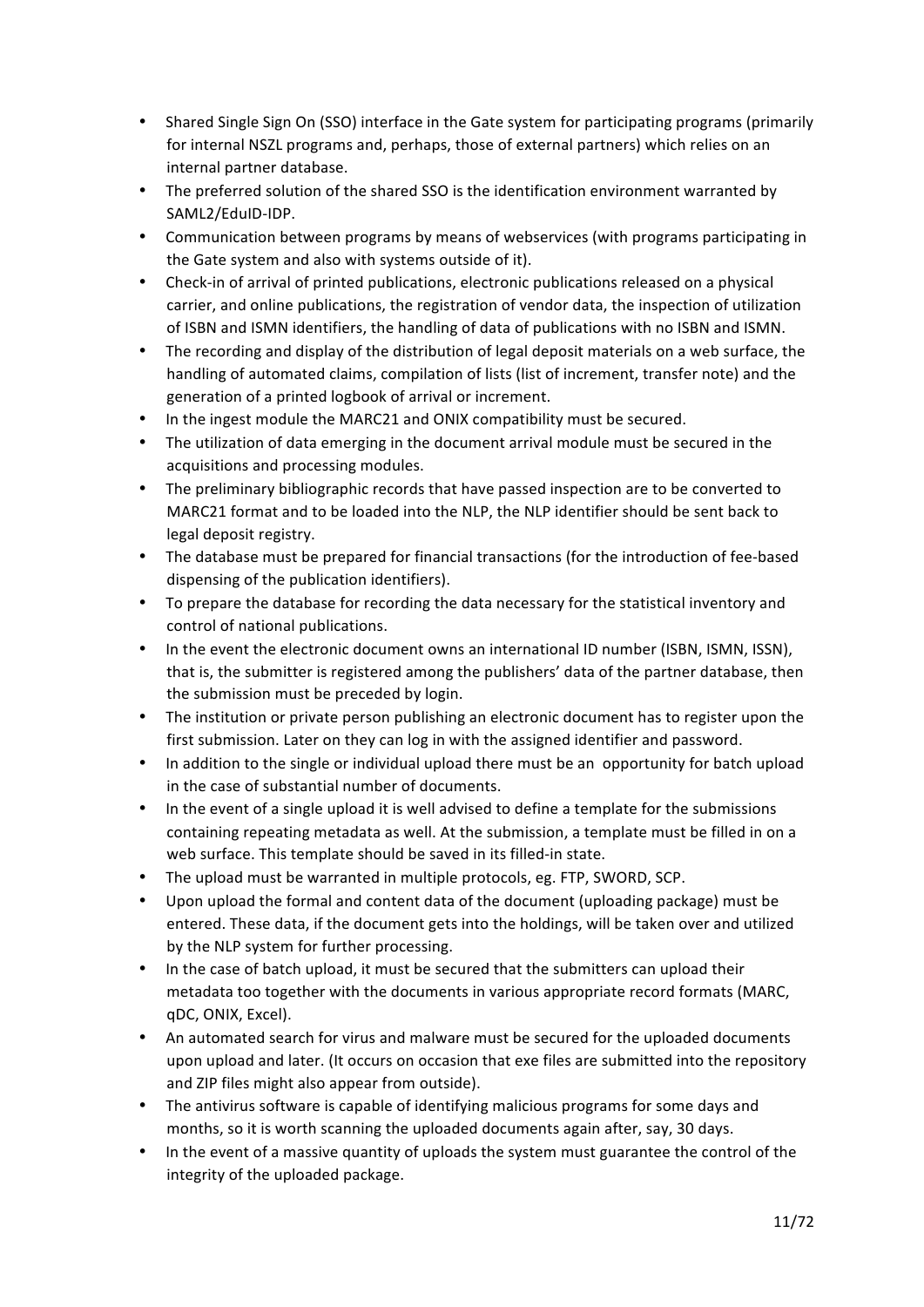- The upload system must automatically capture the technical metadata of the documents (eg. file type, size, date) and enclose it to the descriptive data.
- Upon submitting an ingest package the system should send an automatic feedback to the submitter as well as a note to the work-basket of the staff handling the e-documents. Should there arise a deficiency or shortage during control, or the submitted document gets rejected for some reason, an option for this feedback too must be offered by the system.
- In the web-based template the submitter must declare at the time of submission on the copyright and intellectual property rights and set out licensing restrictions. These data are utilized by the module managing the accessibility as well.
- The system must be enabled to handle and admit various versions and formats of a document. It must handle unique and singular documents as well as periodicals and serial publications of hierarchic structure. As for the latter, their submission of one or more numbers or one or more volumes might also occur.
- The system receives and handles the various forms of documents digitized by the libraries. It should handle a variety of formats (eg, TIFF, JPG, PDF). For the size of the ingest package and for the number of objects contained therein the limit must be set so that it warrants the reception of a package that is of large size, complex and voluminous number of objects.
- If the size of the ingest package or the number of its objects exceeds the value defined by the system, then it must send a feedback to the submitter.
- The admitted, controlled and endorsed documents must be delivered by the document receiving system to the system handling the digital collection, where the access version is completed if need be.
- Beyond admission the system must be able to download electronic documents available online if the submitter sends only an URL, the address of a big-file sharing system or other resources. It happens, for instance, in the case of download of a new issue of an ejournal or when a sizable stock is sent.
- The submission of online documents delivered on offline (physical) carrier is executed by the staff of NSZL.
- The management of the workflow must be accomplished in the document arrival module as well.
- Th digital objects arising as a result of digitization activity in the libraries are ingested into the collection via the ingest module.
- The ingest module must support the submitter in steering clear of deficiencies (multiple submission, deficient data, damaged or corrupted files, etc.).
- It must be ensured that the licence owners (publishers) are identifiable (including those unidentifiable by means of the ISBN prefix).

#### 2.4.1 Management of International Identifiers

- The handling of ISBN and ISMN identifiers (allocation and administration of publishers' number ranges, preliminary assigning ISBN and ISMN identifiers and automatic generation for publications via web-based interface too, converting identifiers from 10 to 13 digits, the compilation of lists and statistics).
- Compilation of publishers' lists for the ISBN and ISMN international agency.
- Search and query of the ISBN-ISMN database, with options for filtering.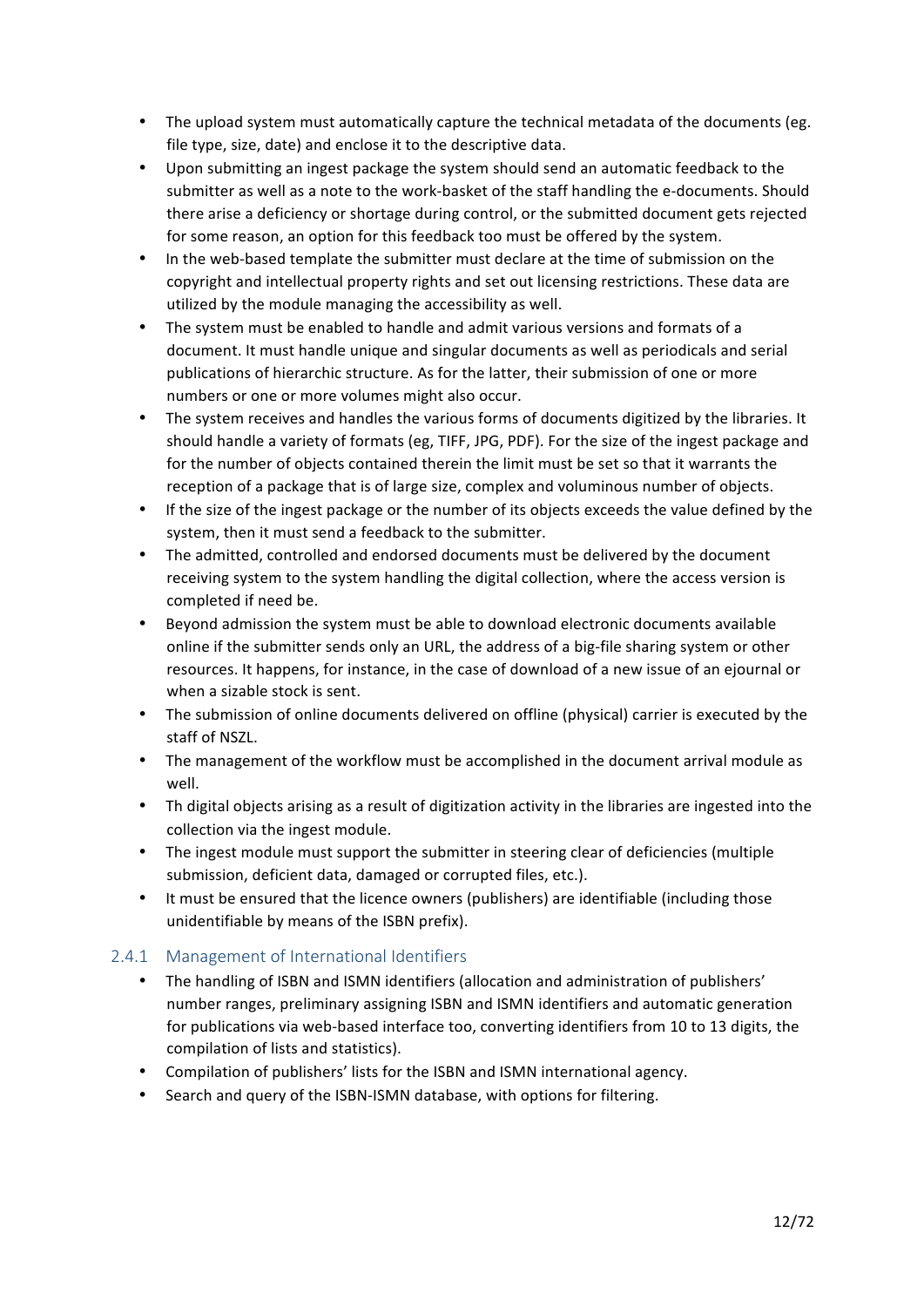#### 2.4.2 Partner Database

- It must use the internal partner database: the administration and handling of NSZL partner data (registration, settings, maintenance, user rights, scope, ratings, typing, email sending, etc.).
- The storage of publishers' data (corporate and private) in the central directory as well. The same data may be required by the financial system.
- The storage of data of libraries eligible to legal deposit copy.

#### 2.5 Electronic Resources Management

- It must possess a storage of the licensing conditions of the licensed contents and, possibly, a direct connection to the ERM systems.
- The storage of the documentation of licensed contents and its assignment to the appropriate contents.
- Potential and opportunity for the uploading and deleting of massive volumes of records in case of subscribed databases.

#### 2.5.1 Documentation

• The handling of the documentations of electronic resources.

#### 2.5.2 Search, Browse

- Building of searchable and browseable lists of e-sources, updating of changes.
- Sorting according to title, topic and provider.
- Digitized periodicals and articles provided in service by the libraries of NLP must be searchable together with the e-sources.

#### 2.5.3 License Management

- The handling of licenses of electronic resources, automatic notifications on the expiry of the agreement.
- The system must ensure that the electronic resources can be managed per library and/or library group.

#### 2.5.4 Link Resolver

- There must be a definable link resolver that displays in a set of hits by means of configurable data which of the resources is directly accessible.
- To supply accessibility to articles, periodicals and books on the basis of their characteristic features.
- On the Discovery interface the patrons must be enabled, depending upon the users' authorization of the library, to reach the fulltext documents through the search result with the help of a link resolver.
- In case of searching for a particular article or chapter or in queries of topic and/or author the full text is accessible at the pertinent provider with the link resolver service.

#### 2.5.5 Knowledge Base

- The knowledge base is maintained on an ongoing basis and updated automatically by the provider without interference from the user library, the result of the update is sent in a configurable notice to the managing librarian.
- The description, storage of availability of users' guides, data of accessibility, restrictions on accessibility, agreements and institutions contact data belonging to electronic resources and service providers, with the opportunity for modification.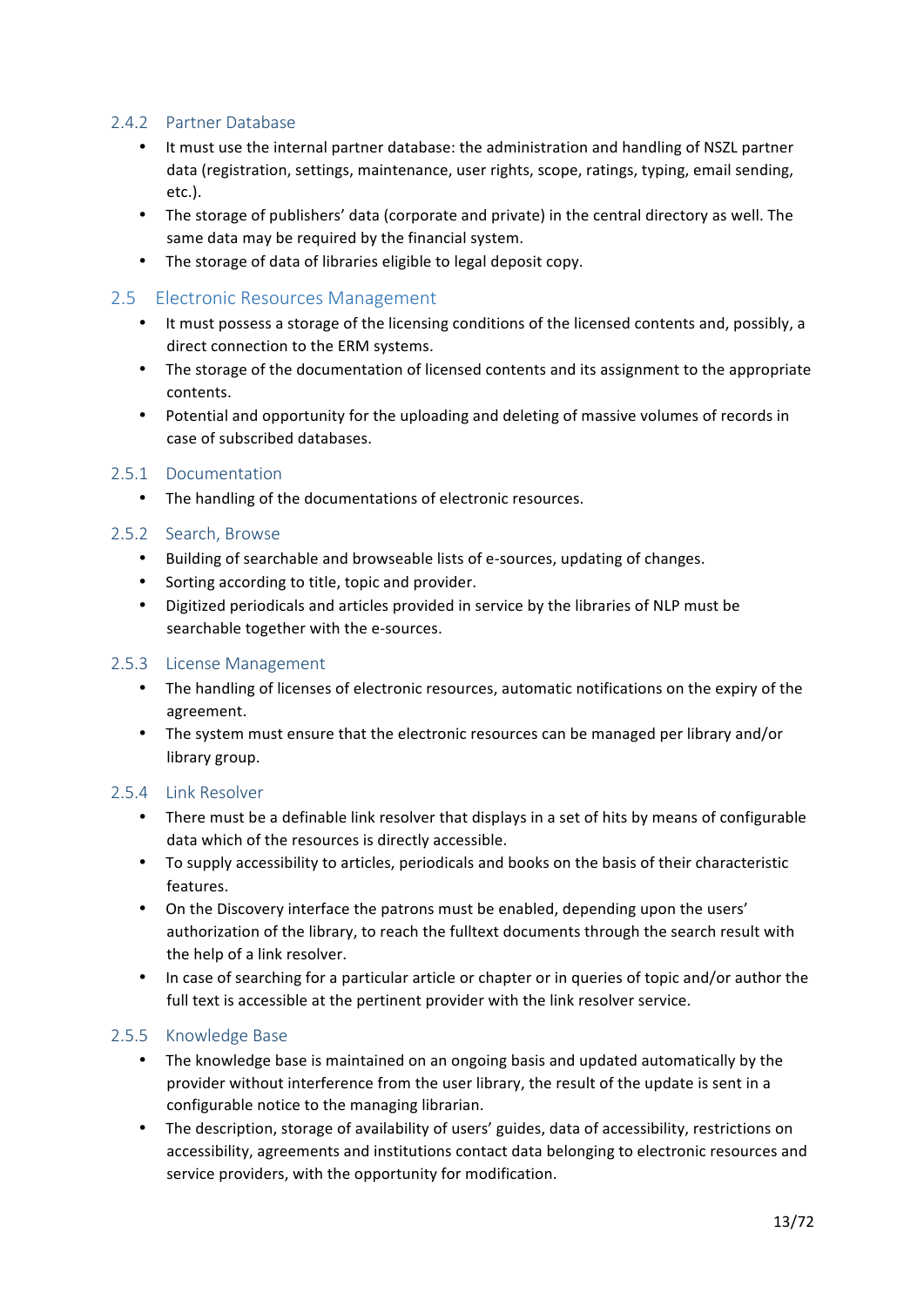- The module of electronic resource management should keep contact with the acquisitions module (ACQ).
- The administration of subscriptions; it should handle forms of offers, it should handle licenses and contracts.
- The knowledge base is to contain what services and what protfolios are available from the respective providers and what restrictions to access apply to the given items.
- Elements of the knowledge base must be searchable, browsable, sortable, and filterable.
- Activation of the library's subscriptions from the resources of the global knowledge base at the pertinent provider taking account of the available services. The local knowledge base should be enabled to add or delete a local service provider, resource or service, to complement the individual elements of the portfolio with local information, to insert and maintain free resources.

#### 2.6 Export/Import, Attachment

- Export and import of records, individually and batch-based, without any loss of data. Export should be possible on the basis of multiple search criteria or record identification lists in case of bibliographic as well as authority records.
- The export and import of records must be possible in the following formats: MARC21, HUNMARC, Dublin Core, FRBR, BIBFRAME. In the event of record export the multiple volume records must be downloadable with the record connection and in one single record. The character coding of the export pack be selectable from these: UTF8, MARC8, ANSEL or Latin2.
- It must provide bibliographic data export to external services (eg, RIS, XLS, PDF, etc.).
- There must be a batch record export in order to serve other services and portals.
- The export of records is in various formats (MARC, RIS, etc.).
- Potentiality of export: the mapping and exporting of metadata into various standard formats of record exchange (eg, MARC21, METS, MODS, DublinCore, RDF, OPDS).
- Potentiality of import: Uploading opportunities for single or massive metadata from files and databases of various standard and non-standard formats of record exchange. Converting to Unicode (UTF-8) from other character sets.
- The planned system must store and make searchable, editable and displayable the following: 1. bibliographic data 2. authority data 3. item data 4. electronic documents (eg. digitized and paper-based document, document originally generated as an electronic ebook, still image, moving image, sound, archived webpage etc.) 5. patron data.
- Data manipulations different from the system's communication panels are required, in order to upload, modify, and cancel the above data individually and/or in batch.
- As long as a change comes about in the stored data structure, eg, it must be broadened with a new, yet previously unknown atttributes in, say, the user data, then this kind of modification must be automatically handled by the attacher, or it must always be executed at the relevant EXPORT/IMPORT and API elements as well.
- Each component, the options of APIs and Export and Import must be provided with an indepth documentation including the programmers' level beyond that of the users so that the emerging local reqirements can be more easily adjusted.
- The character coding of data must be checked in the event of import functions and, should the need arise, these are to be transformed to comply with the format of storage (typically anything to UTF8).
- The data exported from the system be compatible in reverse too, which means that importing back the same the system must retain its integrity and solidity.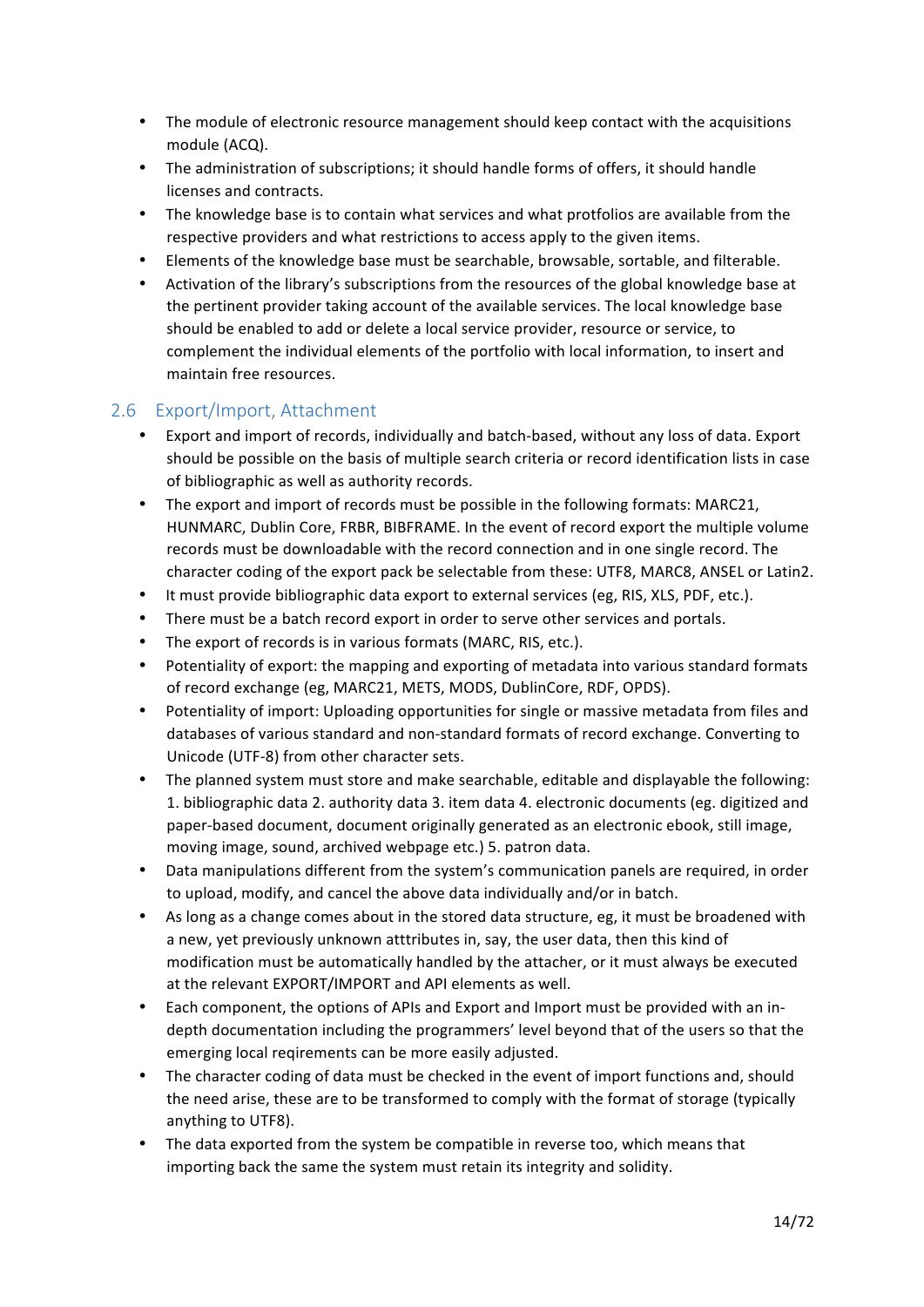- The 1. bibliographic data 2. the authority data 3. the item data are typically in MARC21 (https://www.loc.gov/marc/) and HUNMARC (http://ki.oszk.hu/sites/ki.oszk.hu/files/dokumentumok/hunmarc.pdf) format and in MARCXML environment (https://www.loc.gov/standards/marcxml/). There must be an option for applying BIBFRAME, MODS, and similar library standards of description.
- 4. It should be possible to take over electronic documents by means of the SWORD protocol.
- 5. User data meant to be adopted from other systems should have a well-formed XML scheme which enables us to feed in data of this kind from other systems.
- EXPORT Character coding of data should be UTF-8 in case of EXPORT functions.
- The 1. bibliographic data 2. the authority data 3. the item data are typically in MARC21 (https://www.loc.gov/marc/) and HUNMARC (http://ki.oszk.hu/sites/ki.oszk.hu/files/dokumentumok/hunmarc.pdf) format and in MARCXML environment (https://www.loc.gov/standards/marcxml/). There must be a possibility to apply BIBFRAME, MODS and other similar library standards of description.
- 4. It should be possible to hand over electronic documents to other systems by means of the SWORD protocol.
- 5. User data meant to be handed over to other systems must have a well-formed XMLscheme by means of which data of this kind can be uploaded to other systems.
- APIs, protocols, remote connections the character coding of data must be UTF-8 in the case of API functions as well.
- The system must support, without any further development, the interoperability tools usual and standard in integrated library systems: ILL, NCIP, OAI-PMH, OpenURL, OpenSearch, RSS Feed, SIP2, SRU/SRW, SWORD, Z39.50, Z39.58 (CCL).
- There must be well-defined webservices by means of which the majority of data stored here can be linked to other systems.
- Typically the REST protocol is needed for the transmission of data depending upon the variants listed above in XML and/or JSON format.
- There should be patterns or instances for adoption into local CMS systems (WordPress, Joomla, Drupal, etc.)
- In case of user data it must support the option of standard data exchange into external systems: SHIBBOLETH (eg, it should be an option to give data to a federated identification system of the EduID type), LDAP (eg, it should be a option to exchange data with the local directories, be it a physical or a logical login system).
- There should be a standard opportunity to adopt a SMS Gateway.
- There should be a standard opportunity to employ online banking payment and/or to use a paypal system.

#### 2.7 User Administration

- In this group of functions the requirements concerning the management of users' authorization are described. A general anticipation from the system's management of authorization is that it must take into account the organizational level and frames of users as well as the organizational groups set up in the course of configurations.
- The subsystem of users' administration aims to centrally effectuate the tasks in conjunction with users and users' rights. It must provide a unified point of relation for the other subsystems of the system towards databases of users and user authorization.
- The system ensures administrational instruments which render the users and their authorized rights of the system transparent.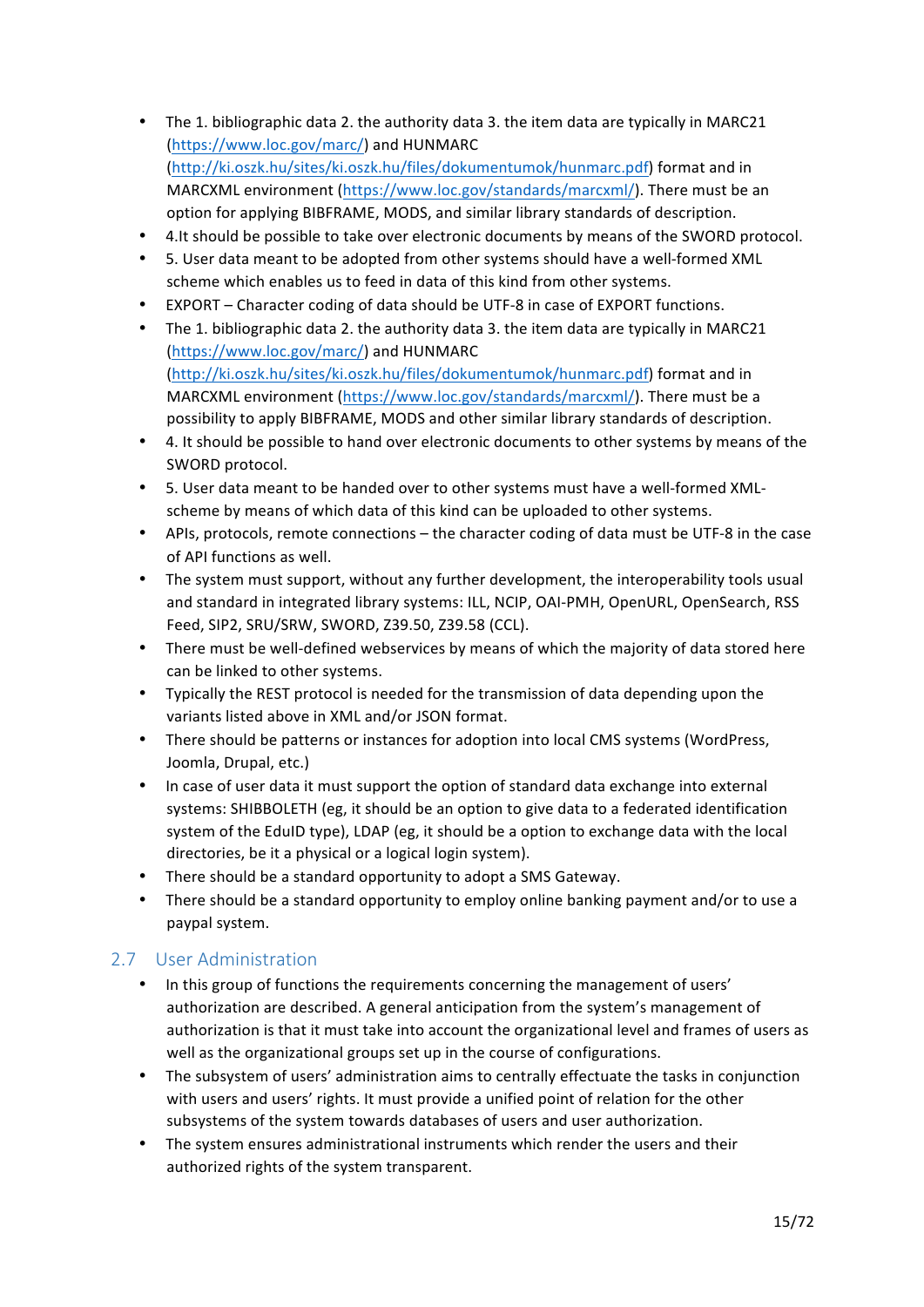- It should be secure and adjustable and controllable who is allowed to see/modify a particular data.
- It should ensure a surface of display personally tailored to the librarian.
- In course of access managing the system must take into account the definitions of the central administration (CAD) concerning library groups.
- The software may optionally support the use of more than one IdP with the adoptability of external SAML2 discovery service.
- The users' access rights or privileges can be assigned to user roles and user groups.
- When access rights are applied the right stemming from three directions ought to prevail:
	- 1. User or user group
	- 2. Organization or organizational group (central, library, library group, branch etc.)
	- 3. Right of access (to object and/or field).
- One user can belong to an unlimited number of groups.
- The user groups must accept the entry of all users that have been registered in the user management module (USM). The user groups must be formed in a manner transgressing the organizations (eg. two libraries establish a group for their pooled processes).
- The system must be capable of taking over and updating data of role, authorization and core data at every login on Idap and SAML protocols.
- The system must provide functions which make the group membership also visible during the search and retrieval of users. The queries and searches must function in the form of electronic services as well.
- The system of authorizations and privileges must also ensure that rights can be set with respect to data access of external systems which are examined by the system in the event of a real-time and a batch-type access.
- It must be taken into consideration during construction of the system that the system of authorizations can never be bypassed, which means that the problems of operation may not lead to unauthorized data access or data leakage.
- The system must handle the eduPerson schemes and, when necessary, allow the expansion of the elements of the scheme (eg. barcode, institution's name etc.).
- The system be capable of identifying each user even via external authentication services and, as a default, it must use for authentication the central authentication module to be set up outside of the NLP. The individual authentication service incumbents should be identifiable with configuration, and upon authentication the system should warrant that the assigned rights are enjoyed by the users, irrespective of which service authenticated them. In the case of external patrons or readers the system must work in conjunction with the EduID federation and the NIIF's federation containing data of the high-schoolers and primary school students.
- According to plans of identification management the patrons and staff members of the NSZL will log in with the same EduID (SAML2) technology.
- The system must be prepared to store data of users who have not registered as patrons.
- This ought to be realized by establishing an aggregational directory.
- The system must secure proper functions for identification of users by card, as far as the authentication service is also linked to a card reader.
- The users' card is managed by the library system, unless the users log onto the system via an external authentication provider.
- The EduID federation should be expanded to include the patrons and staff members of the participating libraries.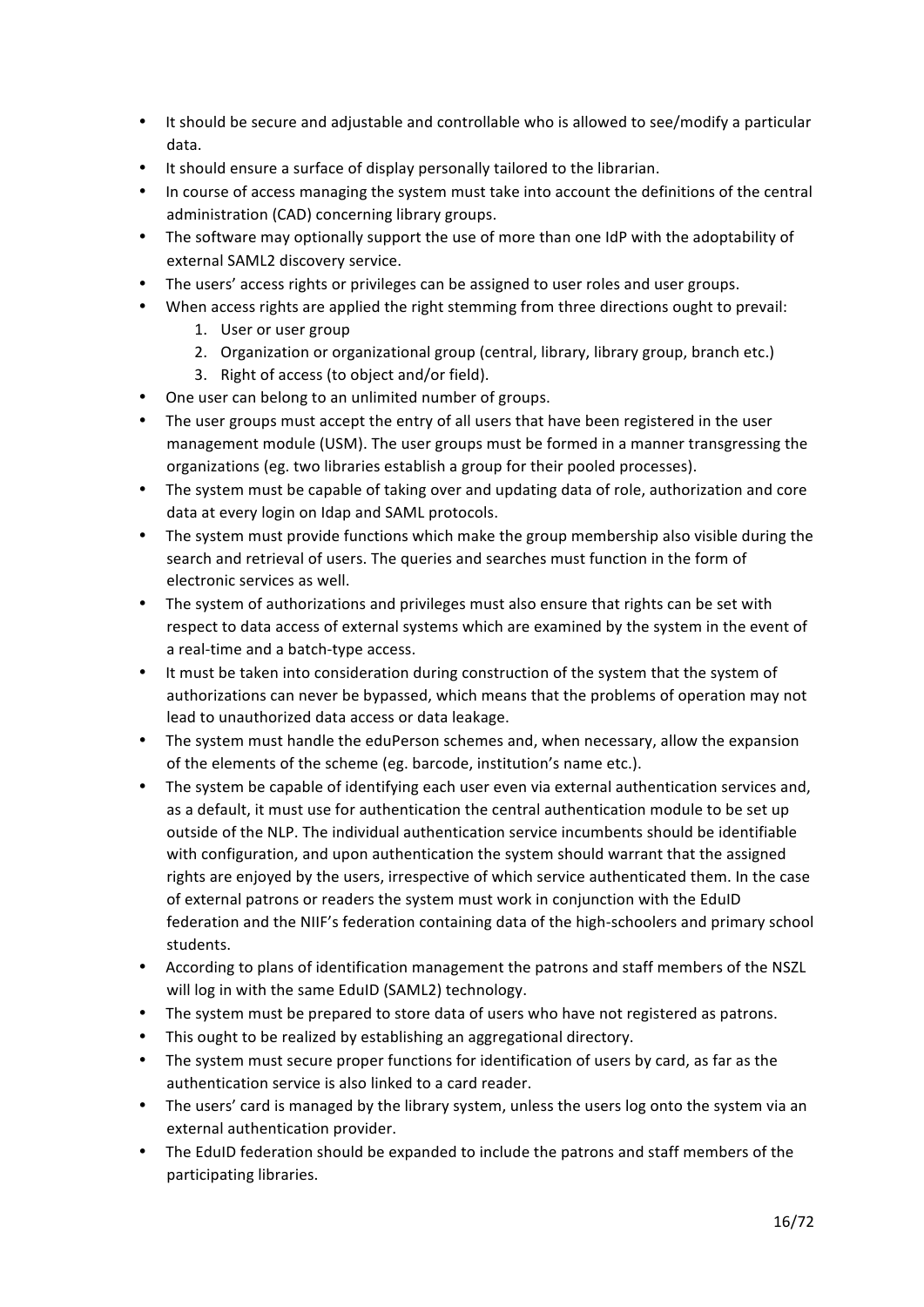- These data are secured by the library system to the IdP of the person logged into the OSZK EduID.
- The furnished data of the EduID federation must be augmented with data relevant for the libraries: barcode, RFID, expiry data of card.
- It needs to support a variety of authentication methods: based upon password, Idap and SAML.
- The system must support the application of external authentication even in the case of users of the internal users' database.
- It should support that the individual user logs in with the internal authentication, while others with the external one.
- The web interface of the library system should support the SAML-based Single Sign On.
- The system should update or take over every element of the rights management if it is determined from outside upon login (with Idap, SAML protocols).
- There must be an opportunity for the batch export and import of the internal users' database in a scheduled or timed manner. The import operation must allow for the adjustment of users' data.
- It should be possible to allocate workflow role to users which are utilized by the workflow management.
- It should ensure the central handling of user data.

#### 2.8 User Management

- The system must ensure the possibility of joining the users' (eg. students, staff members) databases of the institution.
- User and password management: the possibility of defining administrators and librarians groups of various levels of access right (by subcollections too), the registration and deletion of users at the groups, the handling of passwords and IP addresses necessary for access.
- The system must support the Single Sign On and ensure an SAML2 service provider role.
- In addition to identification, the system must be able to provide service for a restricted set of data. It must provide name, barcode, email address, expiry date of barcode, and the user's adulthood or the lack of it. The protocol and standards of servicing should be fixed in the course of planning.
- The system is to be shaped so that the user's automatic registration takes place upon the first access on the basis of the EduID and the database built from the data of high schoolers and primary schoolers next to it.
- The internal users' database must ensure the storage of the following stock data of users:
	- Primary identifier;
	- Several individual identifiers (eg, more card numbers, barcodes, rfid identifier, email address, address, phone number, username);
	- Password;
	- Natural name or vicarious displayed name;
	- Connection to an external authentication provider.
- The ensuring of API on a secure and standard protocol (eg. https/rest) for the execution of operations below:
	- Creation of a new user;
	- Search for a user according to any of its property of theirs;
	- An existing user be modifiable overall, including the modification of its primary identifier;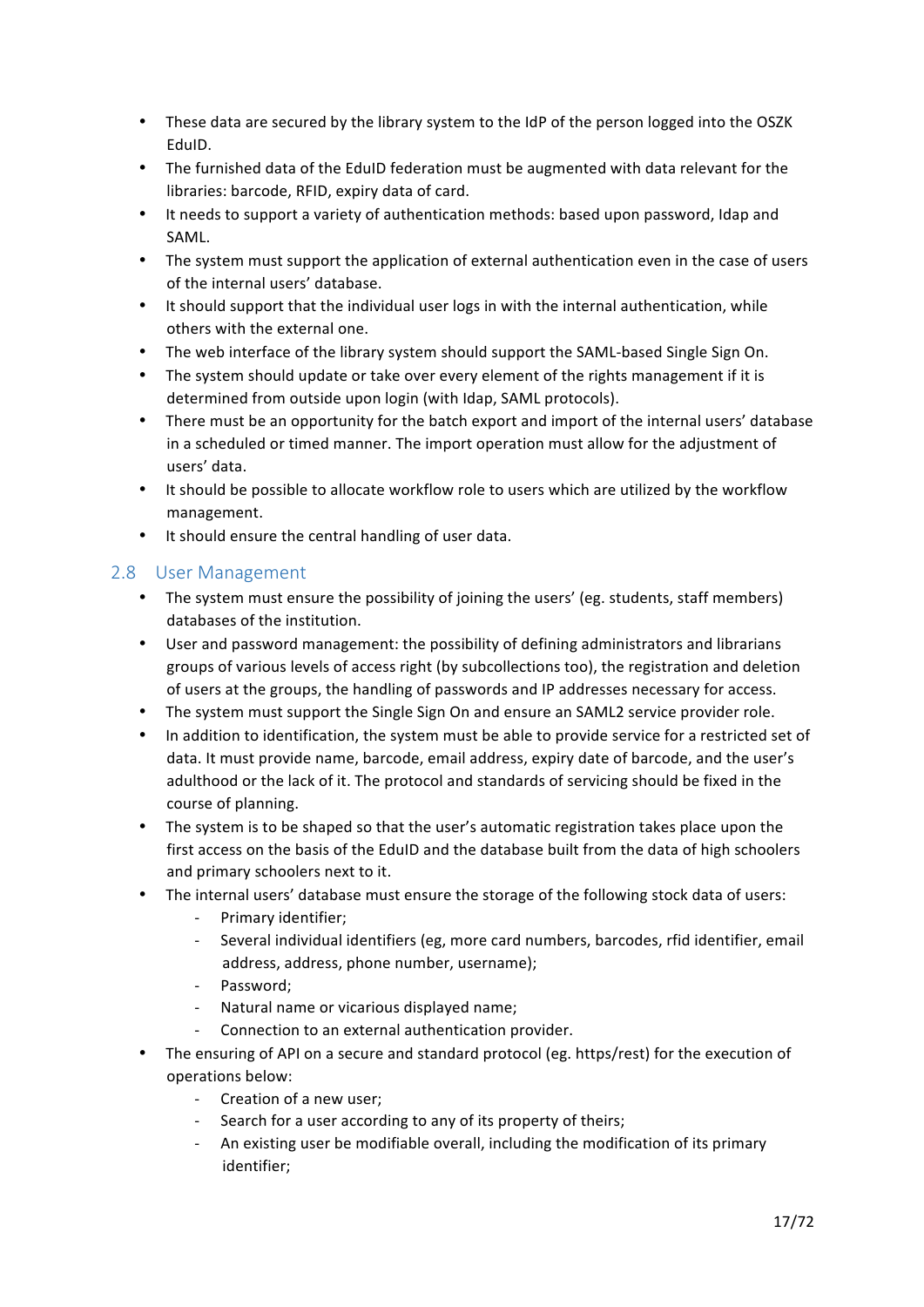- Deletion of a user;
- Entry of more individual identifiers;
- Authentication according to any of the individual identifiers on the basis of the stored password;
- Query and retrieval of loans and locks;
- Massive or batch import/export in a standard format. The import operation should allow for the modification of users data and it should use for this an individual identifier.
- Sending a message to an external system, or the calling of the API of the external system over secure and standard protocols with the unique identifier of a given user in the following cases:
	- Creation of a new user:
	- The change of any of the user's properties;
	- Deletion of the user.
- For the finalization of the user's creation, modification, and deletion (or instead of it) there must be a way to give external calls (eg. webhook). The call must contain data of the user under modification (first and foremost the primary and unique identifiers), the type of operation.
- The system must be capable of a Shibboleth-type identification. (eg, eduID, ORCID).
- It must support the SAML2 identification http://www.eduid.hu/hu.

#### 2.9 User Self-Service

- In the Discovery system an option must be provided for an e-shelf function, which in the case of a logged-in user means a permanent preservation and handling, while with a guest user it warrants preservation in session only.
- The user must be enabled to execute the following operations: saving of hits, removal of hits. citation, export, sending, printing, organization of folders, management of copies. The set of hits can be sent via email, the query can be preserved, modified, and the history can be stored. There should be an easy way of selecting a previous search and having it displayed again. Saved retrievals can be periodically updated with parameters (theme alert, RSS).
- In the Discovery system the databases must be selectable, the user can bring about their own search group and they can save it too. A guest user can do this until the end of the session. A logged in user can store it in the e-shelf function.
- There should be an option in the Discovery system for labeling, tagging, adding of labels, removing thereof, searching for it in the list of labels.
- In the Discovery system there should be an opportunity to mark hits for favorite with the pressing of a button, to store and retrieve these.
- In the Discovery system there should be an option to share the hits with a persistent URL.
- Online conversion: The user can request conversion between different formats with the assistance of own or external services (eg. conversion to PRC format and sending to Kindle, transformation to DF or simple TXT, making of ZIP pack).
- On-demand print: A printed replica or photocopy can be requested by the user. Automatic notification on the need of invoicing to librarian and user.
- Customization: to ensure special functions for users entering as registered or with Facebook/Google identifier (eg. savable queries, favorite documents, bookshelf, individually recommended novelties, option for labeling and commenting).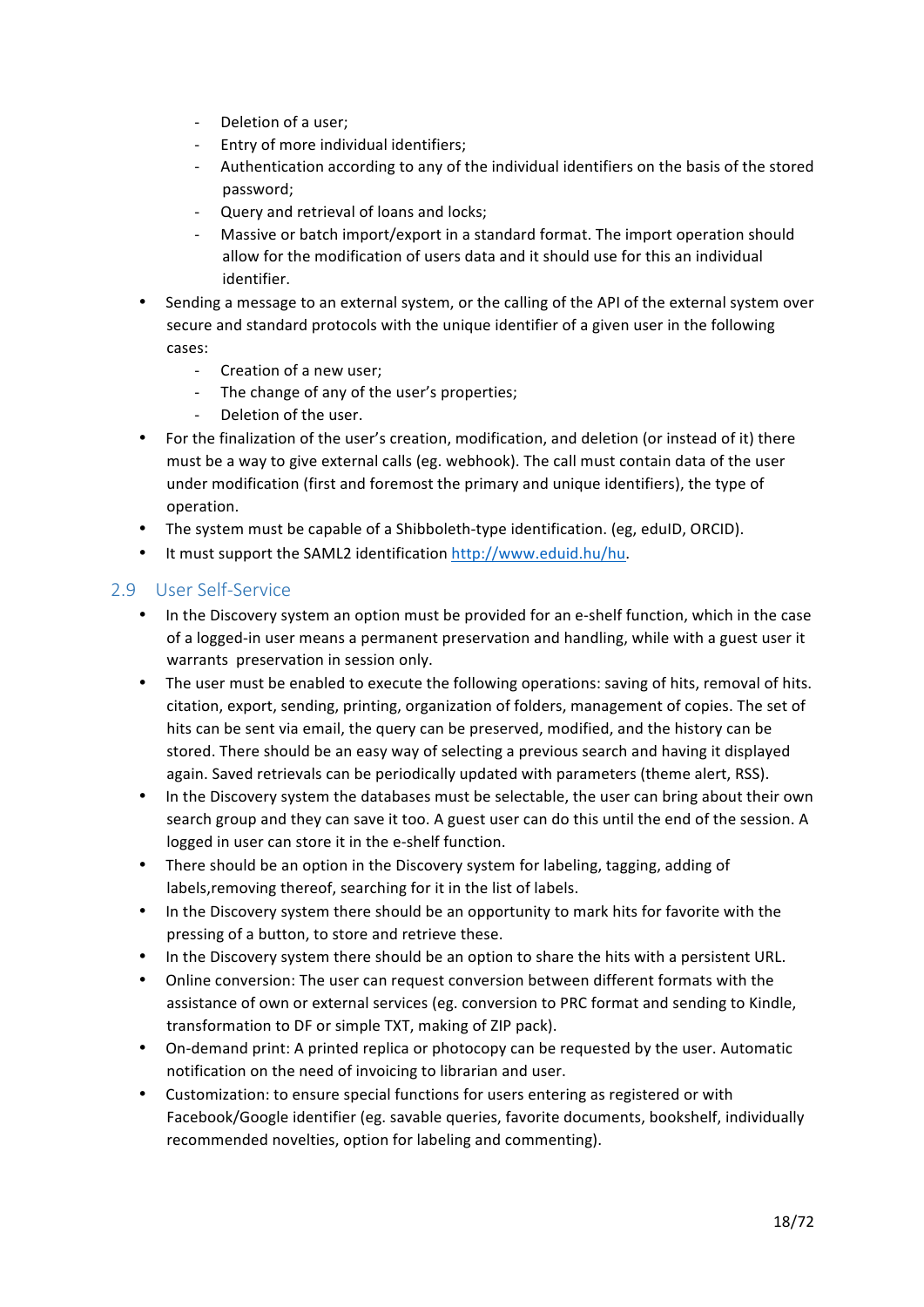- Registration: there should be an opportunity for creating a user account (online registration); the need for validation - institutional endorsement/control (optional function, from the institution's aspect).
- One should be capable of renewing library membership validation, endorsement (optional function, from the institution's aspect); there must be a connection to the PAY component.
- End-user account: the system must enable the end-user to access the actual information related to them, eg, data of registration, password, contacts, loan data (loan outside of the library and locally), document reservations or holds, dues, payments, ordered services, etc.).
- The end-user must be able to submit an optimized query of the archived data of services employed and to export it (the quantity of data retrievable in one session is restricted) eg, 1. documents taken to use in a given period as a registered patron; 2. payments of a given period.
- It must allow for giving permission to services linked to end-user approval (eg, newsletter).
- It should be allowed within the end-user account to take advantage of services or initiate this (with catalog relation): 1. request of documents from stacks, interlibrary loan, suggestion for acquisition (desiderata) 2. loan of ebook, 3. request of photocopy (electronic, print) 4. prolongation of loan deadline, 5. claim for reservation, 6. creation of own collections, list of readings, virtual bookshelf, the sharing thereof (eg, in e-learning systems) and their export, 7. theme monitoring and alert (RSS feed)

#### 2.9.1 Display

- The user is enabled to adjust individual settings on the reader surface, and to save the settings for registered and logged-in patrons.
- Patrons are enabled to reach their own surface, and to customize and tailor it (for logged-in user at the customized services, its books, queries, remarks etc.).

#### 2.10 Acquisitions

- The acquisitions module is enabled to support the following functions with respect to all types of documents, electronic documents included: a priori acquisition (desiderata management) order, check-in of publications and invoices, the handling of the budget, the administration of vendors' data, claims, the support of recording in stock, the administration of call numbers, the use of RFID and/or barcodes, the support of registers of holdings and assets (functions of 'inventory book'), the support of stack control, the support of holdings weeding and reduction.
- The acquisitions module must support the handling of database subscriptions, license purchases (connection needed to the EMS component).
- Acquisition is managed by each branch library, inaccessible to other libraries.
- Within the branch libraries it must be possible to separate the affiliate libraries (eg.departments of special collections, minor sections). This must be made into a multi-tier structure in terms of a university library owning a number of chair or department libraries with the assignment of right for accessing each of the levels (cf. LMA component).
- The acquisitions module is in connection with the subsystems of searching, cataloging and lending.
- The acquisitions module supports every type of collection growth of the library: legal deposit copy, purchase, gift, exchange, individual and list-based order, delayed order, standing order, prepaid order, subscription, binding order.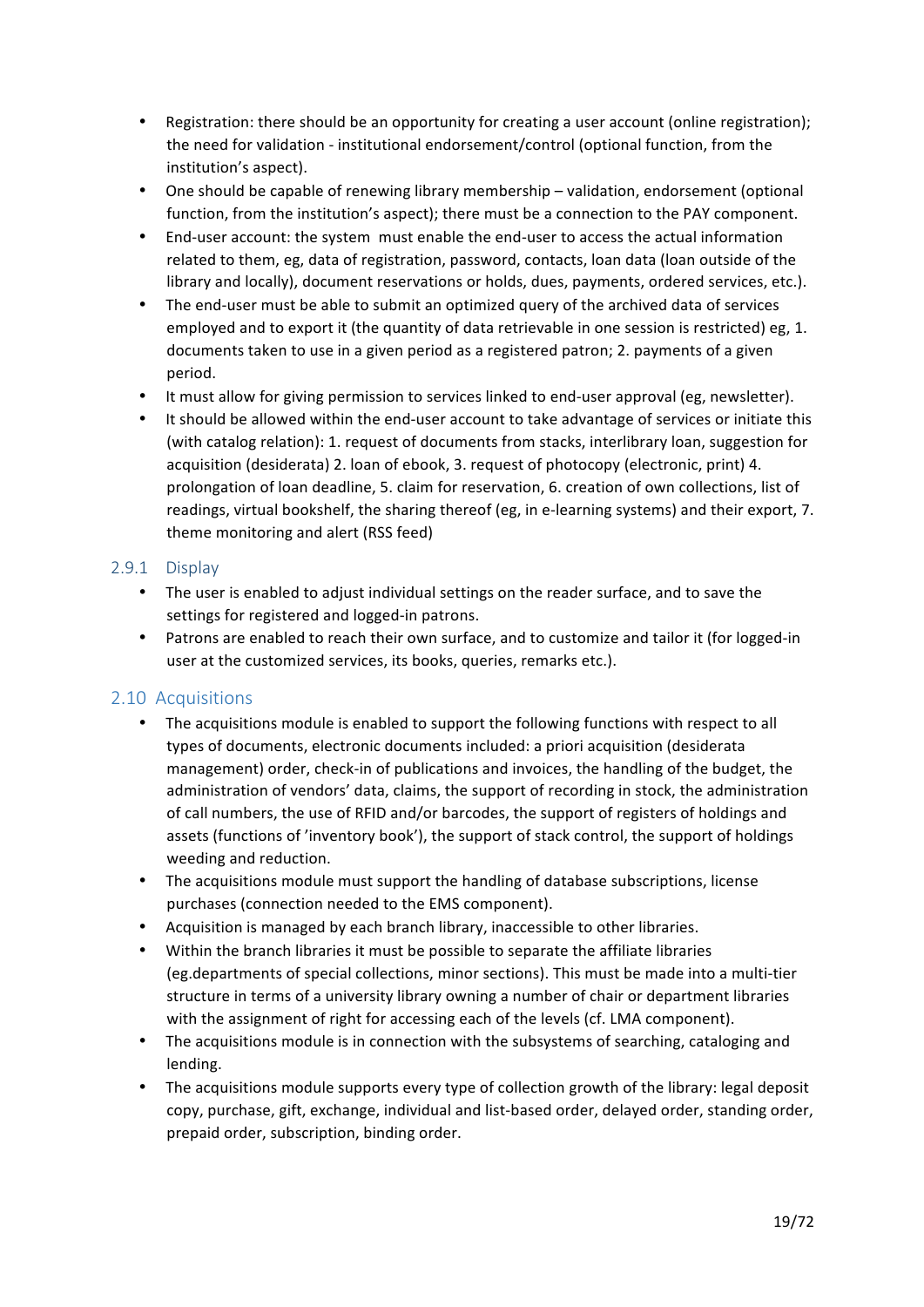- A sophisticated system of authorizations or privileges for the use of the module, certain processes must be assigned and fixed to the highest level of access (relation to the LMA as well).
- The module must have an option of configuration tied to a high access right which can be handled by the authorized librarian even independently of the vendor of the system.
- In each process where the system has to communicate with an external partner there must be an option to set template texts (eg. letter of order, letter of claim).
- The rules of claims can be set by each member and affiliate library.
- The tables of currency and exchange rate can be set by each member library, even with the use of decimal signs if needed.
- The locations of expenses and the recalculation of fixed budget amounts can be set and maintained or modified by each member and affiliate library (eg. in case of a change of exchange rates.)
- Query per vendor, the registration of aggregate amount per vendor (for administering the value of the exchange of publications).
- There should be a possibility to pursue flexible work processes, to skip if need be certain operations of the ordering procedure (eg, when purchasing in a book shop no desiderata has to be entered and an order initiated, but ignoring these the check-in of the publication can be started and the recording thereof in the holdings as well as the handling of the invoice is possible). The workflow of acquisitions can roll out at any phase, so the program should support the planned collection development, the ad hoc purchase and the various cases of adoption of 'unexpected documents' (gift, domestic and international exchange, legal deposit copy, individually published document, other sources).
- The program should handle lists of offers (eg, by feeding in vendor's offers, from library catalog, by direct data input – entering several vendors' offer to every item).
- Desiderata management: the culling of desiderata from the records of the material already in the holdings (and it must be available, if necessary, that a member library decides to display the desiderata in the public catalog or not).
- Desiderata management: automatic notification of arrival of a new recommendation for acquisition, an option for endorsing or rejecting the recommendations, and the endorsed desiderata can be made into an item of order.
- Compilation of a list of desiderata written in a separate output file.
- Preparation of a new item of order: directly from data fed in from vendor; on the basis of records already existing in the catalog; on the basis of data adopted from other database; by entering the data directly.
- It should be selectable by member libraries or affiliate libraries that the items still in order and not yet arrived be displayed in the catalog or not.
- A member library or a branch library must have the option to allow patrons to fix reserves for items in order.
- The items of order should be able to be printed one by one or to have them written in file.
- The items of order can be sent electronically directly from the acquisitions module.
- Claims of non-accomplished orders at intervals given in the rule of claims (electronically as well as in printed form); automatic notification on the urgency of claim.
- Contingency for deleting or preserving the records of unaccomplished orders.
- Registry of incoming publications; an option should exist for canceling the registration (in case of mistaken registration).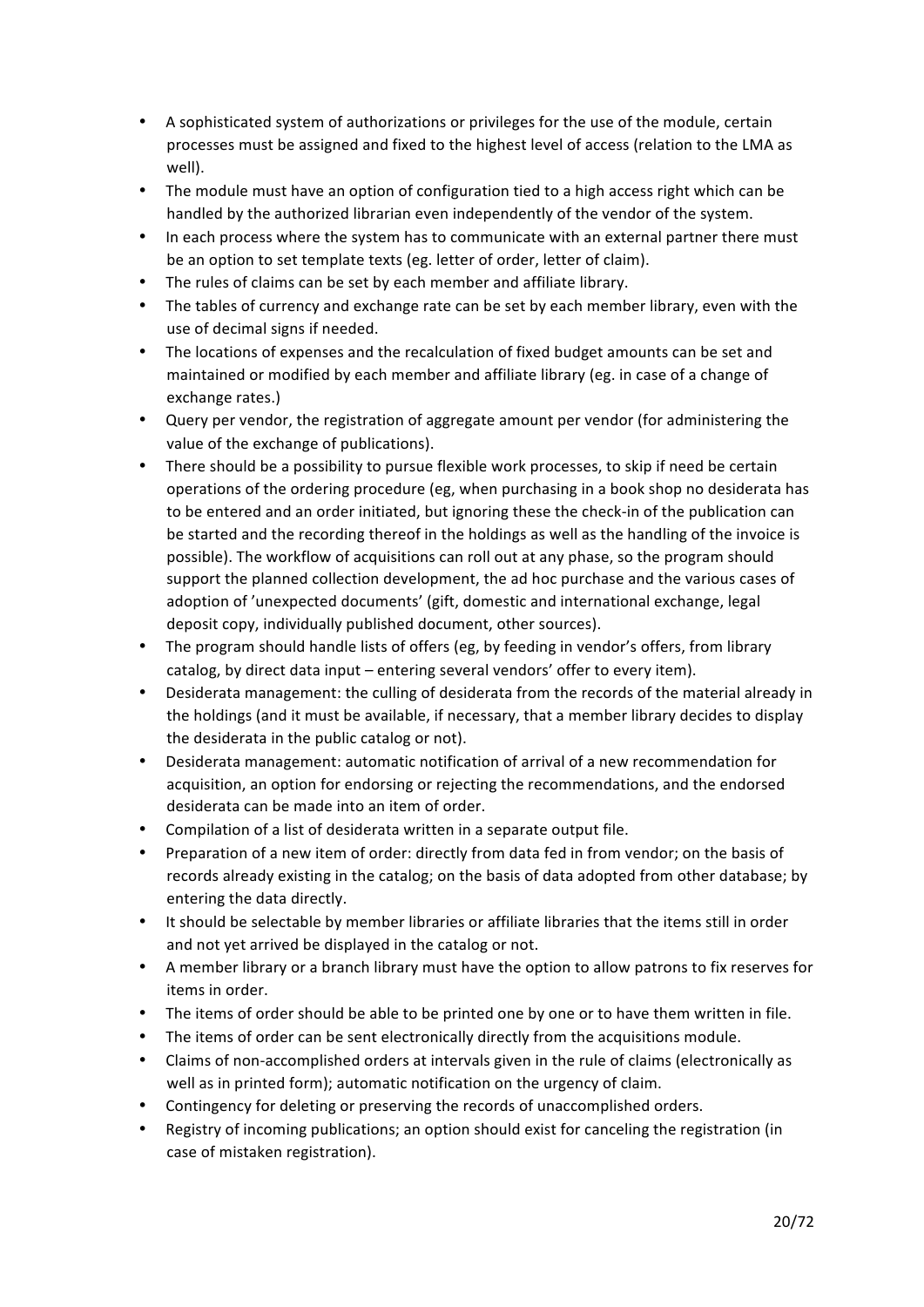- Arrival and registry of incoming invoices, and the 'payment' or 'settlement' thereof so that the system can maintain the budget; possibility if need be for handling the divergence of the ordering price and the invoiced price as well as incidental expenses, for printing the invoice.
- Archiving of fulfilled orders and paid invoices (when the necessary data have been entered into the inventory log of the holdings).
- An option for receiving electronic invoices and for printing the invoices thus arrived and their export to the filing system.
- The acquisitions module should be related to the parent organization's financial system either directly or through an API.
- It must be an option that, upon recording into holdings, invoices completed with inventory numbers are sent to the parent organization – via electronic means (this should be optional according to member libraries).
- In the case of unfulfilled orders or default in payment the handling of credit and debit (dues and claims or demands).
- Configurable statistics of acquisition or increment and reports (in relation to the STA component).
- Information on items, history of items and copies: all grains of information concerning an item (one can see what happened to a particular issue, who modified the data, what modifications were enacted). The tracing of the 'document history' is related to the CAT and PRG components as well.
- Information on holdings: the entirety of holdings data belonging to one title (bibliographic record) (report on how many copies of a particular title are in the holdings, is there an order in progress on it, was it recommended by someone for acquisition).
- Option for grouped modification of items: alteration of more than one item at a time, (eg, alteration of location of copies transferred to a new location or storage at one go, the simultaneous alteration of the status of items in different states (eg. 'in process')).
- The status of the item or copy (lost, displaced, to be deleted, under process) should be shown in unified fashion in all the modules, and the copies can be selected, sorted and listed according to this.
- There should be an option for the automatic allocation and registration of inventory numbers, call numbers and location numbers including the temporary call numbers (eg in case of free shelf) too  $-$  with the choice of individual configuration for libraries.
- An option for the printing of inventory numbers, call numbers and location numbers, on labels or into a list including temporary call numbers (eg. in case of free shelf) too. The printing of stick-on labels onto a network printer in ZPLII language.
- An option for compiling an accessions list (and its printing into file or on paper); compilation of the online list of a weekly increment (reviewing from afar, and to orientate the patrons about the newly processed works) – possibly with attachment of the electronic cover, blurb, and table of contents.
- Automatic feeding and reading of RFID and/or barcode, if necessary, barcode printing on stick-on labels.
- During control of holdings the data of copies apparently missing according to the RFID/barcode should be able to be printed into a list – with configurable content of list (relation to the WHM component).
- In the event of holdings reduction by weeding the lists can be printed in configurable content: compilation of list of deletions, or lists of redundant copies, automatic generation of a list of withdrawal candidates (relation to WHM component).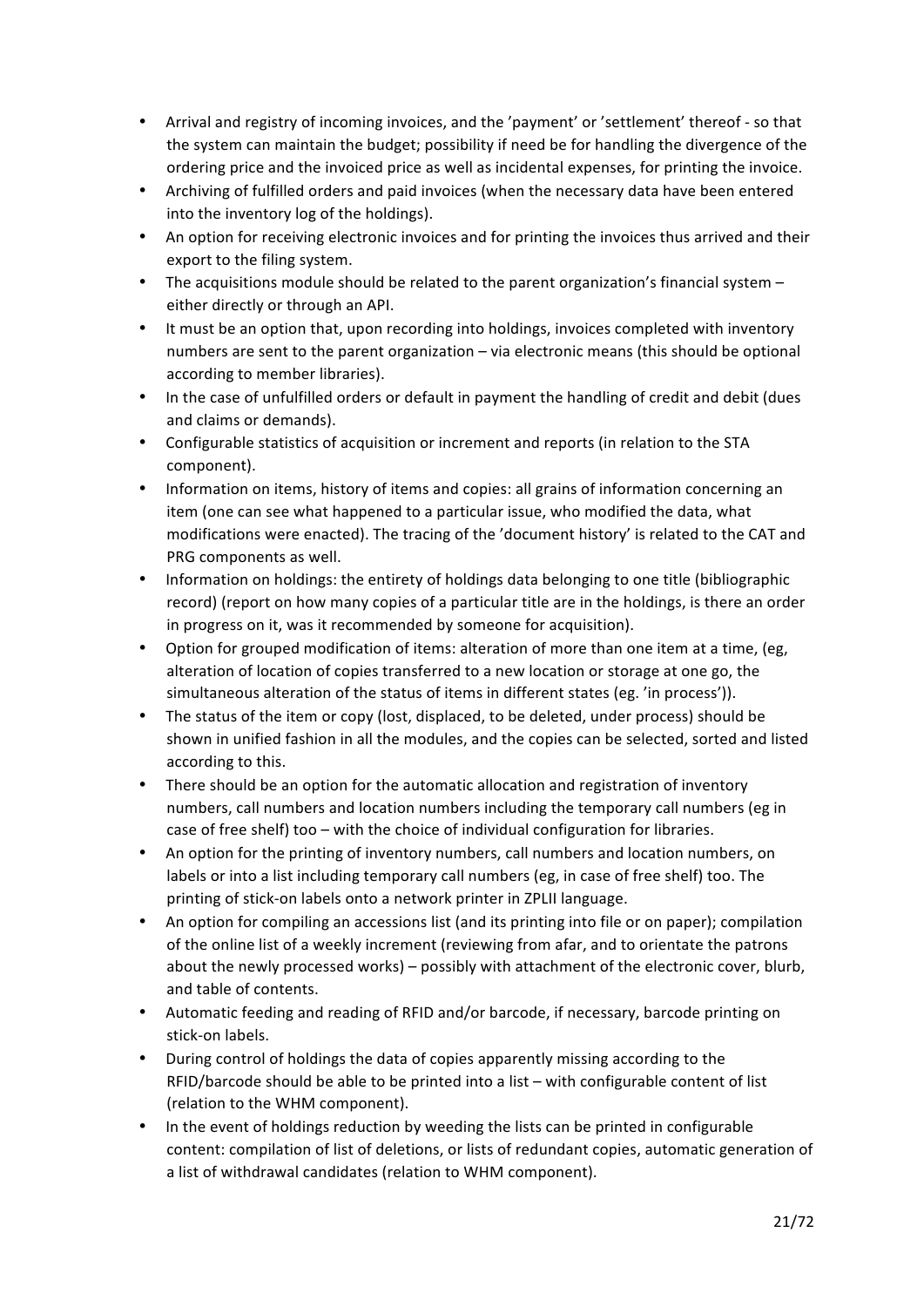- The interface for submission of digital objects: various possibilities for feeding in various digital objects, and their metadata individually or in batch, occasionally or automatized. Automatic notification of the uploader and the relevant processing librarian.
- The desiderata registration of digital objects: the registry of digital objects waiting for harvesting and the analogous documents proposed for digitization. On account of the latter it should be linked up to the administration system of the digitization workflow of the NSZL as well.

# 2.11 Help Desk

- Four types of written documentation should be made for the system: online help for patrons, conceptional survey for librarians, and developers' documentation. In the case of operation in Hungary, an operational documentation should be compiled as well.
- The documentation should be simple, clear and thorough, so that one can master the full use of the system.
- The documentation should be regularly upgraded, up-to-date.
- The patron help should be optionally Hungarian and English. The number of languages should be extendable.
- The librarian help and the survey description is in Hungarian. It should be expandable as needed, the description can be in other languages as well.
- The developers' documentation should be in Hungarian or in English (one of the two, it is not necessary to be bilingual.)
- The patron help and the librarian help can be opened in the given module.
- Apart from text, the documentation when necessary must contain brief presentations and/or video helps.
- A help request system has to operate between patrons and their library. This can be opened from any of the interfaces through which they are using the library system. (Frankly speaking, the catalog and the administration of their own data are such.). In this system, the patron can send text messages, they can converse with the librarian and may ask for online help from the librarian. There is a function that enables the librarian on occasion to take over the patron's screen as well as the control of their mouse and keyboard. The actions must be logged.
- From the above-mentioned patron interfaces they should be enabled to start the chat service whose description is found at the 'client contact and communication' (CLC) module.
- A help-request system must operate between librarians and developers. This can be launched from any module. In this system the librarian can send textual message, enclose file, can talk or converse with the developer, and may be able to ask for help from him or her. The developer can take over the librarian's screen as well as the control of their mouse and keyboard and also to send a file to the librarian. In this system a search can be initiated among all the previous messages and exchanges (even among communications of others.) The languuage of the interface and messages (communication) should be Hungarian. The actions are to be logged.
- There has to be an error reporting system and one for requests for development between librarians and the department in charge of development and operation. This should be reachable from any module by librarians by depressing a special command button or a combination of keys. In this system the librarian can send textual messages and enclose files. The picture or image of the actual module should be automatically enclosed to the report. The developer, in turn, can send textual message and attached file to the librarian. In this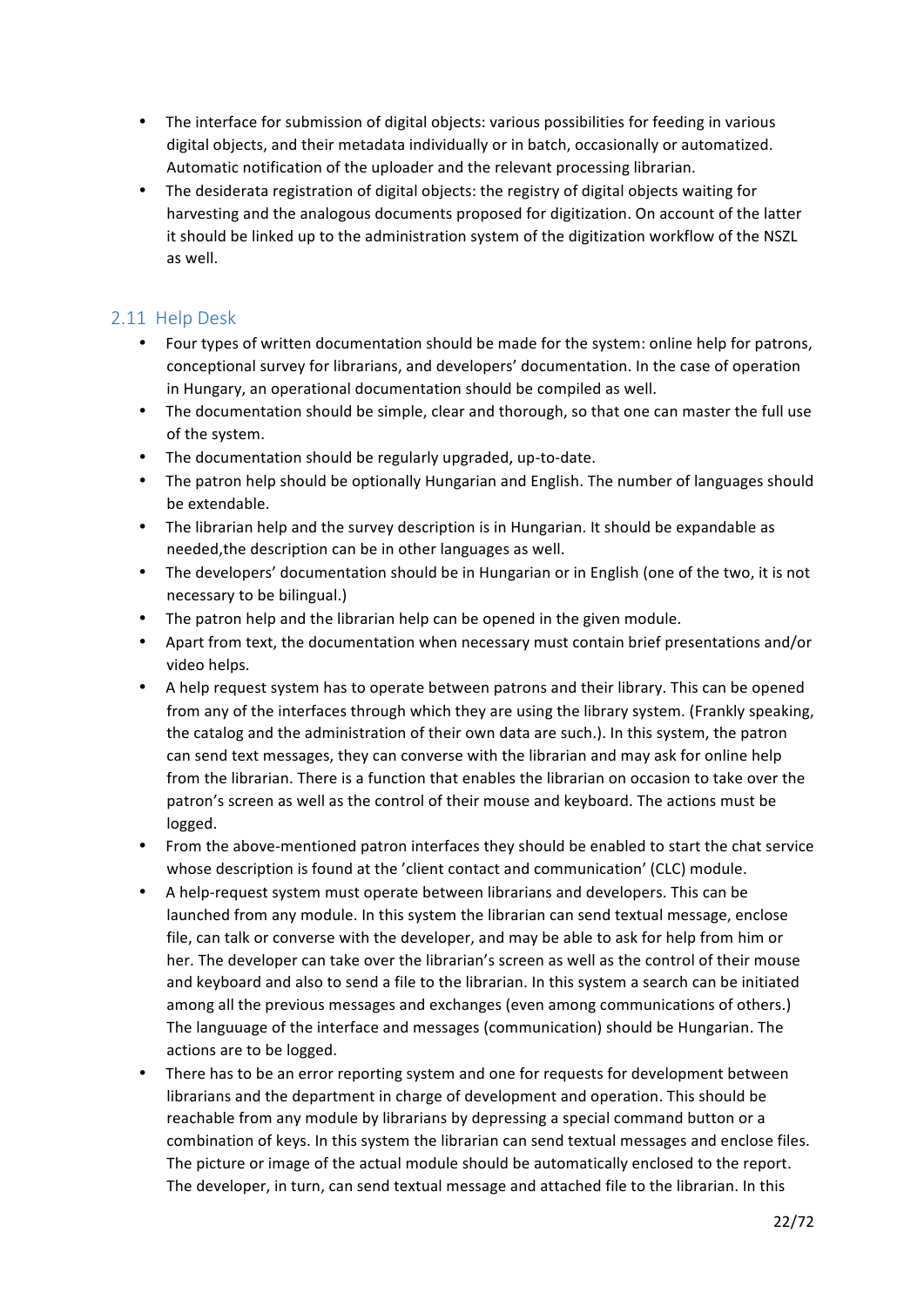system a search can be initiated among all the previous messages and exchanges (even among communications of others). The language of the interface and the messages (communication) should be Hungarian. The process of the troubleshooting work pertaining to the error reported as well as the outcome of the requests for development should be traceable. The action is to be logged.

# 2.12 Long Term Preservation

- The handling of digital objects in the NLP system complies with the OAIS model (ISO 14721:2003).
- Relations between the access copies (surrogates) of the digital objects and those in the longterm preservation system must be ensured.
- A software-based solution supporting the multiplication and storage required for the longterm preservation of digital objects is expected which guarantees that the documents and objects can be identified, they are readable, retain the integrity of their structure and the events related to objects are retrievable.
- The handling of metadata necessary for the long-term preservation must also be resolved by the vendor on the basis of de facto standards, eg, Preservation Metadata: Implementation Strategies [PREMIS], Metadata Encoding and Transmission Standard [METS]).
- The LTP module can be executed only by colleagues with appropriate access and/or programs. It should be possible to restore the state prior to each operation, even concerning more operations.
- The module must warrant the handling of metadata related to the history of digital objects (eg, migration, conversion, compression, control, etc.)
- The LTP solution should be accomplished physically on the tender-announcer's own infrastructure as well as within its operation.
- The LTP solution should be viable and workable, independent of the NLP system and any kind of external service (eg. licence server), until an unlimited period of time.
- The NLP system should be able to cooperate with the software-based intermediate layer (iRODS or any other) related to the storage.

#### 2.13 Accessibility Management

- The handling of restrictions in terms of work, edition, document, or copy.
- In case of works protected by author's copyright the tracing of the expiry of the span of protection and automatic alteration of the restriction.
- Upon ingest of electronic legal deposit copies the submitters should be able to see what restrictions of service apply to the publications.
- The restrictions and the display pursuant to them must be resolved at the level of copies.
- Technical restrictions of the display matching the rules of restriction must be effected (restriction on printing, restriction on screen copying, display of parts, restriction on the duration of use, watermark, etc.).
- While circulating digital objects the technical restrictions in harmony with the rules of restriction are to be put into effect (restriction on the time of use, etc.).
- The handling of identifying data of out of commerce works.
- The system must ensure the opportunity of user's printing, loan, downloading amidst the technical restrictions.
- The opportunity of automated exchange of data must be yielded to EUIPO's directory of orphanworks (https://euipo.europa.eu/orphanworks/) or, in the event of its finalization in the period of realization, to the European Portal of Transparency of the OOC works (as for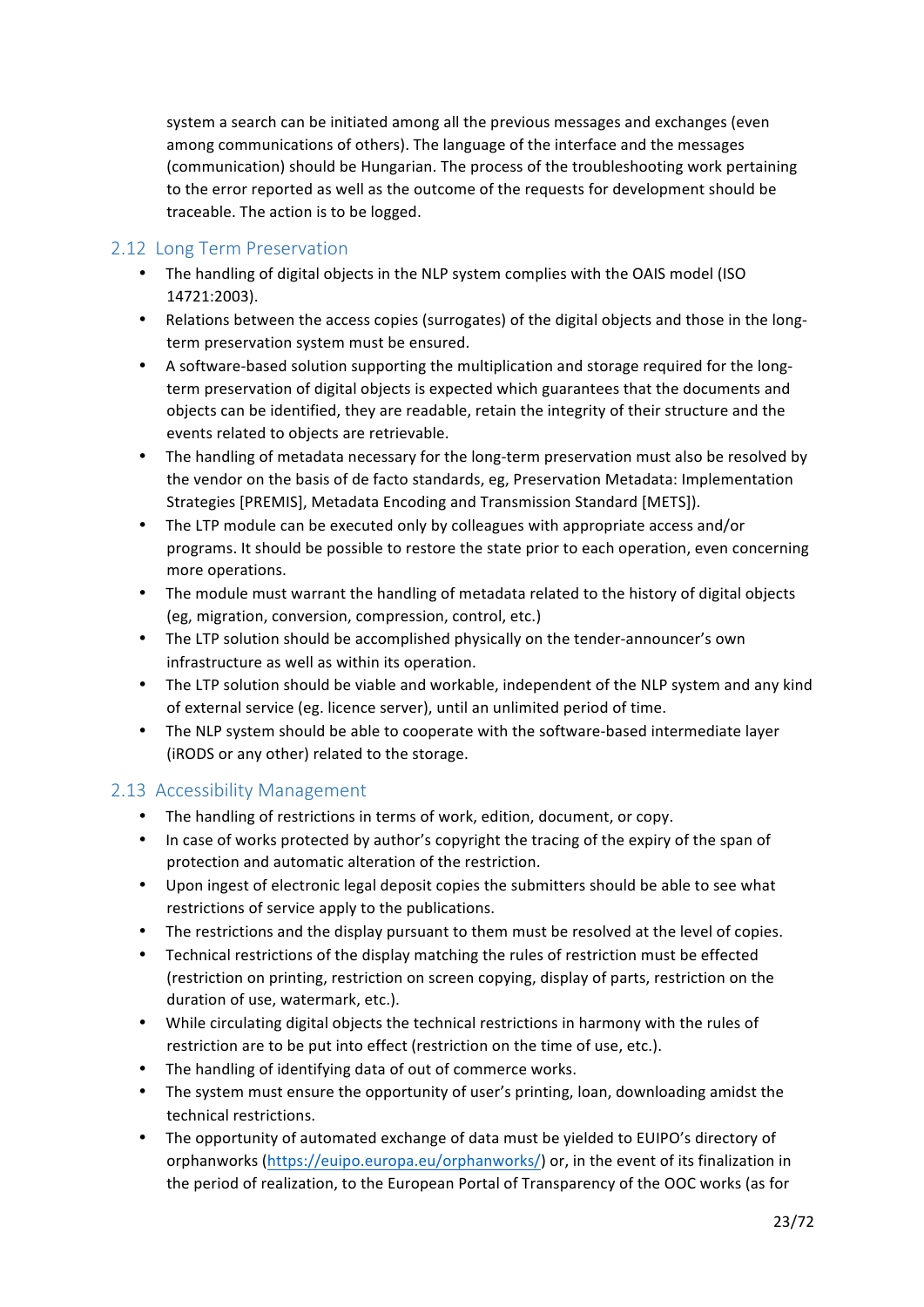the registry of orphan work the interface securing the exchange of data has been created from the side of EUIPO).

- Option for recording/viewing the information concerning intellectual property rights per work for the authorized persons.
- Option for recording/viewing the information concerning intellectual property rights per author for the authorized persons.
- Keeping records of rights management organizations in the partner database.
- To handle employees (as data-recording users) of rights management organizations in the partner database.
- The handling of users with various roles (rights management organization, heir to a copyright, etc.) including those with multiple roles.
- The shaping of the procedure of checking and endorsement in case of items of information derived from feedback.
- To enable right holders with the option to set the conditions for e-service (number of copies to be accessed simultaneously, tools dedicated for service, maximum time of access, maximum number of pages to be printed, maximum number of words to be copied on clipboard, royalty).
- To allocate the information of access to the metadata of the work, manifestation, or copy may be executed on the basis of templates and profiles configurable in NLP.
- The information of access should be displayable configurably in the different services.

#### 2.13.1 Copyright

- Rights management should support the Open Access conception too.
- The registry of documents associated with the documents protected by copyright (eg, their licenses, declarations, contracts) must be ensured by the system.
- The visualization laid down in the profiles of access must be ensured by the system at the level of metadata, bibliographic description and digital objects.
- Handling of data conforming to the regulation of copyright of the European Union and Hungary.
- License management, including the Creative Commons licenses as well as Open Access.
- A component handling the declarations and contracts of copyright holders and rights managers by means of which those with author's entitlements can handle patterns of declarations and modify the data pertaining to the work.
- Option for feedback to initiate the modification or cancellation of erroneously or defectively recorded author, contributor data or legal information.
- To capture copyright information in the process of managing international identification numbers and legal deposit copies as well as in the process of acquisition and cataloging.
- The technical solution to the restrictions must be carried out with DRM methods.
- The component must ensure that in the process of acquisition and in the process of cataloging as well as after completion thereof those entitled can capture the information of restriction related to a work, document or data.

#### 2.14 Management of Periodical Publications

• The module (a submodule of Acquisitions) supports the following functions: the ordering, subscription, check-in, claim, collation and binding of periodicals and serials (arranging them into binding units); the handling of electronic publications, the license management of journal packages provided in databases, the detailed administration of holdings of periodical publications.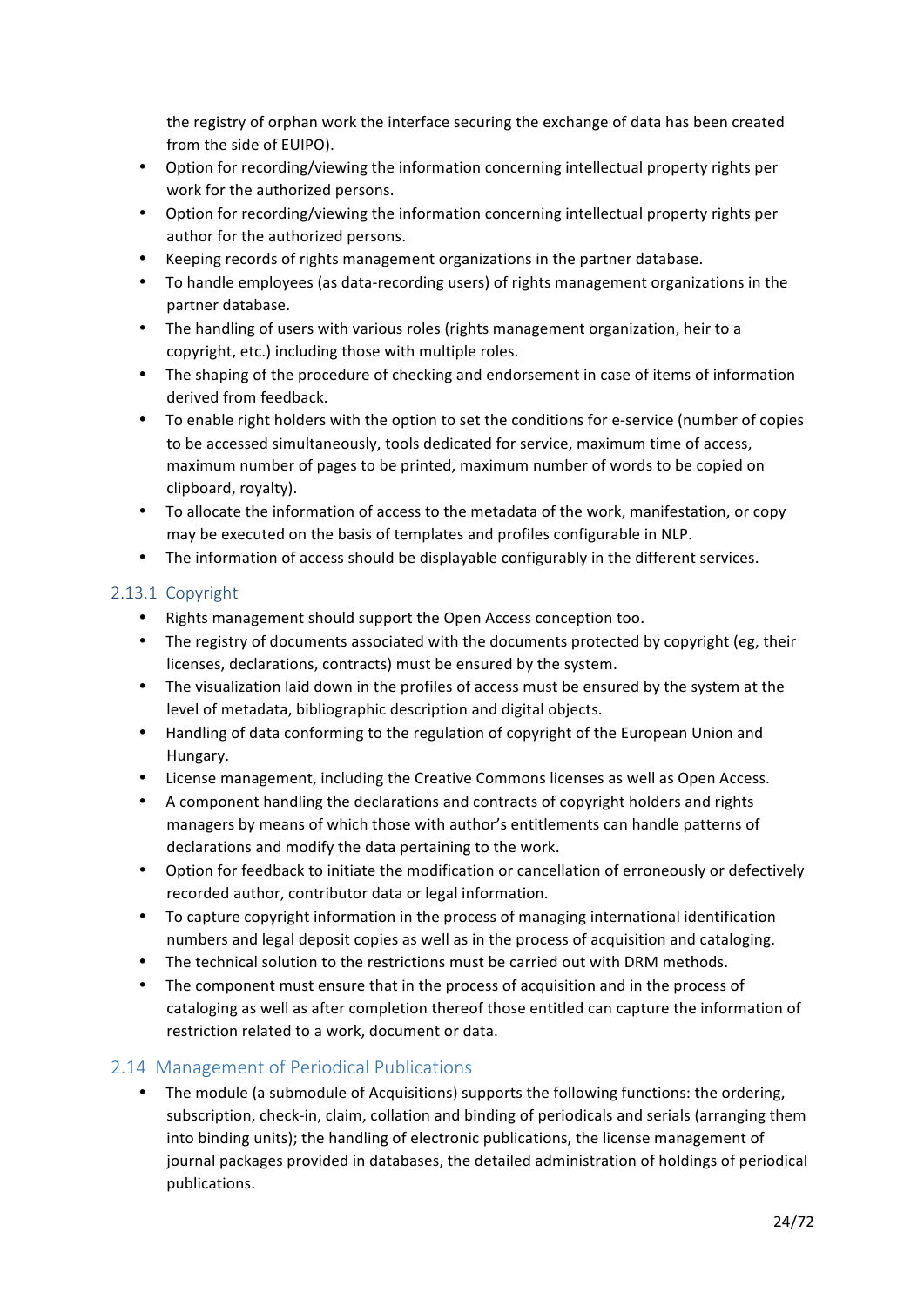- In case of electronic journals there should be a connection to the electronic resource management and the actual subscription can be selected here (relation to ESM).
- In case of database subscription the option of batch upload of records, then the deletion thereof. Opportunity for temporary acquisition (relation to ESM).
- Ordering: handling of vendor information, establishment of financial budgets, administration, creation of orders, sending of orders, storing of licences, registry of subscription invoices. The data of registry of journals carried out in the NLP should be transferable to commercial systems. Option for payment from multiple budgets.
- Defining the series of a periodical publication: the placement and allocation of current issues, its circulation behavior, fixing of parameters of reduction and archiving, periods of ordering, data supply. Entering units of acquisition.
- The documentation of order by means of the system, assisting the launch of public request for proposal. Retrieval of lists sorted to placement.
- It should be able to print lists of ordered journals by vendor for the subscription.
- Upon expiry of the subscriptions they should be renewable (without the need of a new ordering item) or cancellable.
- It must be able to create schemes for checking-in issues/volumes according to the set periodicity.
- It must keep an eye on the expected arrival of part units according to the set values, and this should assist the claim of issues arriving late or not at all, it must send the claim automatically.
- It must be capable of registering and handling the incoming part units divergent from the usual routine (contracted or combined issues, combined volumes, spanning volumes, special issues, irregular numbers).
- It must handle the copies of the same periodical publication simultaneously obtained from different resources.
- It should be able to contract the holdings data of the registered part units, to break down the contracted volumes into units of binding, then into issues.
- It should be able to display the holdings data in the catalog complying with the contracting; the contracted volume must be broken down into units of binding, and into issues thereafter.
- The units of binding should be definable or modifiable. In the acquisitions module one should be able to see the record of the cataloging module. It ought to handle issues or companion journals of two titles as one single unit of binding.
- It should provide means for compiling and handling binding lists.
- It should trace and keep track of the working process of delivery to binding, and the route of the publication. It should be able to handle the contingent modification of data of bound copies and to handle barcode/RFID.
- It supports the accession to holdings of the formed library units: assignment of inventory number and price. It should enable the librarian to compile detailed inventory outputs (relation to PRG component).
- Holdings diminution: withdrawal of volumes to be weeded out according to lists. Withdrawal of data of incoming registry of non-persistent retainment.
- Distributing circulars about discarded and cancelled periodicals and lists of surplus copies.
- Opportunity for initiating submissions to the National Periodical Database (NPD) (Nemzeti Periodika Adatbázis –NPA; see Cataloging module). Adjusting local holdings data of periodicals to records in the database of the NPD. Transfer of batch data. (This is needed for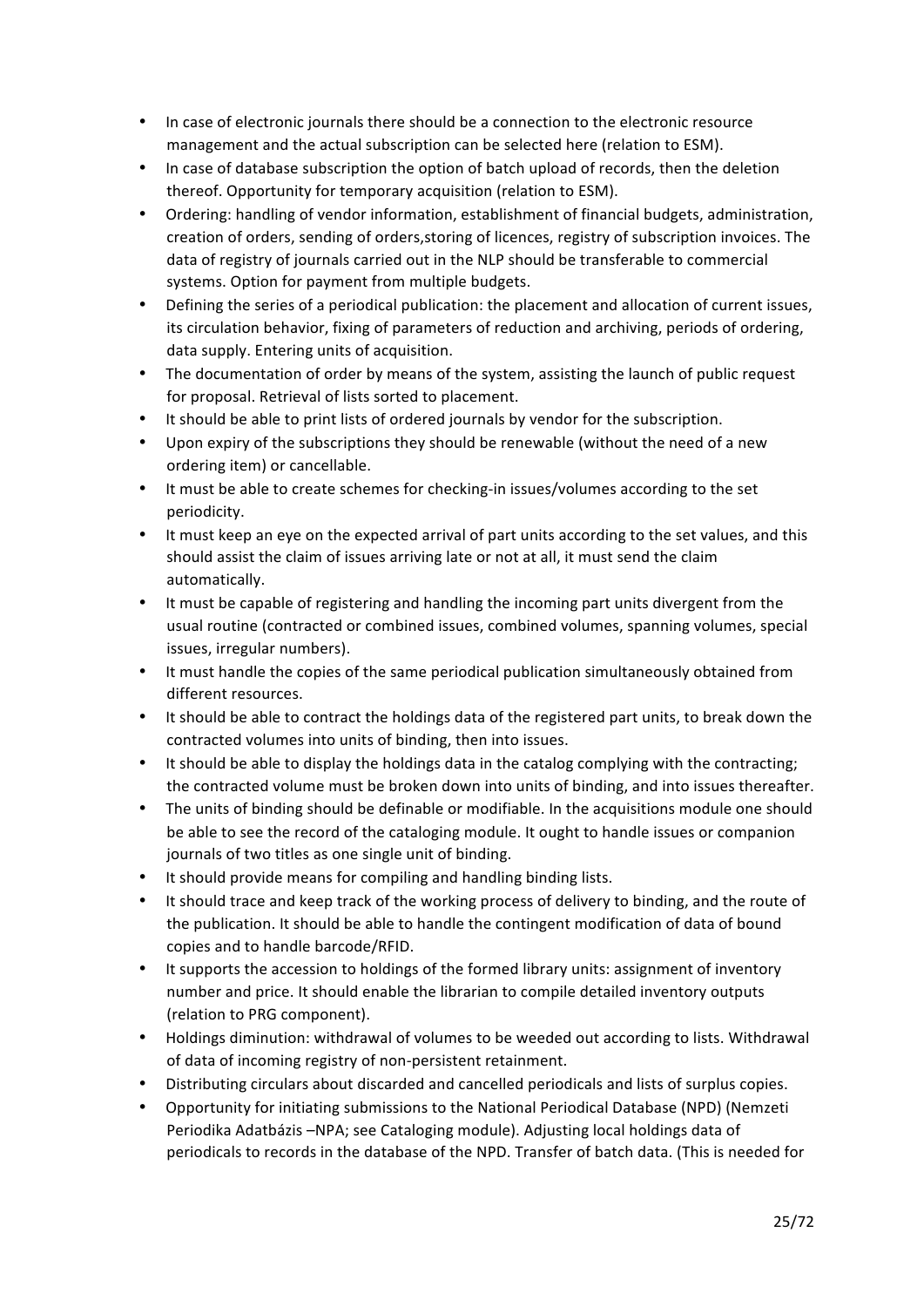libraries outside of the NLP, so no holdings data have to be uploaded within the NLP, while it has to be taken over in the shared catalog from the PER module of each library.)

- Option for culling user statistics. Types of acquisitions, number of publishers, budgets, claims. The number of faulty links at the electronic access. In case of loanable periodical publications the number of loans.
- Opportunity for inventorying ejournals (relation to PRG component).
- Levels of financing, setting of locations the level of financing and location signifies organizational units (eg, chair or department library) within one library.
- Direct connection with the incumbent's (parent organization's) financial system (eg, in the case of a university library, with the system handling the university budget).

# 2.15 Cataloging, Authentication, Qualification

- The cataloging module must be enabled to allow the authorized user to create, alter, copy, display and erase regular bibliographic, authority and holdings records in the database  $$ following searches or queries.
- The cataloging module is capable of formal and object-related disclosure of all types of library documents (printed, electronic, audiovisual, cartographic, musical, etc).
- It should provide a shared function for bibliograpic and authority cataloging and, if necessary, to be able to create sets with record statuses (working condition, partially completed, authenticated, etc.).
- The flexible treatment of metadata makes it possible to discern the person, the library and so forth of the creator and to arrange the records into groups.
- Records can be invoked and saved in the following manners: 'local file', 'working file' visible to other colleagues within the system, the catalog (into a common or local segment).
- Possibility of original cataloging.
- Copy cataloging via most of the viable protocols. Import records from other domestic and foreign catalogs embedded in a working procedure. It should support transfer of data between cataloging structures determined in the CCM module in compliance with the rules of data conversion.
- Option for shared cataloging a bibliographic record existing in one copy and edited by more persons.
- As for each information unit (subject term, bibliographic data, etc.) the system keeps record which institution/librarian made that statement.
- Handling of duplicate records at cataloging: there must be an instrument or device for spotting duplicate records while in cataloging and upon saving (similarity analysis of definable elements, message of warning is sent, the record suspected as duplicate is placed in a working file).
- An option for adding a new record from the working file of duplicate suspect records (adoption of a duplicate record).
- An option for adding own data (eg. subject terms) to the existing record (with an indication or marking referring to the library giving the statement).
- An option for rejecting upload from the file of duplicate-suspect records.
- Tender issuer will prefer cataloging based upon FRBR-LRM with the use of an editor suited for creating the individual FRBR levels.
- Capability for handling the new cataloging standards (RDA) and the formats of bilbiographic exchange (BIBFRAME).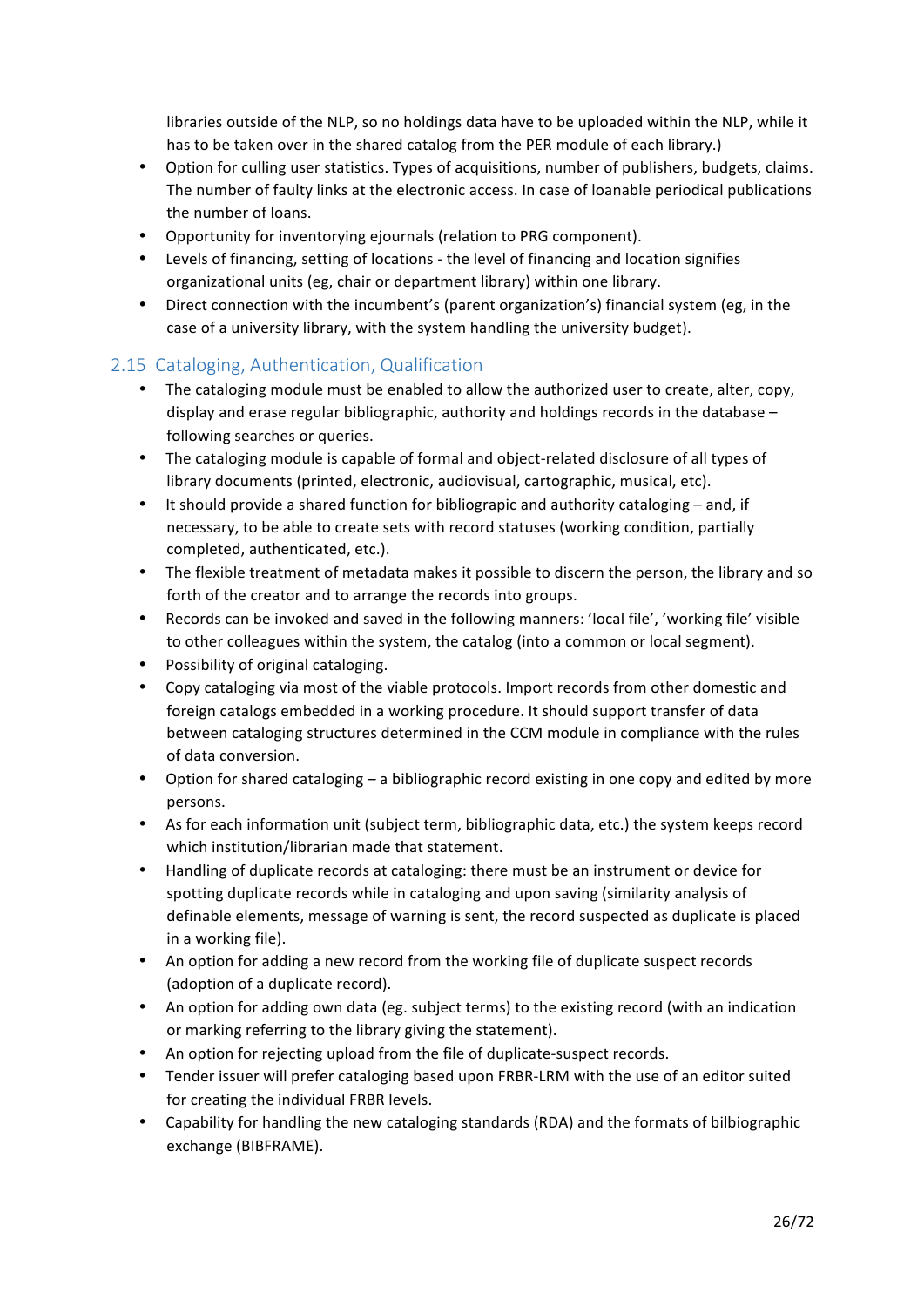- MARC editor for bibliographic and authority records. The entry, saving and storing of the ever-current MARC21 fields and subfields without developer's interference.
- The system should make it possible that, by leveraging the fields of catalog structures defined in the CCM module, the catalog records are created, modified and controlled accordingly.
- Special requirements at shared cataloging: the system stores the record IDs of incoming records generated in preliminary systems and returns and retrieves them upon the occasion of single queries, data export, API-based connections etc. since the local related services might be in need of them.
- In the database, virtual databases of partial data, partial sets and collections can be generated of the records in unlimited numbers.
- The bibliographic and catalog data must be handled separately (Hungarian National Bibliography – HNB (MNB)): The records designated for the HNB must be enabled to appear in a virtual collection. It should be optional that from among the records marked for the virtual collection of the HNB those with no holdings data should not be displayed in the public catalog, only in the virtual collection.
- The system applies the workflow processes set up in the WFL module during cataloging and utilizes the authorization rights defined in the CAD module.
- The system is able to handle all levels and types of bibliographic description.
- The system should support the handling of record relations (unidirectional, mutual) in a way that it automatically produces the relations on the reverse side. Also, there should be an option to fix undefined relations.
- The record link can be shaped between an analytical and a main record even if the source of the records differs. The analytical record can thus be linked to the access data of the main record and to adopt or take over directly through various systems of document service (see the same at analytical processing).
- Attachment of more, not predefined links to the electronic files, eg.:
	- the fulltext electronic document,
	- the cover image (if it is produced),
	- table of contents (if it is produced),
	- the respective page of the file of the digitized HNB volume processing the document in question (eg. to items published in the bibliography titled Collection of Early Books (Régi Magyarországi Nyomtatványok)).
- The handling of records without holdings (eg. records with shared data, main entry of a series, analytical items).
- There should be a possibility to handle several systems of subject headings in parallel (the use of 'central', 'library' or own subject terms), and the subject system can be augmented while in use; the use of different systems of subject headings per discipline. (The 'central' system of subjects is jointly utilized by several libraries; the library or own system of subjects is a subject system or thesaurus used by one member library).
- Handling of classification notation (eg UDC) with tracking of version upgrades.
- The system must handle the records still in working process with the status 'non-public'.
- Elastic interface of data input: a web-based interface that can be tailored according to requirements for entering metadata (eg. mandatory and repeatable fields, default fieldvalues, fixed and expandable lists, namespaces and dictionaries embeddable or at least searchable with a query link in another pane, the opportunity of copying a filled-in data sheet; bulk or automatic data upload/deletion/correction with respect to a given field and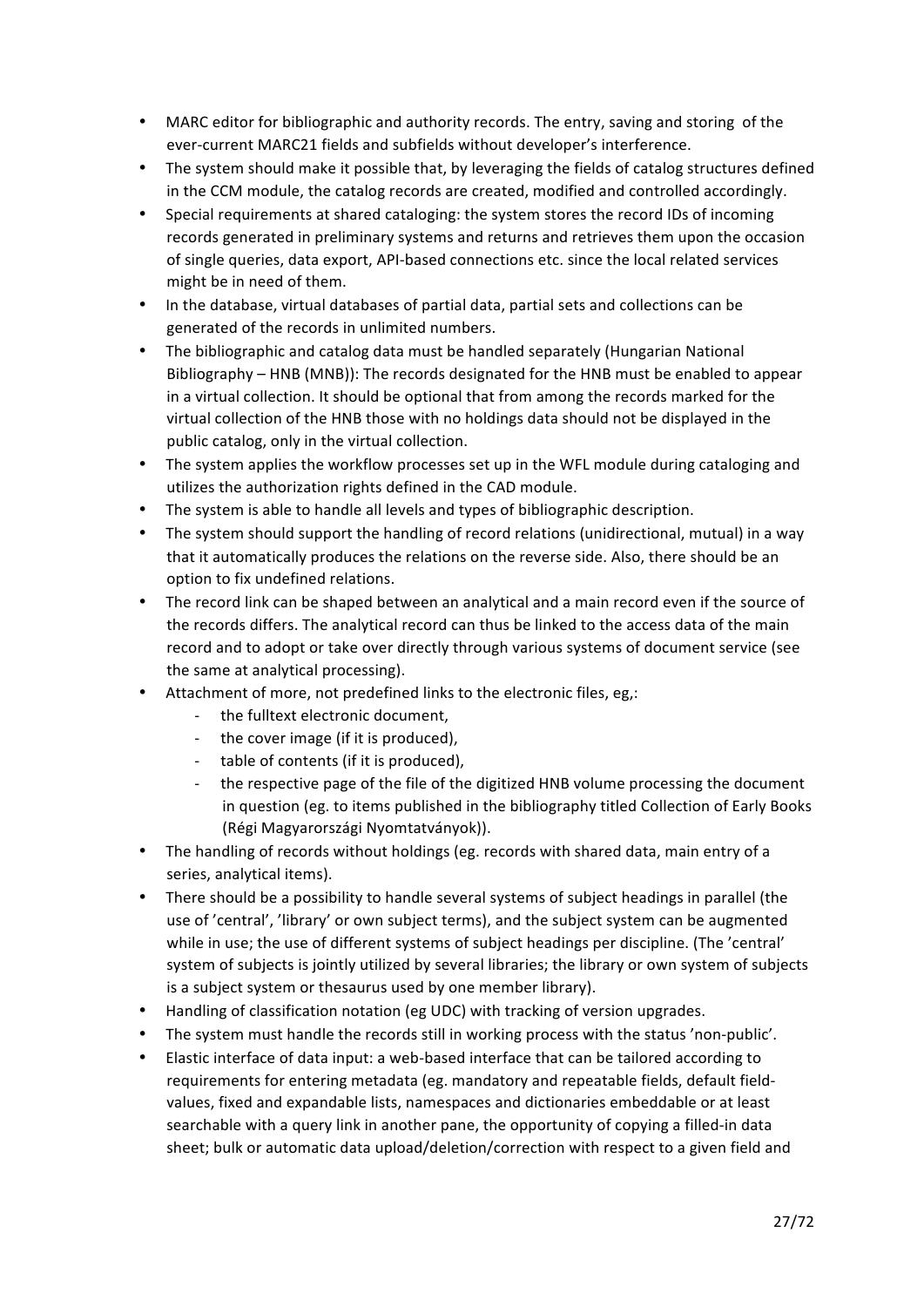records), depending on authorization and with logging. The option for choosing the resetting of earlier condition(s) in case of human error or system defect.

- Enriched metadata: as a solution beyond the usual metadata, additional grains of information that can be assigned to the given document by NSZL personnel, by external librarians or by plain users (eg, table of contents, imprint, book review/critique, foreword/postscript, author's biography, cover photos/screen shots, non-standard keywords/tags assisting retrieval, further suggestions of works, links to related pages/documents, link to the place of origin, information email address concerning the given work).
- Support of crowdsourcing: the option of involving users in the creation, expansion and improvement of the metadata. With functions of administrator's supervision.
- The URN of the digital copy can automatically be assigned to the bibliographic description of the analogous original of the digitized document.
- The vendor must warrant the FRBR-based cataloging.
- There are to be instruments that in the course of work-based cataloging the works identified can be supplied with a work ID or identifiers created elsewhere can be reused.
- HUNMARC  $\rightarrow$  MARC21 conversion (option for direct carry-over from HUNMARC-based databases). This needs a utility which can adopt the HUNMARC record and enables the conversion to MARC21.
- From databases offering Z39.50 protocol it can be possible to constitute 'background databases' and to transfer and domesticate records from there through JAVAPAC/JAVACAT and/or JAVAACQ surface.
- Records from binary MARC-files can be transferred to the cataloging module.
- When cataloging old books with the use of bibliographic fields there should be a check to be performed concerning if the data referring to holdings are present.
- When describing old books there should be an option for detailed disclosure on the information of describing holdings (marginalia, possessors, binding, holdings instances, etc).
- The preferred spot of detailed holdings information of old books is the holdings record, but there should be an option for using item-specific fields of the bibliographic records (the use of MARC21 Format for Holdings Data is necessary. ). When handling the item-specific data of old books there should be instruments for passage between the two modes of storage.
- Elastic and hierarchic metadata structure: an opportunity for shaping optimal metadata structure for the individual types of document and partial collections. Definition of own set of metadata according to hierarchy-levels (partial collection, series, periodicals, volume, issue, partial document). Administration of descriptive, analytical, structural, legal and administrational metadata. Optional posterior registration of new fields.
- Option for bulk transfer of records within the system in the participating institutions: It should be enough to create or update the records of databases by one institution, the other subscribers just take them over within the system.
- Standard identification of digital objects (ISO 26324:2012).
- Unambiguous identification of digital objects.
- To ensure the procedure and marking necessary for qualifying the digital specimens, and their originals. (eg, Digital-Surrogate Seal of Approval - DSSOA).
- The handling of relations of the catalog record and the digital copy reproduction take place automatically, but the option for individual and group modification should be secured for the librarians.
- It must enable the buildup of standard connections to external repositories.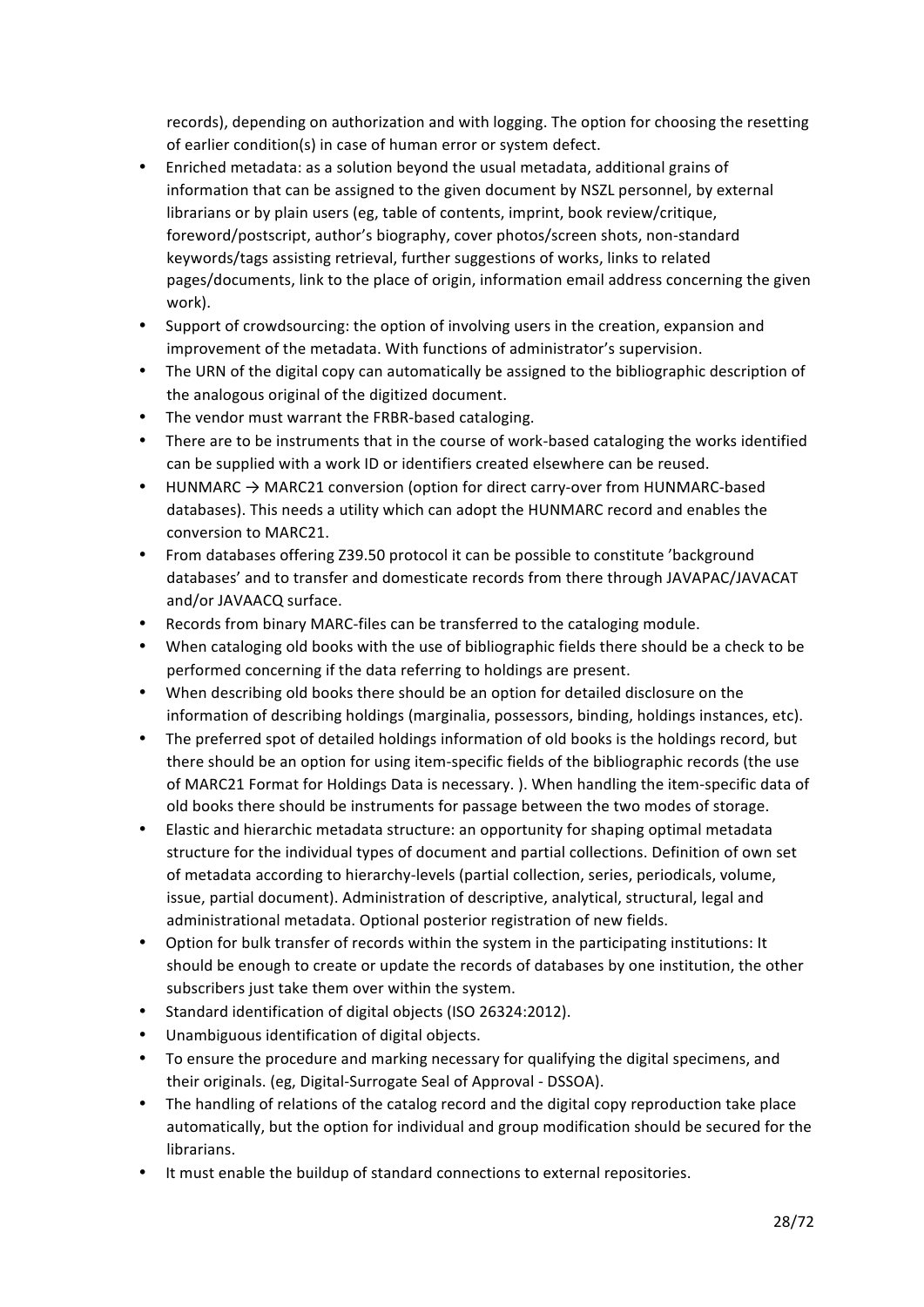#### 2.15.1 Techniques Assisting the Workflow, Cataloging Template

- The system having saved the record should place the record into a status of 'not public' for the librarian and, an opportunity should be offered immediately to glimpse the data in the user view, in the form of preliminary view. As long as the content proves acceptable, then the librarian can place the record to the 'public' status as a separate function. This function must take into account the connections and links as well. To put it differently, if an article is linked to a source publication, then the link itself can be set to 'public' after control only.
- Cataloging template: clear-cut and transparent web-based cataloging interface, in various versions too (eg. with field names, with MARC indicators).
- More than one record can be opened simultaneously.
- The employment of tools assisting elastic data input (drop-down menus, if not too long, autocomplete based on predefined data set, manual keying with spot-sensitive format checks, options for expression, subfield, field, record copying etc.) at the creation of the bibliographic as well as authority records.

#### 2.15.2 Data Management

- It should configurably control the non-allowed characters in certain fields (TAB, CRLF etc) and filter them out when saving the record.
- The option for deleting a bibliographic record is granted only upon the appropriate control (eg. holdings data don't belong to it, no related records exist, a digital copy does not belong to it, etc.), the cause of non-deletion should be communicated in a message. (Note the records belonging to the HNB can be cancelled only by an assigned staff member of the NSZL who has high-level access).
- Member libraries can delete their own records, their location code and their holdings from the catalog, if no other restriction applies concerning the catalog entry (eg. if no other library location is attached to it).

#### 2.15.3 General

- Within the catalog, there should be an option between the individual separate entries to perform relations of N:M degree (an article in a publication be linked to its manifestation in another publication).
- The determination of cataloging rights should be freely definable (eg, right to edit a given title or journal of a discipline) (relation with the CAD and CCM component.)

#### 2.15.4 Identifier Management

- The storing of identifiers of articles and books possessing a digital object identifier.
- Storage and resolution of bibliographic identifiers (eg, RMK, RMNy, VD16, VD17 etc.).
- In the event of digital documents carried over from earlier systems the storage and resolution of earlier record identifiers. (EPA ID, MEK ID, DKA ID).

#### 2.15.5 Authority Records

- In its possibility of creating an authority record the system should take into account the namespace relationships and support the generation of author data in the process of cataloging (while creating a bibliographic record) and not only in a detached workflow.
- While creating authority records the system must examine if the given author exists in the catalog. If it does not, then the system should inspect its existence in the namespace according to those described in the namespace tool (NSL). If a match exists, then it should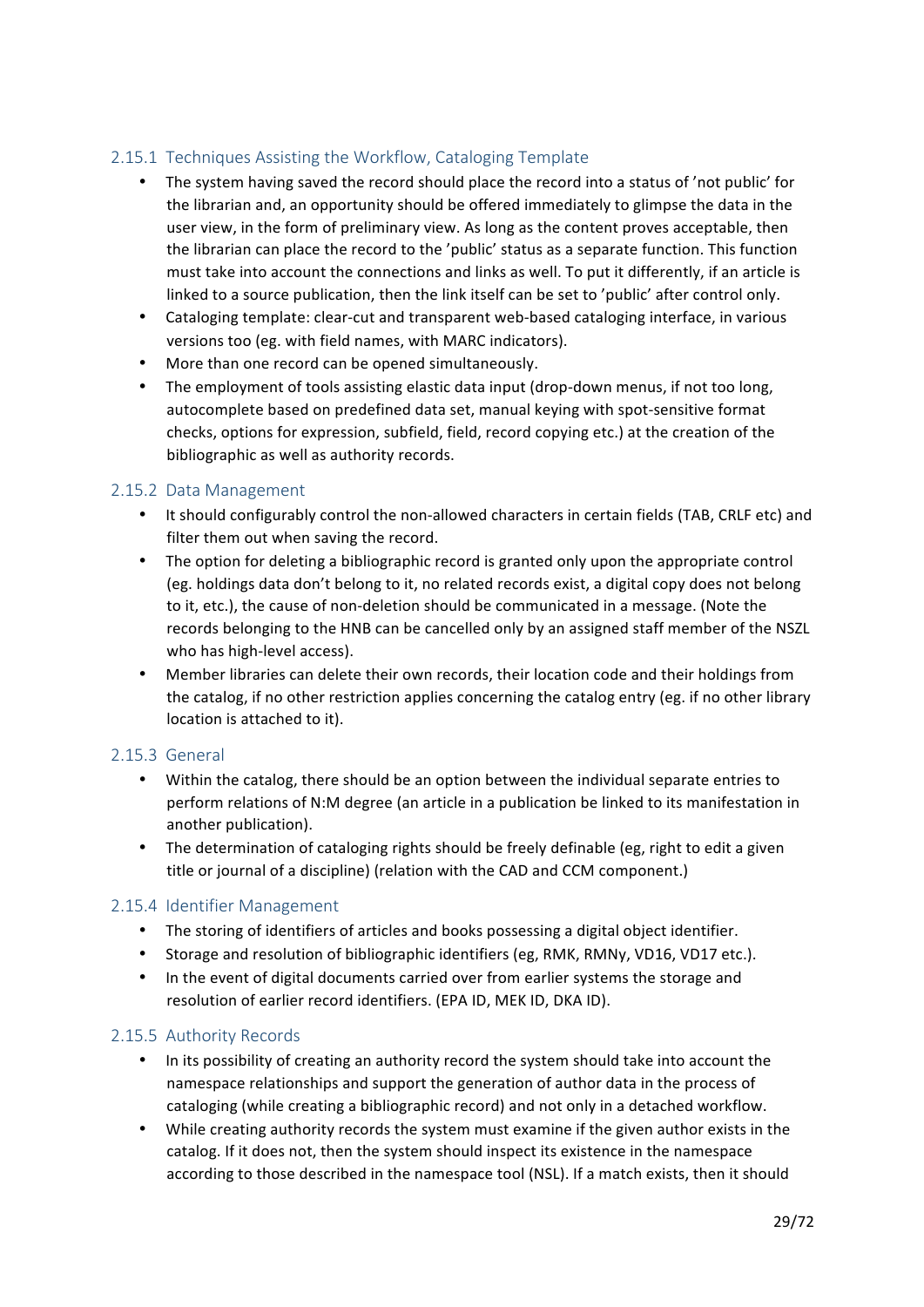create an author record and assign the namespace identifier to it. If no match exists, then it should offer the entry into the Namespace with respect to the relation of the actual work of the author by means of the NSL module.

- The record import function should work also in the case of authority records. It must place the external connection identifiers (eg, Namespace) into the appropriate field of the record.
- There should be vehicles to alleviate the connection of authority records produced earlier to namespaces used during the new cataloging.
- An option for storing 'backdrop' authority records and for the regular upgrading of these from external sources (eg, tracking of MESH-versions).
- The system enables the vicarious deletion of authority records in a manner that it interprets the substitute authority record into all the links of the logically deleted record.

#### 2.15.6 Workflow Management

• The entry of data of administration regarding the analytical processing of periodical publications (eg, the marking of institution performing the analytical process, the degree of processing condition of the given source) – not in bibliographic data fields, in structured fashion, searchable (relation with the CCM component).

#### 2.15.7 Authentication, Quality Control

- The qualification of records of multiple aspects and levels (degree of processing, degree of publicness) (public, restricted publicness, closed etc).
- The authentication of records after quality control (revision), the protection of authenticated records of the HNB: the modification of authenticated records must require special access right.
- An option for syntactic control when saving the bibliographic record (formal, structural); the filtering of elements conflicting the given standard.

#### 2.15.8 Display

- The system must ensure a broad range of customizable searching opportunities for the retrieval and view of bibliographic, authority and holdings information at different levels.
- The cataloging interface must offer the choice of selecting the display form of records from a menu or a button in formats within the standards and in other formats. The possible format choosing should be configurable.
- There should be an opportunity for displaying the linked records at a time, on screen, and in the event of a large number of links, in quantified fashion, then in a separate opening.
- At displaying it should take into account the default settings configured in the central administrative module (CAD) and regarding the display of data (eg, applied system of subject headings, thesaurus) yet there should be an option for dynamically altering the setting to a concrete display.

#### 2.15.9 Management of Holdings Data

- There should be an application of the 'MARC21 Format for Holdings Data' at the handling of holdings data.
- The handling of holdings data at the member library level.
- The creation, modification and deletion of the holdings record.
- The transfer of holdings to other bibliographic records.
- The treatment of temporary call numbers in case of temporary location (eg. free shelf).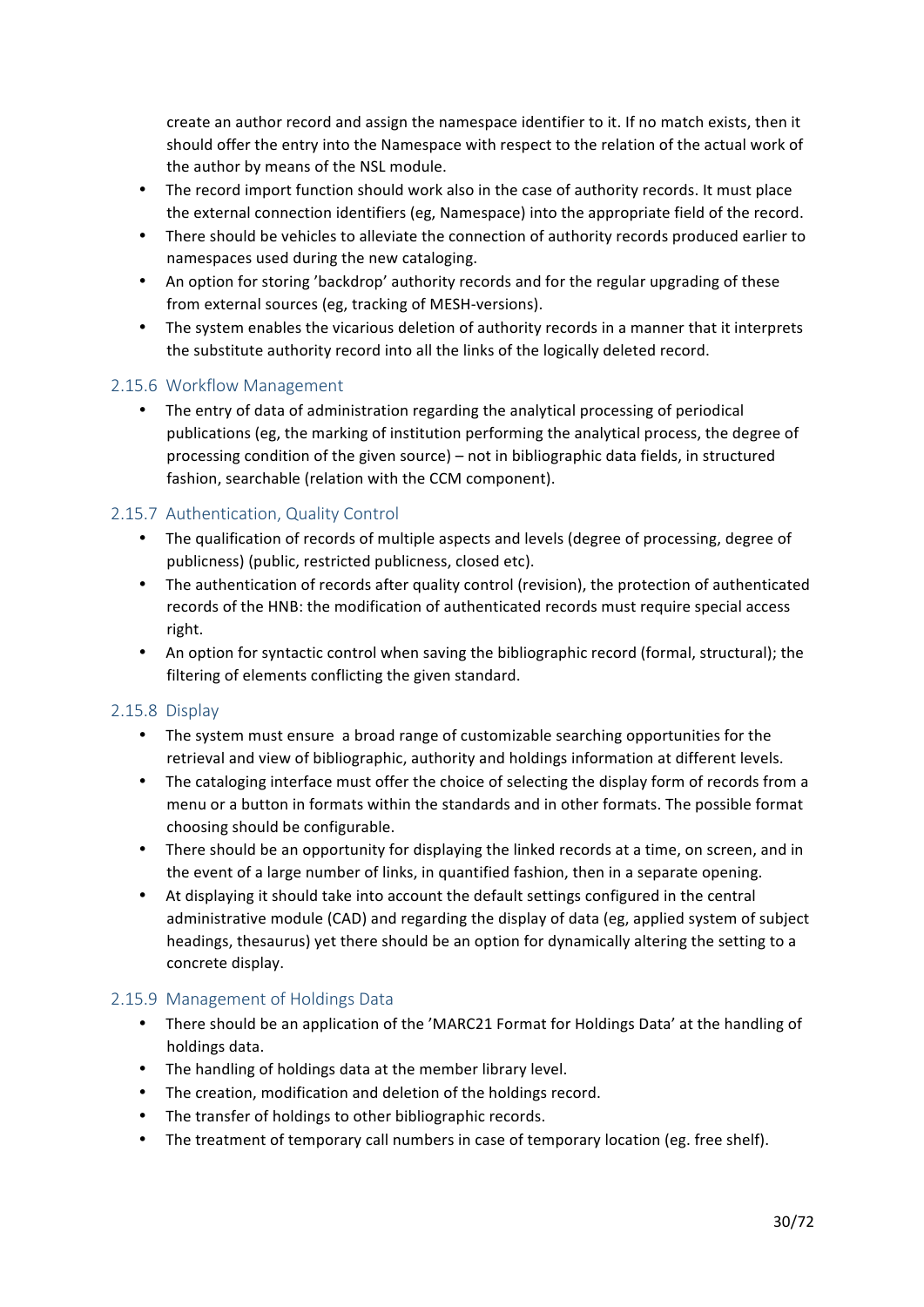- Storage of item-specific data and observations (eg. museum objects, specific data of elements); in the holdings data of electronic documents the storing of data necessary for providing access to them (eg, data determining legal, financial and circulation policy, etc).
- An opportunity for generating full-value holdings record as part of various workflow procedures and modules (cataloging, acquisition, circulation).
- The system should ensure functions for the detailed storing of holdings data of periodical publications in a manner that the data content of the units of stored periodical units (bound, several copies in one unit) can be configurable.
- It should support the handling of user authorizations resolved in the USM module and regarding a function which ensures the adding of holdings data to librarians of libraries generally not using the NLP: In the central catalog of periodicals (NLP's partial database) the libraries themselves manage their holdings data. For this, the libraries outside the NLP should be given authorization and a separated interface of management shaped.
- The system should ensure proper functions (and associated data) for the fixing of information on stock preservation and for their queries. The exploitation of these data should be enabled in the queries of the statistical module (STA).
- The vendor is to make a suggestion concerning the handling of copies of digital content in terms of system technique, and for the formation of appropriate solutions of identification.

# 2.15.10 Special Requirements for Analytical Processing

- Special record relations: a) part document source document (in case of periodical publications a huge number of related part documents - occasionally tens of thousands of part documents - can be found ): bidirectional relations between article and source; b) a reviewed publication - partial document as a review: mutual relation between the records.
- The opportunity of record relations with a document in external systems too, eg, when the source document is part of a subscribed content service or the reviewed publication is in an external database.
- An opportunity for displaying the source document in the form similar to a table of contents:
	- periodical publication as a source document  $\rightarrow$  year, volume  $\rightarrow$  partial unit  $\rightarrow$  page numbers
	- monograph (a volume of studies) as a source document  $\rightarrow$  page numbers

# 2.16 Catalog

- The operation of a common/central catalog. (This means that member libraries are cataloging in the cataloging module of the NLP ; as for MOKKA members outside of the NLP, following the one-time bulk loading of all their records, the libraries each will have to upload their new records from their own catalogs – for this a utility is needed for conversion from HUNMARC and other MARCs into MARC21.
- As the common catalog of Hungarian libraries it should accept records of non-NLP libraries, an uploading and converting program is needed for this.
- The data of the owner libraries of bibliographic records must reflect the member-library hierarchy set up in the CAD and LMA components.
- The cataloging module can be used by non-NLP libraries as well, and an option for downloading their records into their own catalogs must be ensured for them.
- For any library or user the downloading of records from the catalog must be provided with selectable character sets (eg, UTF-8, ANSEL).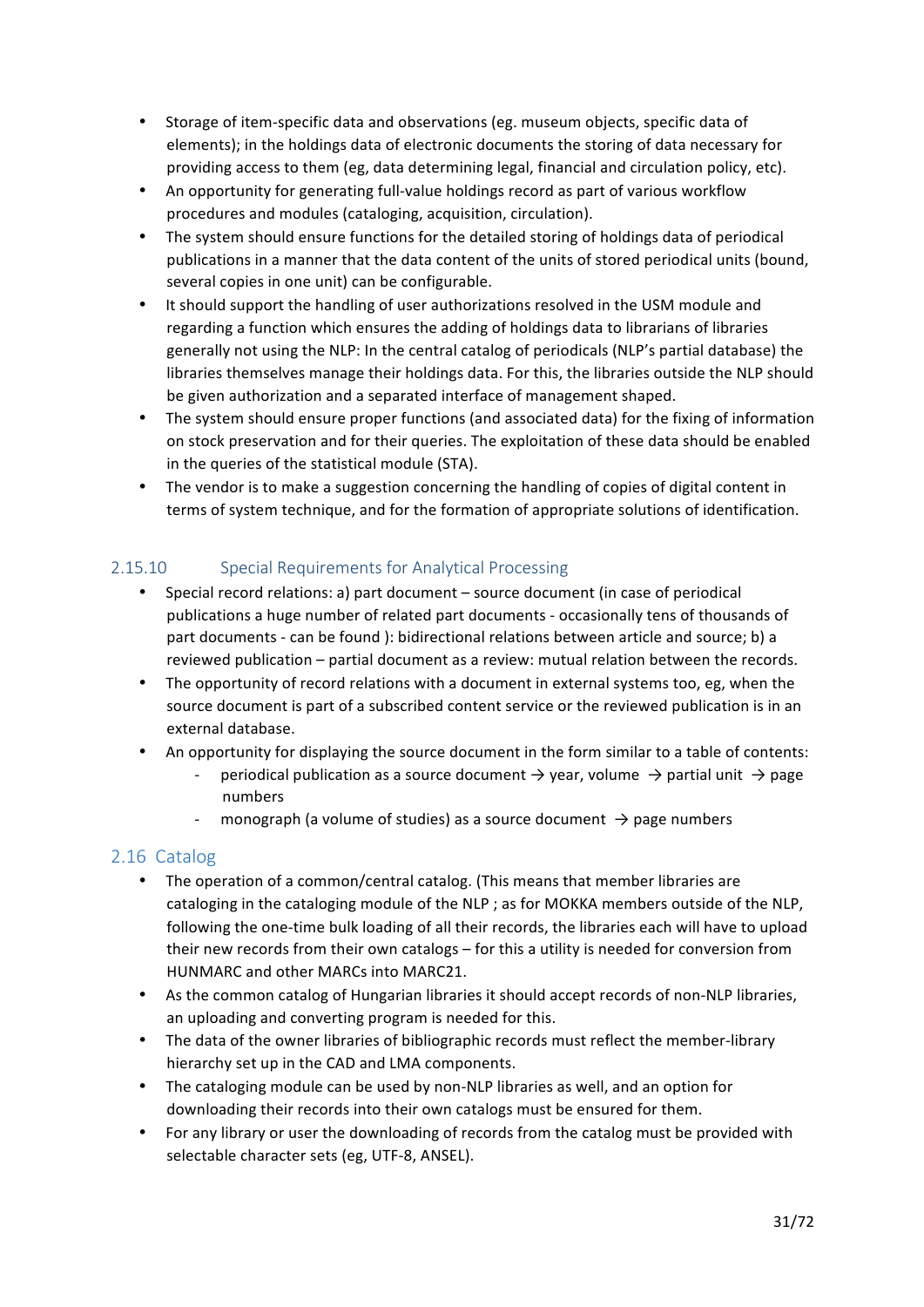- The catalog must enable the handling of more than one metadata format, and the option for export in the standard, widely employed metadata format for each and every data.
- The batch download and upload of records, the option for batch correction.
- In the course of record upload the program must perform a duplicate check and notify the uploading library about suspicious records and place the records into a workfile. Depending upon the uploading library the records designated must be accepted from the workfile as a duplicate.
- Unique record identifiers to the catalog at a national level, but in case of uploaded records the identifiers of previous systems must be preserved. The previous record identifiers of the catalogs of the uploading libraries must be made unique with a code referring to the library.
- The catalog must provide an opportunity for the registration and administration of antique library documents as prescribed by the legal provision, for the building of a virtual partial database from the pertinent records, and for the showing thereof as a separate service. There must be an interface (cataloging panel or template) in which the relevant libraries can submit the bibliographic and holdings data of antique documents in their stock even if the library is not a member of the NLP nor that of the National System of Document Supply (ODR).
- The catalog must enable the registration and administration of periodical publications according to the provisions of legal rules, the building of a virtual partial database or-subbase from the pertinent records, and the showing thereof as a separate service.
- The holdings data belonging to records of the periodical publications are managed by each library respectively, and this requires a suitable interface which can be handled by colleagues with adequate authorization of libraries that are not members of the NLP.
- The processing of articles and studies published in periodical publications and volumes of studies is executed by the libraries in a consortial form. The buildup of a virtual partial database is needed from the records of the part documents and associated records which can be shown as a separate service.
- The common catalog must accept item records from libraries that are not members of the NLP. For the handling of holdings data the regulations of the MARC21 Format for Holdings Data are preferred, but they must accept item data which are entered in the fields 850 and 852 of the bibliographic record.
- In order to support international library loan (ILL) within the National System of Document Supply (ODR) the common catalog must store the status information of copies of non-NLP libraries as well.
- The system must be able to automatically synchronize data between the catalog data and the system of long-term preservation, and to allow individual or grouped manual intervention.
- Partial collections: the documents can be categorized into partial collections (into more if need be) to which own metadata (describing the given partial collection) can be assigned and which are searchable and browsable both separately and collectively. There is no restriction on the size of the individual partial collection (neither in terms of numbers of documents nor in storage space).
- Semantic web support: to place semantic items of information in the source of the webpage displaying the digital document (schema.org bibex support).

#### 2.17 Catalog Configuration and Management

Utilities for handling the cataloging module and the settings of the catalog: cataloging templates, the content of drop-down menus, the values of levels of qualification and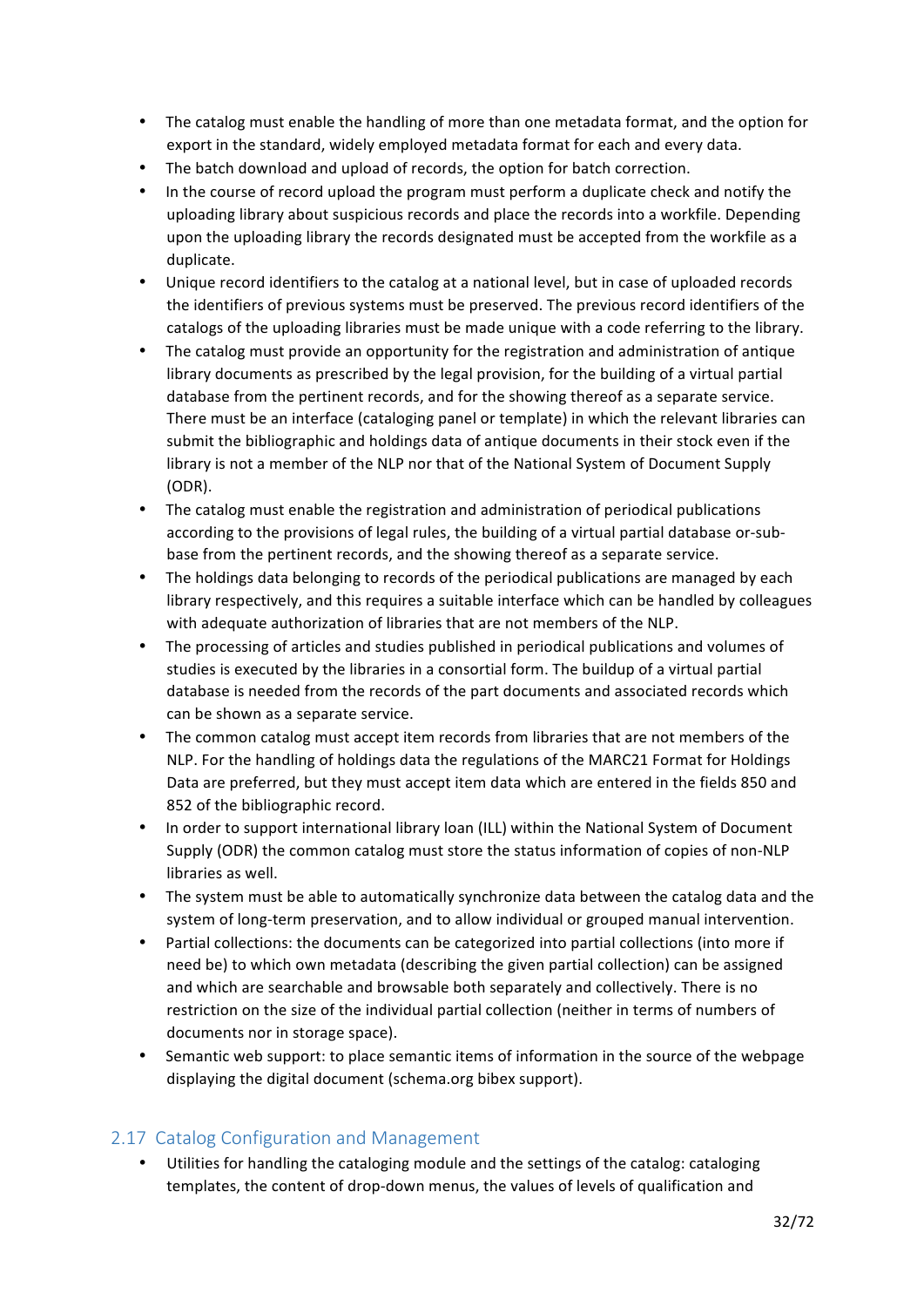authentication, elements required for syntactic control, data elements to be involved in the duplicate checking, definition of fields dedicated for the entry of non-bibliographic data and outside of MARC21, definition of formats rendering the catalog records, the fields selected for indexing, definition of subfields, etc.

- The system must optionally offer the various formats for cataloging, (eg, MARC21, Dublin Core, BIBFRAME), and bring up the pertinent set of elements in the cataloging module.
- The actual layout of the cataloging template must be configurable without interference from the vendor (for authorized staff-users).
- An option for setting schemata and editing for the user, on every type of document.
- Records and the individual data/fields should be assignable in a manner that divergent cataloging views can be accomplished depending upon the creator institution and other principles of grouping.
- As far as every grain of information is concerned (in case of shared records the bibliographic data, subject terms, etc at the field level), the system should provide a device for the administration of which institution/librarian made the statement.
- The registration and administration of partial collections to be established in the catalog and the description of their characteristic properties.

# 2.18 Query Utility (Search Engine), Discovery

- The NLP system ensures that the data of an external repository can be handled.
- It supports the Linked Data service.
- OpenSearch compatibility.
- The Discovery function should be in operation without login.
- The user interface of the Discovery function can be transformable through configuration per library.
- The query utility must connect the NLP database to other databases in a configurable manner.
- Query in the entire common catalog, or filtered down into records of member libraries, subbases and partial collections.
- In the Discovery and NLP system the record links must be manageable.
- The system provides an opportunity for configuration to determine the deduplication algorithm applied by Discovery. The configuration can be disclosed at both the central and the library level.
- The system ensures API connections via the SMG module that provide services applicable on the set of hits of Discovery or on some elements thereof.
- Flexible query interface: Simple one-line searching pane and a complex one definable with various settings. Filtering to fields, Boolean logic and proximity operators, query for phrase or expression (within quotation marks).
- Fulltext query: Google-like search in the content of textual document formats (eg. HTML, PDF, EPUB), representation of context in the hit list.
- Fuzzy and wordstem search option: retrieval with erroneously typed search words, with mistakenly recognized OCR text as well as with inflexed and suffixed word forms.
- Flexible search results: the content, visual appearance, options for sorting and filtering of hit lists should be freely configurable one by one.
- Sorting by relevance: Eg, if the queried words are in the title or in other important fields or adjacent to one another, or occur repeatedly, then these kinds of items get priority and are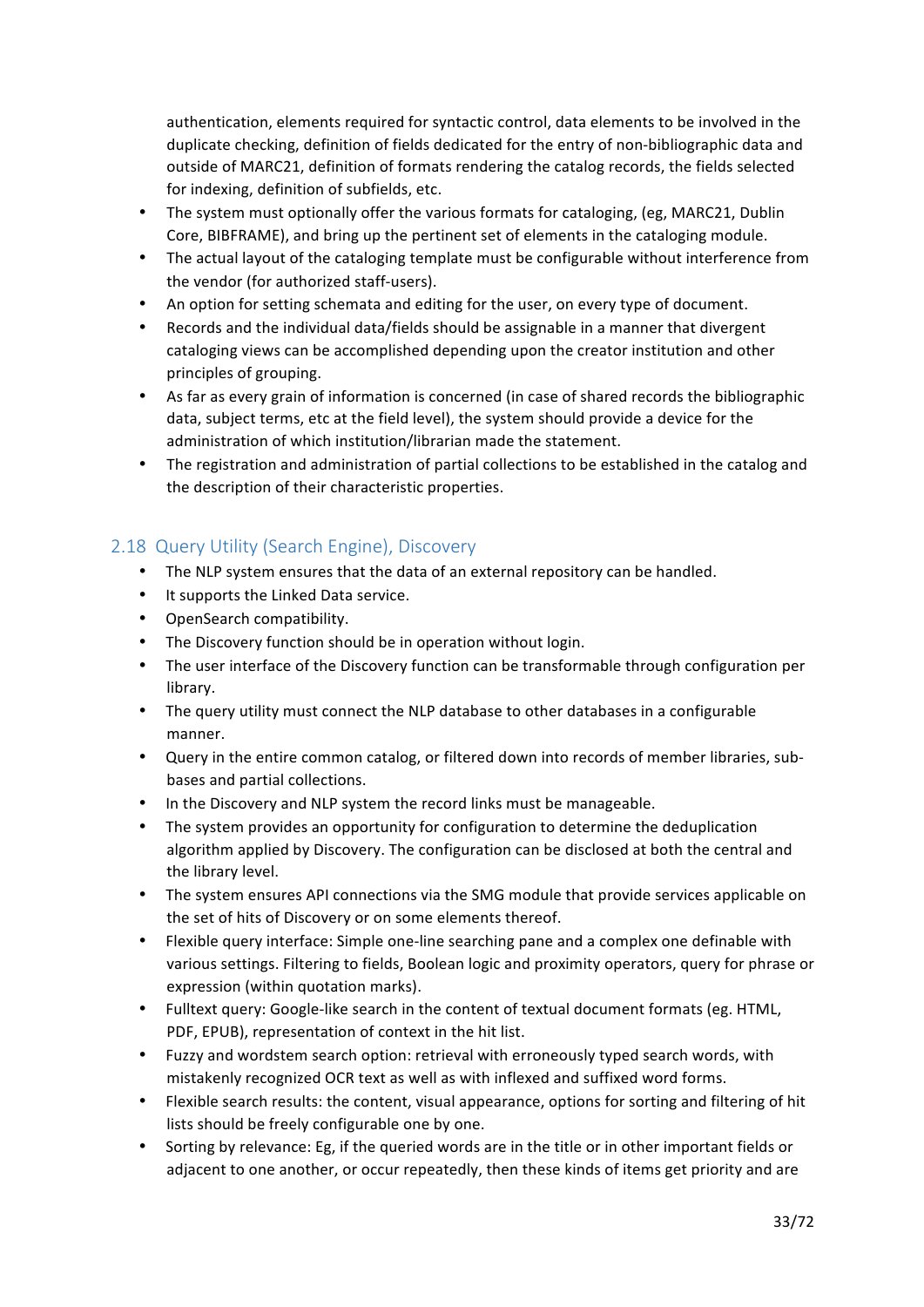advanced upfront and placed highly in the hit list. This sorting potentiality is needed also with the hit lists of metadata and fulltext queries.

- Faceted search results: construction of partial sets according to predefined categories and their display in the clusters of hits.
- Browsable indexes: a convenient form of browsability of indexes belonging to the chief metadata fields (or their combination, eg, author and contributor) (as a partial collection or the full collection). The display of a hit list resulting from one or more index elements selected by the user.
- Browsing in the lists of hits belonging to the selected filters (eg, audiobooks).
- Common queries: Option for common or pooled queries in partial collections selected by the user or in predefined ones.

#### 2.18.1 Browse

- Browsing is an option in the Discovery and NLP system: configurably, as to which index should be selected for browsing.
- One can page forward and backward (up and down) in the displayed lists.
- The number of rows to be displayed in the lists can be set by parameters.
- Browse by topic: tracking of references within the systems of subject headings.

#### 2.18.2 Indexing

- Indexing is configurable in the Discovery and NLP system
	- on what indexes can the end user and the librarian make queries (what are the search and authority indexes, and what indexes composed of what virtual fields);
	- which fields and subfields of the catalog get into the index and into what index; one field or subfield may get into more indexes and by dint of other rules as well.
- The search function is to be enabled to index the phrase content placed in the digital file attached to the cataloging entry irrespective of the fact that the digital content is stored in a local or remote source.
- Indexing virtual fields: virtual field(s) can be generated from the fields according to certain attributes and properties and these can also be indexed.
- Easy rebuilding of search indexes.
- The mode of indexing can be configured a general requirement: article is taken into account at certain fields, in the browse index; to build a stoplist, a dictionary of characters to be ignored in indexing; adjacency of words taken into consideration in indexing, at which index; identity of lowercase and uppercase; accented characters interpreted as part of the basic set can be configured (eg, UDC, contributors, titles etc); The capability of joint indexing of related records through configuration (eg the necessary data can be carried over from the series record at the members of the series).

#### 2.18.3 Query

- Congruously with the librarian's worklow processes and functions in the NLP system the potentiality of queries and customization can be configured.
- In the Discovery system one can configure the shaping of the query groups according to libraries and/or library groups and/or comprehensively in one aggregation; the grouping of resources and the shaping of query groups are set up by the libraries.
- The Discovery system must be able to search the catalog, the digital (repositories) and electronic resources (subscribed, individually owned) configured in aggregation or separately: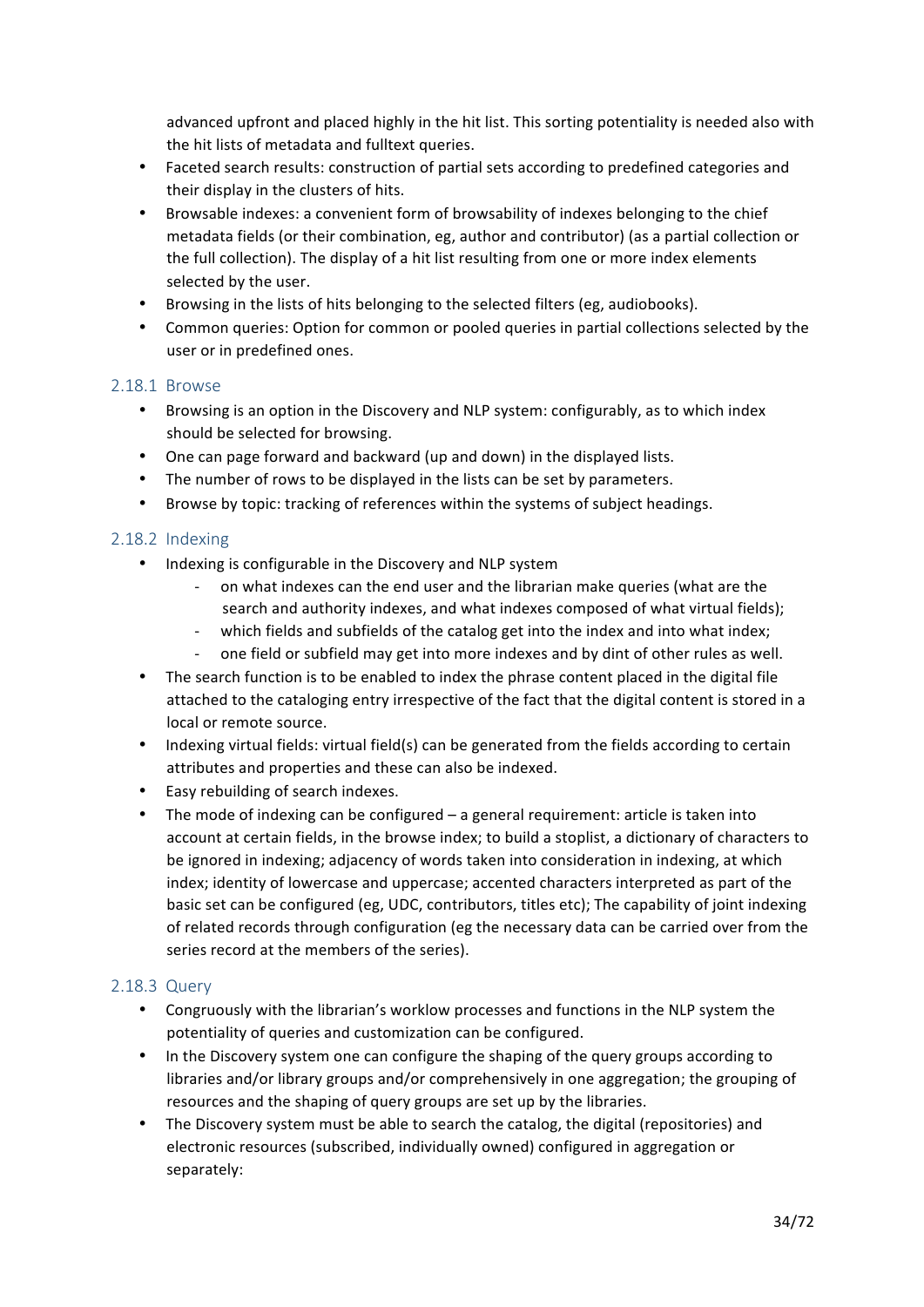- the search should support query in the fulltext resources (repositories, e-sources etc),
- the electronic subscriptions should be involved in the search according to information of access handled in the NLP interface (by IP, what service provider, what subscription at what level can be accessed).
- In order to promote the search process in the Discovery system it should contain functions of recommendation (eg, 'from this author', 'with this subject term', 'Did you mean?', or even it has an article alert matching the explored theme – and these can be applied by configuration or not).
- While the query is being typed in the system (if it is accessible in terms of content) should display autocomplete propositions, similarly to the Google search:
	- autocomplete service (based on the content of the database)
	- in the fields of entry of the query text completion based on the index
	- intelligent text recognition (in case of a mistype)
- Searching capabilities (in the catalog/on user interface): browse simple search complex search (with query fields that can be added) - command language (CCL) search, plus fast search (single field textual search in all fields of the bibliographic record.
- An option for generating the query in an URL.
- The use of Boolean operators.
- Search by narrowing document types, language, date of publication the code-style index contents can be selected from a menu.
- Search upon basic characters: a search for an 'a' must retrieve 'á', 'ä' etc. as well.
- In the Discovery and NLP system the character sequences matching the query parameters be highlighted.
- Narrowing:
	- options of diminution and filtering can be configured (language, location, accessibility, material type, resource, discipline etc.),
	- the narrowing labels or tags be displayed, their function should be adjustable by the librarian managing the system,
	- the query page should show the labels that can be used for narrowing the list of hits,
	- next to the labels there should automatically appear, in digits, the number of expected hits in the event of narrowing to the given label.
- Truncation masking, character substitution:
	- truncation must be possible precisely on one character; on any number of characters, on characters of exact number,
	- truncation must be possible at the end of the character sequence; initially at the start of the character sequence; in the middle of the character sequence, in a combination of the above.
- In the Discovery and NLP system an option should be for simple and complex search: to find a word, a wordstem, an expression or phrase (independently of language).
- The simple and advanced searches can be configured, showing what indexes can be selected for the advanced search.
- Even at simple search query an option should be to select from among 4-to-10 search indexes.
- Search by topic: search on elements of the UDC code (number in the main table, subdivisions)
- Search by name: differentiation between functions of author and contributor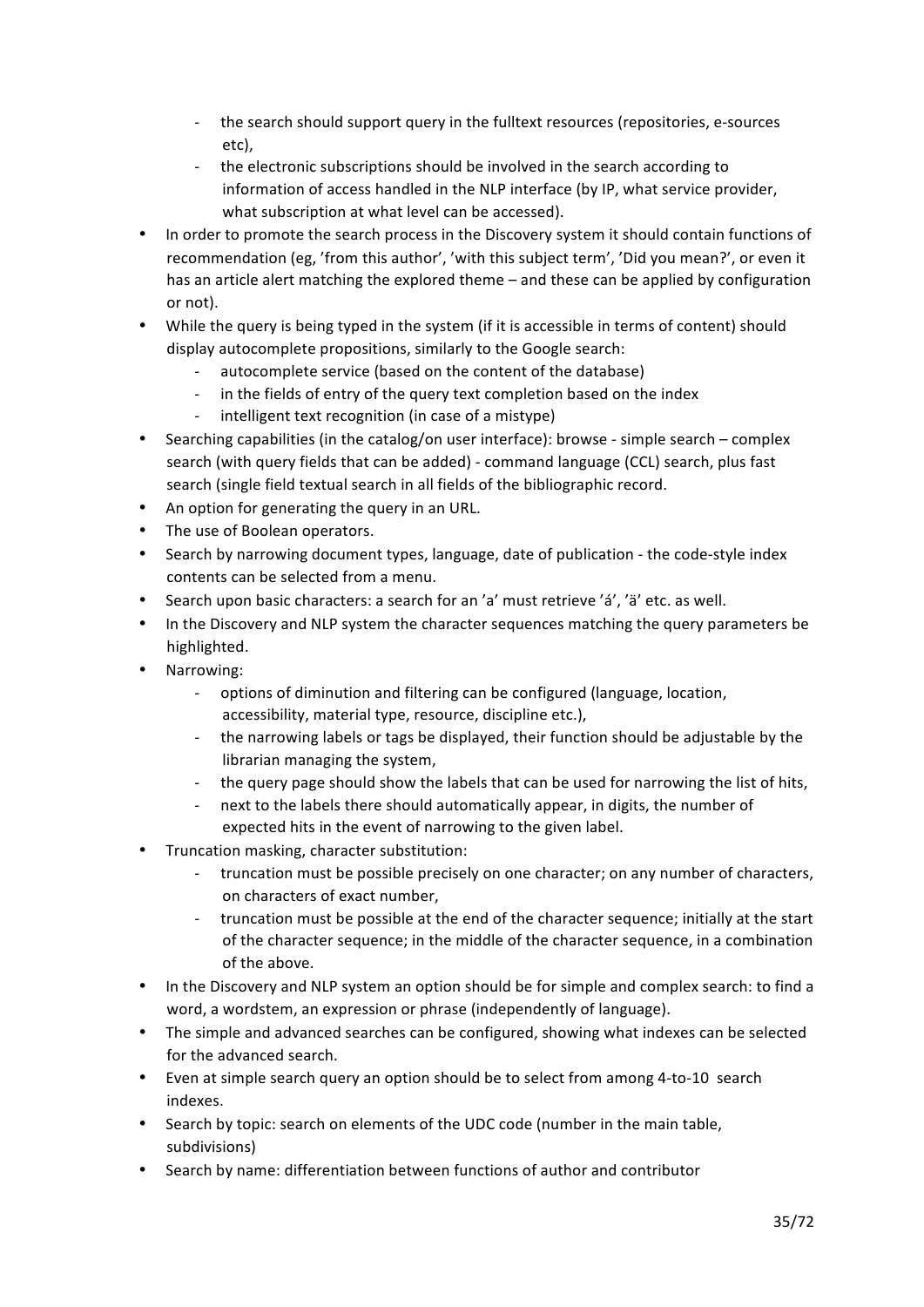- The exploitation of the browse or other innovative use of authority records in search.
- The option of ad hoc or contingent queries with commands (CCL).
- Options for semantic search.

#### 2.18.4 Display

- in the Discovery system the various types of documents should be indicated by discernible and unambiguous graphic icons.
	- the documents matching the query are to be displayed from the set of hits;
	- from the records there should be a unit (set of hits) produced which can be utilized for futher operations, printing, email sending, etc.;
	- as a result of the query the hits precisely matching the query should be displayed.
- In the Discovery system the deployment at the level of work (eg, identical author, title but different edition, different form of appearance; printed, digital) must be resolved in the list of hits and the expansion and viewing of elements of the group according to requirements (FRBR function).
- The system enables the display of the record corresponding with the FRBR model.
- Support of the COINS protocol: display of bibliographic data in metatags according to Coins 'standard' for reference-handling systems.
- The full display pages of records in the head element of html, the placing of metatags figuring in the Google indexing.
- The full display pages of the records must have a permanent URL.
- With the URL entered in the title bar of the browser it should be possible to retrieve the bilbiographic data in a variety of formats (eg, marctext, marcxml, marcISO2709, atom, BIBFRAME).
- The display format of bibliographic records can be configured, eg, brief  $-$  full; labeled  $-$  card or bibliographic format, MARC codes.
- A variety of display data structure can be configured in the display of the Discovery and NLP system on the basis of bibliographic and holdings as well as associated administrative and service-oriented data (acquisitions, circulation).
- In the Discovery system when the results and hits are being displayed the system has to make the user an offer for accessing other resources which are similar to the displayed records.
- The Discovery system is enabled to display items of citation information relating to a given content source.
- The character sequences matching the query condition must be highlighted.
- The formats of display should be easily replaceable, with a simple shift between various formats.
- The display of different editions and formats of the invoked work with one click or with one push of a button.
- A direct display or means of download of digital objects on the user interface; display or means of download of digital objects directly from the relevant records taking into account the rules stipulated in copyright management.
- For the Discovery system it can be configured that upon display which are the attributes and what internal or external web service should be the source in searching and attaching digital objects.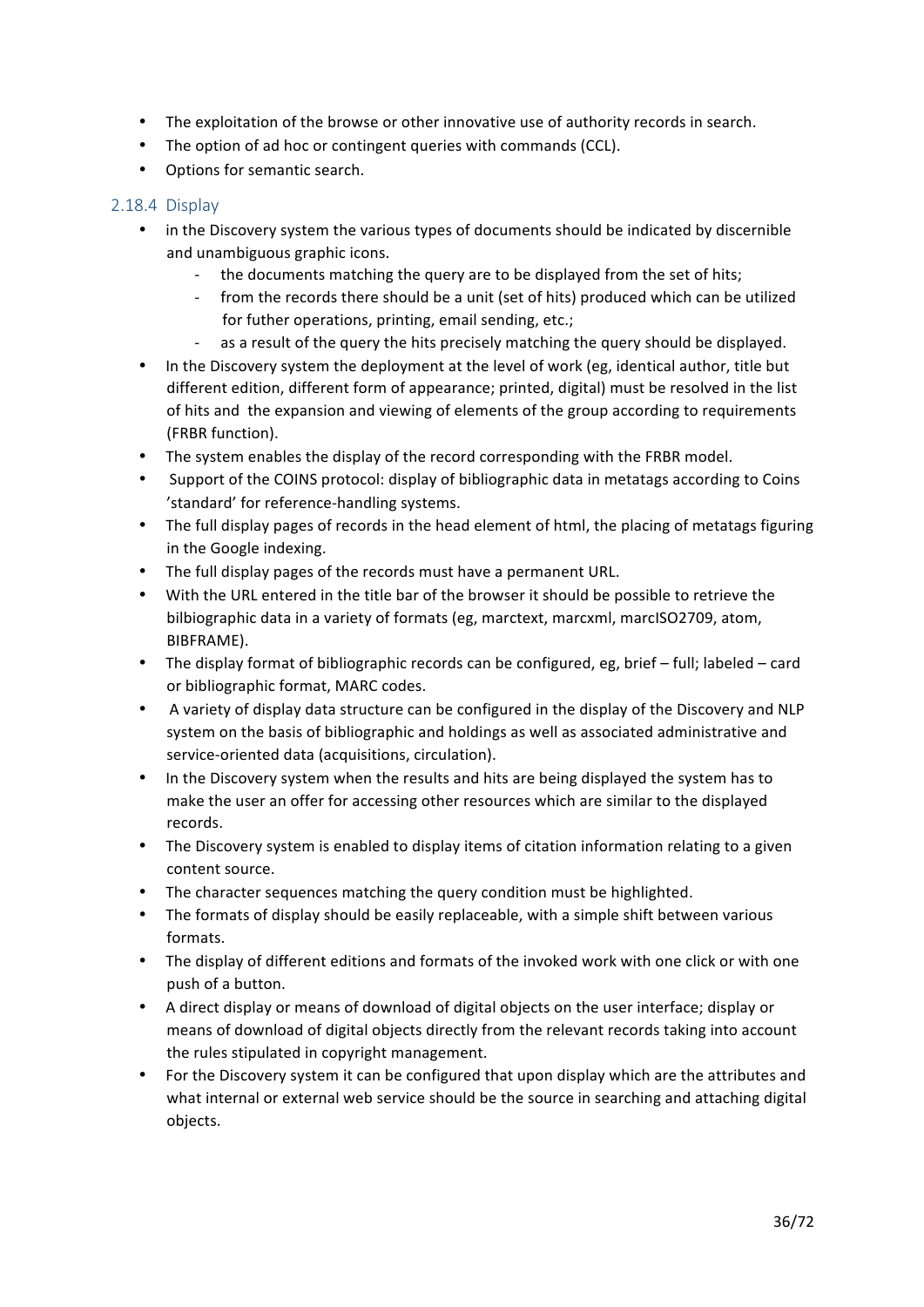- The Discovery system must be able to handle the digital objects of various types by distinguishing them on the basis of their labeling (eg, table of contents as a digital object may not be considered the content of the book).
- The display of set of hits in the Discovery system ensures the visibility of access opportunities and relations.
- In the Discovery and NLP system the set of hits can be sorted by configuration, freely according to several aspects selectable by the user. The configuration can be given both at central and library level.
- The system enables the ranking configurations related to the list of hits of the Discovery both at central and library level.
- There must be an option inter alia for the librarian colleague performing the management to automatically advance or highlight hits from the local collection, or the system is to display the relevant digital contents stemming from the local repository in a form of strong visibility and highlight.
- The sorting of the set of hits can be configured at the central and the library level according to attributes and characteristic features of the document types as well as the relevance and other aspects of the set of hits.
- In the Discovery and NLP system the lists can be sorted in compliance with the linguistic rules.
- In the Discovery system the saving and sending of hits must be an available function even without login.
- It can directly communicate with the major citation-managing systems (EndNote, Mendeley, Zotero, Refworks, EasyBib etc.), it can directly export files into these (pdf, doc, multimedia etc). An option must be available to export hits into RIS format.
- The login into the Discovery system should be congruent with those written at the UAD module.
- Upon authentication it must ensure fast and simple access to the user data (eg, list of loans) and to the circulation functions (prolongation, cancelling of holds, etc.).
- In the Discovery system the search interface can be restored to its default state with a simple movement (with the simultaneous deletion of the last search).
- The system must be built up with an overall Unicode compliance.
- The use of a virtual keyboard on the device of input for selecting and loading unavailable characters on the end-user interface.
- Fnd-user interfaces should be customizable.
- End-user interfaces should be intuitive.
- The end user should have the option to create a desiderata item.
- The involvement of users into cataloging on the end-user interface (entry of a subject term and other points of access) the input of the user should be handled separately.
- A properly detailed context-sensitive help in English and in Hungarian which can be used by the logged-in user; the help utilities must closely follow the system's changes on an ongoing basis.
- The user interface should be accessible and workable at least in English and in Hungarian.
- It must comply with the rules concerning the interfaces rendered accessible.
- The user interface must be fully responsive and ought to secure the same opportunities in case of desktop computer and mobile device.
- The system's user interface can be shaped in a manner that it is enabled to secure functions of the internet-based information portal of the institution and to display the basic library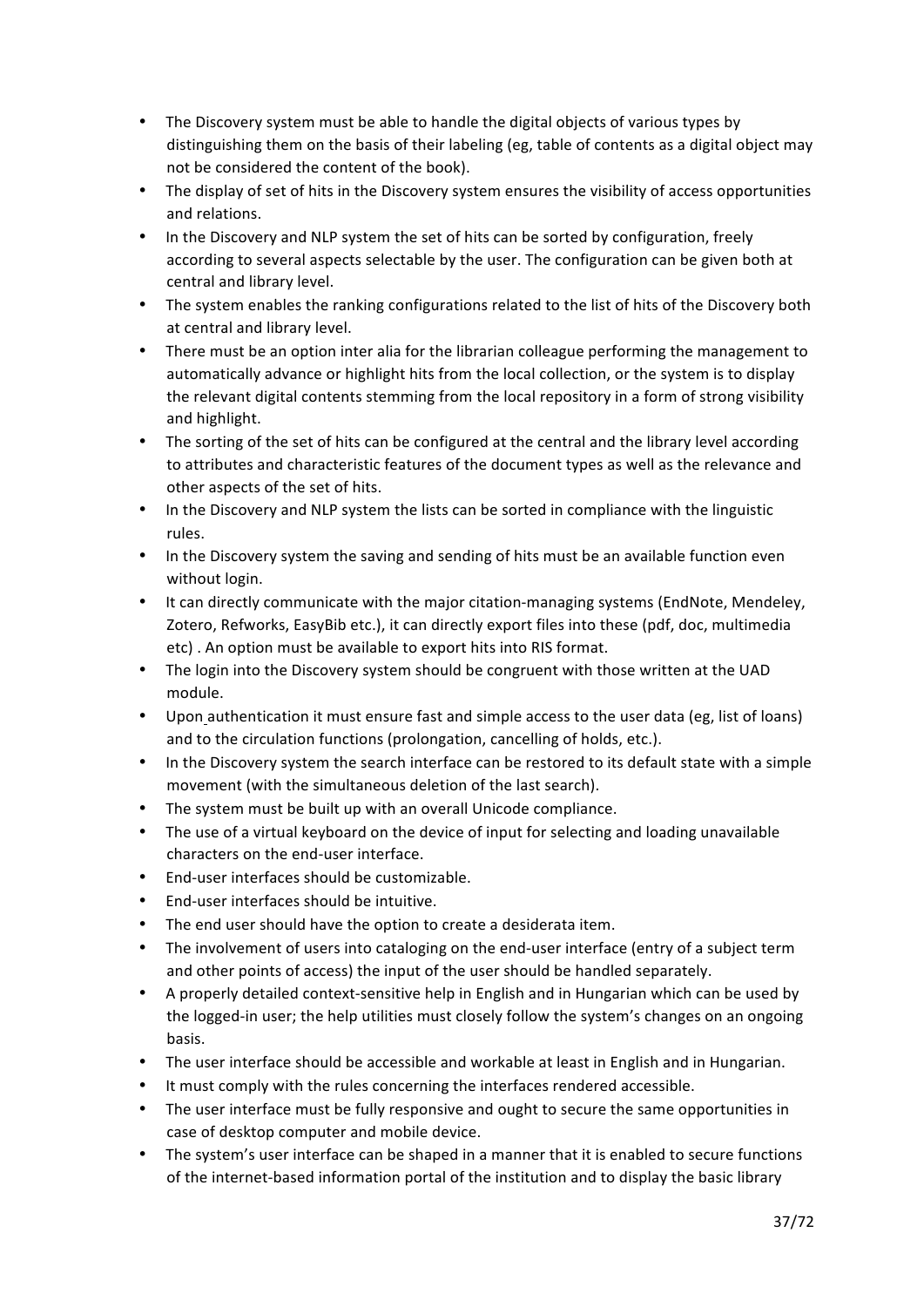information (news, opening hours, rules of usage, accessible resources) and these are updatable and modifiable at any time by the managing librarian.

• The query field and the displaying interface are to be embeddable into the standard internetbased portal and it should also peform its due operation there.

#### 2.18.5 Holdings Management

- The Discovery system must be able to display detailed information on the items or holdings (NLP library, own library, branch libraries, collections, call number, status) and to handle holds and reservations.
- The information on accessibility and availability of items and holdings should be displayed in its latest updated state from the NLP system.
- The order of appearance of the call numbers can be configured at the central as well as the library level – eg, in the case of a common catalog record the location mark of the given member library must be placed first or, when there are more copies, deployed in a special order set by the library (in the NSZL: first the circulating copies, then the non-circulating ones).

#### 2.18.6 Management of Cluster of Hits

- In the Discovery and NLP system there should be an option to narrow (and broaden) the set of hits, the query page should bring up the labels (dynamically generated filters) to be used for the narrowing of the search results.
- The disclosure of options of narrowing, the display of labels of narrowing or constriction and their function should be configurable (language, location, accessibility, material type. resource, discipline etc) and adjustable by the librarian managing the system. A multitude of options of constriction can be chosen at a time. It should automatically come up with numbers, in addition to the labels, that how many hits we will be retrieving in case of constriction on a given label. The opportunity for configuration must apply to the holdings and copies information as well. Configuration can be performed both at the central and the library level.
- In the course of configuration it can be indicated in what arrangement the elements figuring in the constriction requirement should appear and whether the user is entitled to modify this or not during application.
- The sets of hits can temporarily be saved in a variety of preselected record formats.
- The sets of hits can be sent via email.
- The query strategies can be preserved and altered (after logging in).
- The checked-in user should have the query history at their disposal, an earlier search should be easily called up from the history and viewed again.
- The query strategy can be marked for an RSS-feed base (the handling of new elements following the search as RSS).
- The designation of a set of hits, the pages and individual single records therein for download in various formats (MARCXML, ISO20709 etc) and in various character codes (UTF-8, ISO 8859-2, ANSEL etc) and in various modes (email, download). It is the marked full record that should invariably be downloaded with the associated linked records.

#### 2.18.7 Fulltext Access

- Access to fulltext content of the electronic resources for users (patrons), fulltext search in the Discovery system:
	- the system enables fulltext search in collections capable of performing such a search,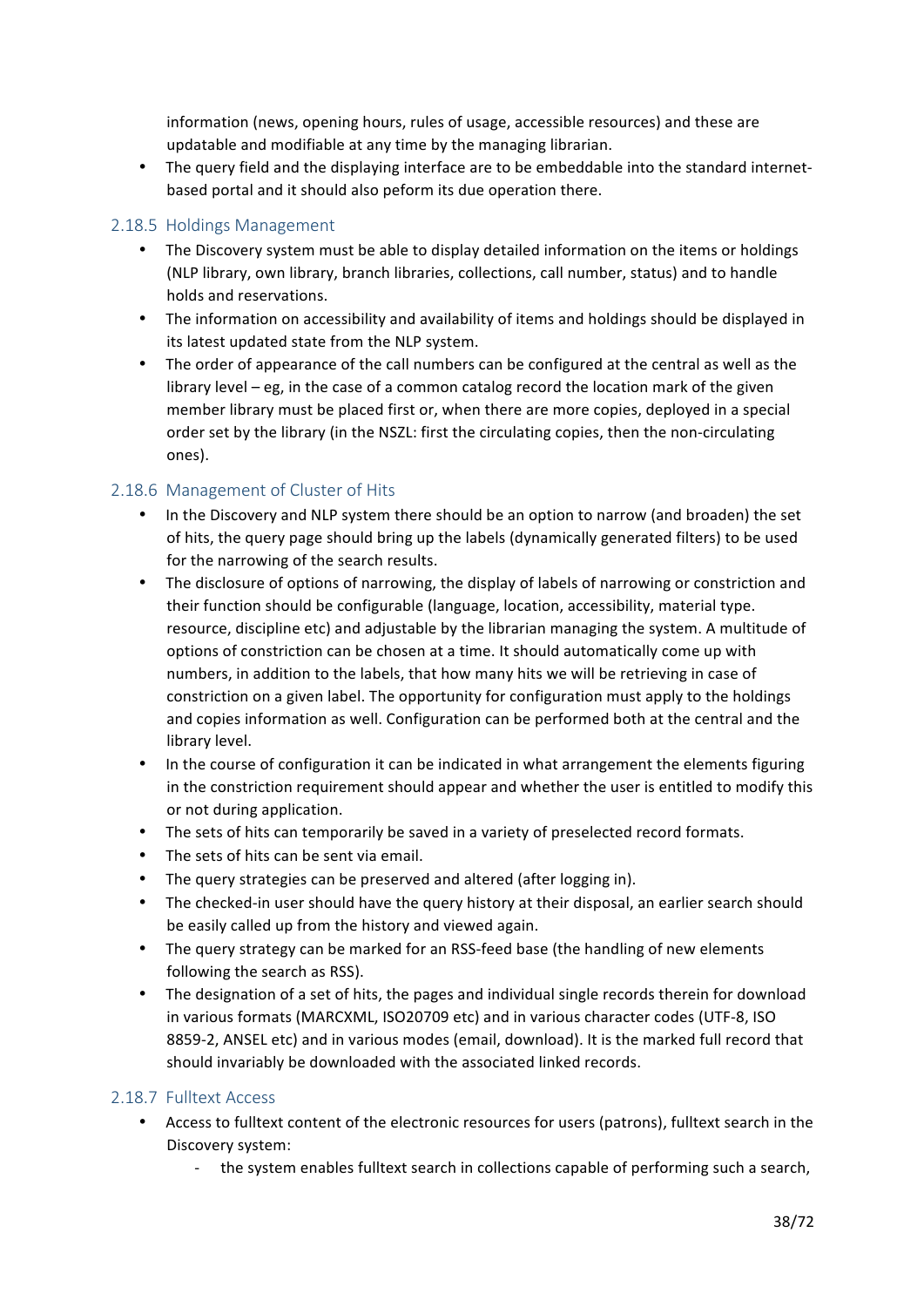- in all resources it should be an option to narrow the search to fulltext sources.
- Textual search in the entire record content
- The Discovery system ensures during retrieval further options to the user with regard to 'external' databases and services (eg, VIAF, publishers' pages, etc.).
- Fulltext search can be combined with a query based on metadata.

#### 2.19 Circulation

- The approriately authorized librarian must have the option of viewing and handling the detailed user data and circulation information.
- The system must enable the circulation activities: issuing, loan, prolongation, return, hold, notification of hold, notice, invoicing, self-loan, printing (receipt, invoice, list).
- The patron must have the opportunity in the Discovery system to send an acquisition or desiderata request (relation: USS component).
- There must be an option on the Discovery interface to request and send a newsletter (relation: CLC component).

#### 2.19.1 Hold Request

- An option should be granted for placing a hold according to conditions depending upon configuration: for the authorized librarian on the NLP interface, and for the patron on the Discovery interface according to their rights.
- The setting associated with the reservation/preparation workflow can be configured: The place of pickup; Duration on the shelf of reserves with the utility of automatically sending a notice on the expiry; or at least the compilation of a regular checklist (the data of the list can be configured); The handling of documents exceeding the duration on the shelf of holds and reserves (cancellation of a hold, notification to the patron, return to the permanent location – the operations and texts of notices can be configured); The regular automatic processing of holds and reserves (the regularity and the operations to be executed can be configured); Handling according to the pickup site (circulation, reading-room use, patron in the library or a remote request and, in compliance, an immediate or a delayed action).
- On the interface of the Discovery the system must check if the document can be put on hold (bans, restrictions on access) and if the transaction cannot be performed, the message should be displayed (relation: USS component).
- The system is enabled to place a hold or reservation upon item or work/title.
- When a hold is placed, the expiry date of the hold, the place of pickup of the hold and the manner of use (loan, reading-room use) can be specified.
- The hold must be entered into the patron administration and the copy administration alike. Upon registration of the hold the system must enter the fee of reserve or hold into the patron administration.
- Parameters in association with the handling of the hold can be configured. These will influence further operations (eg, if the handling of the reserved copy has been started, then the patron may not erase it); notice of hold, list of items on the shelf (eg, reserves).
- When checking the documents upon return an option should be to display in the system the fact of hold and to send notification automatically or in a manner controlled by the librarian by way of configuration.
- There should be an opportunity for listing the items returned from circulation and placed on hold. The data to be displayed in the list by configuration: data of patron, data of holdings see release/loan, priority of reserve. Having marked the listed items there should be an option for the notification thereof according to their respective settings with a configuration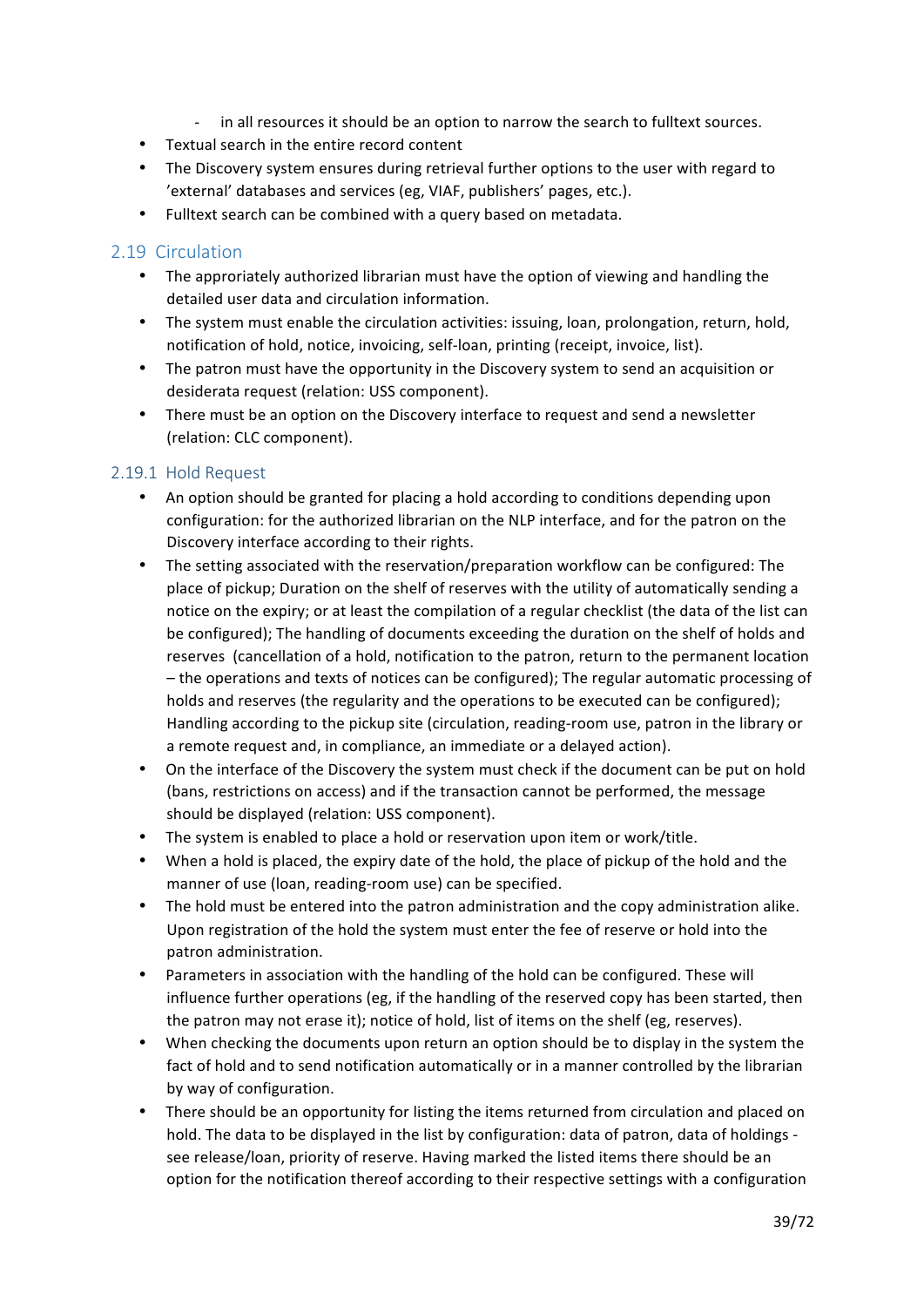of what sort of notification and on what kind of device; The hold notified should figure according to configuration in other gleanings or not (different statuses are to be assigned to different phases of reserve management).

• The parameters of the shelf of reserves can be configured (waiting time, list of items on the reserves shelf, the handling of return).

#### 2.19.2 Loss

- The system must handle transactions related to lost books: shift of status, allocation of a sum (even posterior or ex-post), prohibition of transactions.
- An option is to be present for registering the loss of a document on loan: the operations procedure needed for the handling can be configured.

#### 2.19.3 Notifications

- Notifications associated with the patrons should be configurable: notices of various types with different text per library or per library subunit (admonition, notices, reserves, holds) by determining the number and text of notices, the shaping of the text of various notifications by patron type.
- There should be an option to display messages to patrons in the process of request.
- There should be an option to send a letter of warning even before expiry taking into account the patron and item statuses in a configurable manner. (Configurability: the number of days before expiry, text of various predefined letters, library, library subunit).
- In the event of a notification to all patrons the system should send a feedback about undeliverable letters so that these can be retrievable not only from the emails rejected into the mail system.
- Configuration of printing, sending (e-mail, sms) an option to print the current loans of the patron and to send it in email configurably to what kind of device; In case of invalid email address the printing of the letter of admonition, the printing of invoices.

#### 2.19.4 Notice

- The gleaning of patrons to be warned, the generation of admonitions, the mode of sending the letters should be configurable.
- An option is needed for listing the patrons to be warned and the items involved in the action according to parameters configured that can be filtered as well. The automatic execution of the query can be set with parameters: regularity, data to be displayed (patron data, item data - according to configuration) the workstation of the display; There should be a configurable letter of warning upon expiry/x days after expiry; configuration by patron status and item status, number of days, number of warnings; with predetermined text according to libraries and library subunits.

#### 2.19.5 Renewal

Every item or selected items can be renewed by the patron in the Discovery interface and by the librarian in the NLP interface according to the stipulated conditions.

The system should check the possibility of prolongation of items (according to settings of circulation permission of the item record), it should send a message if renewal of a given item is not allowed - it should renew the others anyway, the non-renewable loan must be highlighted and ostensibly marked (eg in a different color) – and this is imperative both in the interface of the Discovery and the NLP as well. It must be configurable that the document placed on hold can be renewed or not.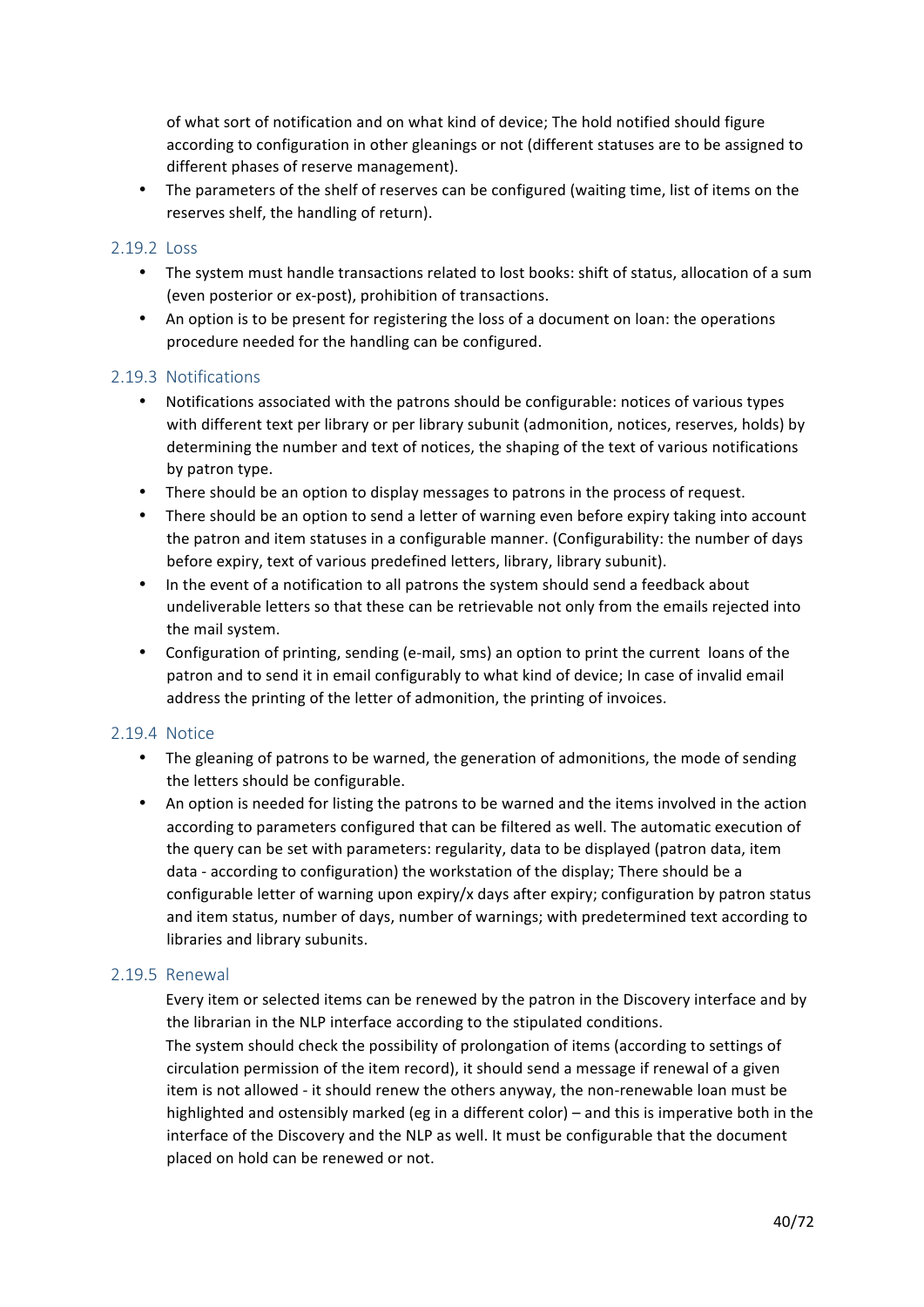**•** A transaction of renewal can be performed by the librarian in the NLP interface on the basis of barcode/name/other identifier of the patron, and by the patron after login in the Discovery interface according to the configuration of renewal: The data should appear in the manner they appear at the release/loan of the document and the system must perform checks, it must calculate the new due date pursuant to the settings (circulation policy, opening hours). In case of overdue loan the system must calculate, display and enter the library fine accumulated by the patron up to a specific time; After execution of the transaction the display of the patron's loan must be updated.

## 2.19.6 Authorization – Access Rights

- The use of individual functions is fixed to access right and the system of authorization should be determined according to functions with various levels of access control (relation to CAD and LMA components).
- The user rights and privileges associated with the loan must be configurable per library/library subunit/location of service: The single loan operations should be allocated to work position (circulation, return, hold etc); Upon login the system should perform a check upon the patron's privileges and grant access only to permitted activities; The system must ensure the formation of special user's power and privileges which makes it possible for the user to overrule the prohibitions and administrational settings, eg, in the course of loan/renewal with respect to the modification of the deadline calculated by the system and the overruling of the overdue fine.

#### 2.19.7 Request Slip

- The parameters of requests can be set configurably: the number of active requests according to library/library subunit; items - similarly to the parameters of loan transactions; it should be optional to assign parameters at the documents permitted for request for the place of pickup (library/library subunit and the points of service within it) and the associated time of reserve.
- The request of periodical publications can be parameterized: there should be an option in case of periodical publications, at the request of those containing combined data to give mandatory fields, and in case of items processed separately the data should automatically be transferred to the mandatory fields.
- The handling of incoming requests can be configurable: time and frequency of query of incoming requests; the request should be possible to print by configuration depending upon the item data (on which printer located in a library area) and the content and size of the printed request slip should be definable.
- The handling of requests from stacks online, with a request sheet viewable by the stacks custodian on mobile applications as well and printing by stacks sections.

#### 2.19.8 Delay Fee

- Pursuant to the settings the system must calculate a charge of delay upon return of an overdue item.
	- configurably per library/library subunit, places of service, patron status, item status
- When charging the fine of delay the system must take into account the opening hours of the given library at the due date of the documents.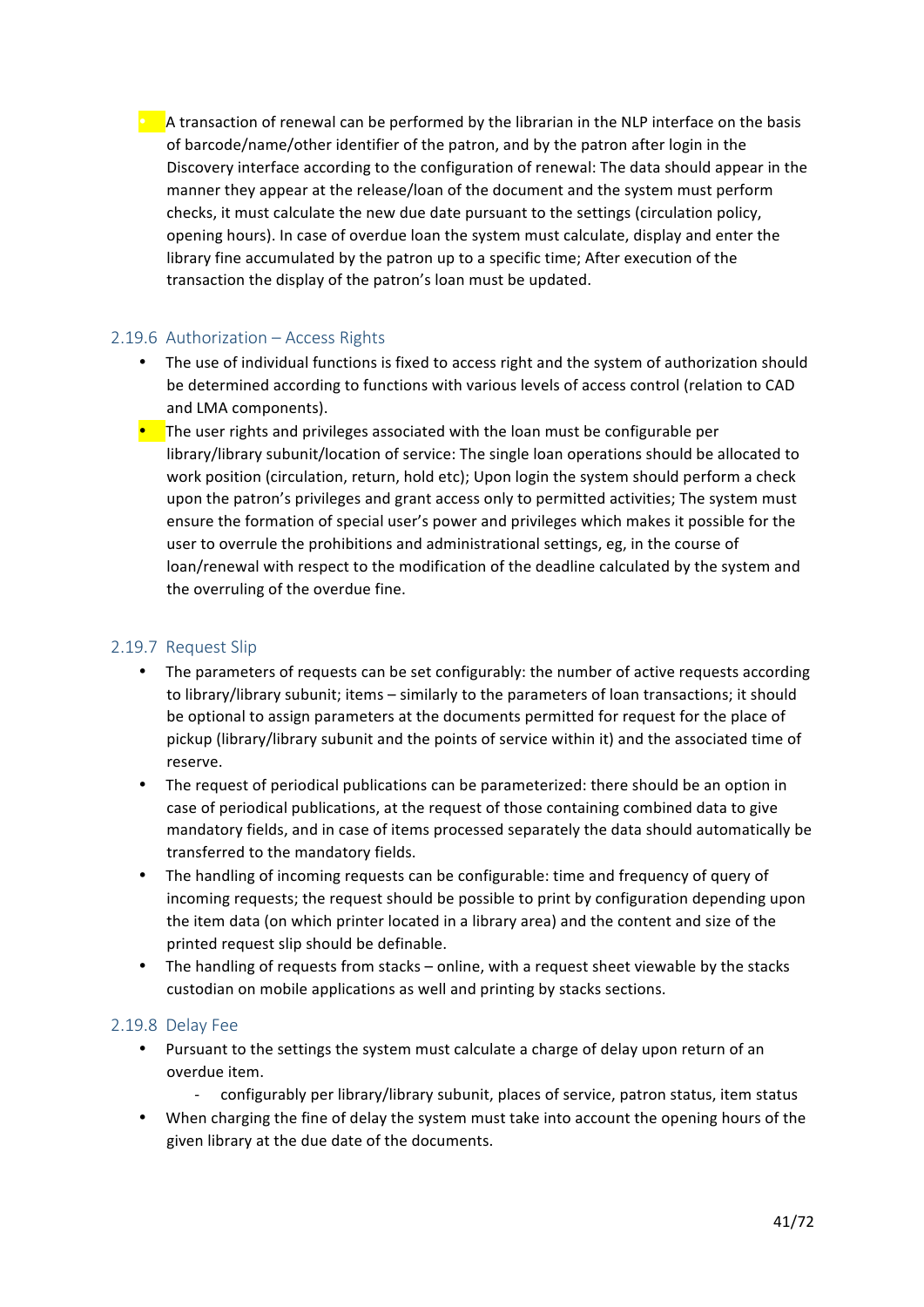## 2.19.9 Configuration

- Multiple-level configurability: per library and where applicable per the entire system (relation with the CAD and LMA components).
- In the function, all the workflow processes necessary for the circulation transactions should be adoptable; the workflows used by librarians in compliance with their privileges/access rights should be set by them configurably, and discontinued those not required by them. (relation with CAD and LMA components).
- In the loan transactions, when the patron data are registered a confirmation message is needed configurably (save, delete, logout). It can be a non-permitted operation according to privileges/access rights (relation with the UAD component).
- In the loan transactions, the configuration of the most important bilbiographic data assisting identification according to document types in the NLP and the Discovery interface: Data: record ID, author, title, publication data, volume data.
- The range of item data can be configured in the NLP and Discovery interface. Disparate data are needed in the NLP interface as well as by the patron in the Discovery interface.
- The modification of due dates must be enabled for the authorized librarian: the authorized librarian can modify the due date determined by the system and the return date registered by the system upon return.
- The opening hours are configurable by loan location, the entry of public holidays and days of closure must be possible by year (the calendar of opening hours should be preconfigurable). It must enable an ongoing option for modification in the administration module by library /library subunit (LAM component) the extraordinary days of closure must be handled as well.
- The transaction of release and loan can be invoked by the authorized librarian with entering the patron's barcode, name and other identifiers.
- The system must enable a multilayer query for the goal of control and compilation of lists. During configuration, the possibilities and requirements are refined and further specified: Expired patron registrations, detailed patron information; indebted patrons (place of loan, sum of debt, etc); flow of money (on a particular day, since the last closure of paydesk, detailed information on the transactions etc.); inspection of invoice items, content of aggregated lists: report on daily traffic, item history, patron history, frequency of loans, statistical reports.
- In each instance of printing there should be an option concerning the equipment of sending, delivery.
- The tables/lists must be configurable in terms of sort, filter, export functions.

#### 2.19.10 Circulation Data – Display

- At the actual loans the system must display, in addition to the due date, the time of loan and the number of renewals.
- The system must enable the viewability of the patron's earlier loans both on the NLP and the Discovery interface.
- An option is enabled to (retrospectively) view the log of loans in a configurable manner, by patron, by transaction, showing all the transactions or the checked ones; showing date/time, title, barcode, operation, description, librarian ID by transaction.
- The system must show in configurable fashion the data of the reserved/borrowed document. Data: barcode, author, title, call number, number of renewals of due dates, number of hold requests, reserves, overdue (yes/no), location of document (library, library unit), type of item, status of item, fine, volume, date of edition.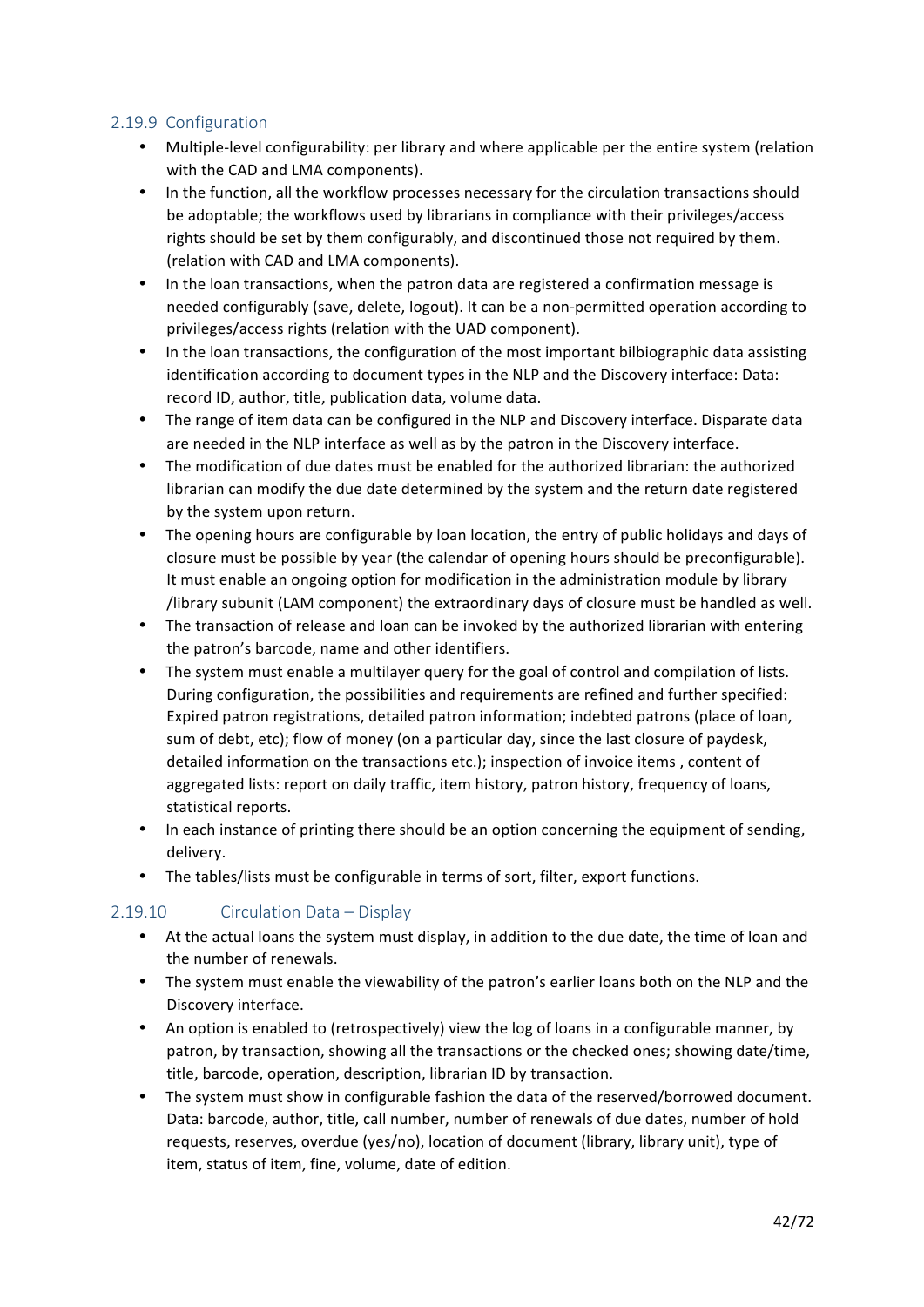## 2.19.11 Loan Transactions

- There must be an option to enter remarks related to circulation which appear both at loan and at return: The comment or remark may refer to the particular act of loan or to general information specific to the given item (eg, CD attachment, missing pages, etc.)
- The system allows, following the patron's login, for the tracing of loans and due dates, renewals, hold requests in the Discovery.
- The user with the appropriate privilege should be able to continue a transaction interrupted by the system.
- The system must perform the issue/loan of the document by scanning the barcode of the item (input by means of manual or barcode scanner), and meanwhile it must perform the necessary control, update the display of the patron's loans, and produce a receipt of loan in compliance with the configuration. It must check the item according to the item's settings of usability (loanability) and send a message if it cannot be issued according to the settings. It should interrupt the transaction which can be overruled by an authorized librarian. After execution of the transaction the display of the patron's loans must be refreshed. A loan receipt of the currently borrowed document (or all of them) is printed or sent via email according to configuration.
- Upon completion of the issuance/loan the fields of issue and loan transaction must be emptied by the system.

#### 2.19.12 Block

- The bans or blocks related to a patron should be configurable and modifiable with the proper librarian privileges (new ban, deletion of the old): the data can be entered into the local user data as well as into an external directory. In certain cases the login system must be informed of the ban.
- At the patron data the bans and blocks can be entered at global and/or local level by selecting from a menu, information on the ban, code of ban, designation, date of ban; there should be an option for deleting the ban or assigning a new ban by the appropriate user privileges.
- In the event of restriction or ban the system must send a message and interrupt the transaction, which can be overruled on the NLP interface by an authorized librarian.

#### 2.19.13 Offline Loan

• In case of breakdown, to ensure uninterrupted service, an opportunity for offline loan and return is a must. When the breakdown is overcome, the actions abandoned at the offline procedure can be inspected and manually executed on the basis of a report generated by the system.

#### 2.19.14 Management of Patron Data

- A photo or data used outside the system can be attached on the patron data sheet pane.
- The admission and camera systems must reach the photos.
- The system must automatically assign individual ID to a patron which cannot be modified (relation to the UAD component).
- At the NLP level it should be possible to register natural person or institution as a patron with divergent data (this latter is justified at ILL).
- It should be possible to register a person as a staff member and a patron with divergent identifiers (NSZL's request): An employee can request a document in its spare time by using its patron card instead of its admission card.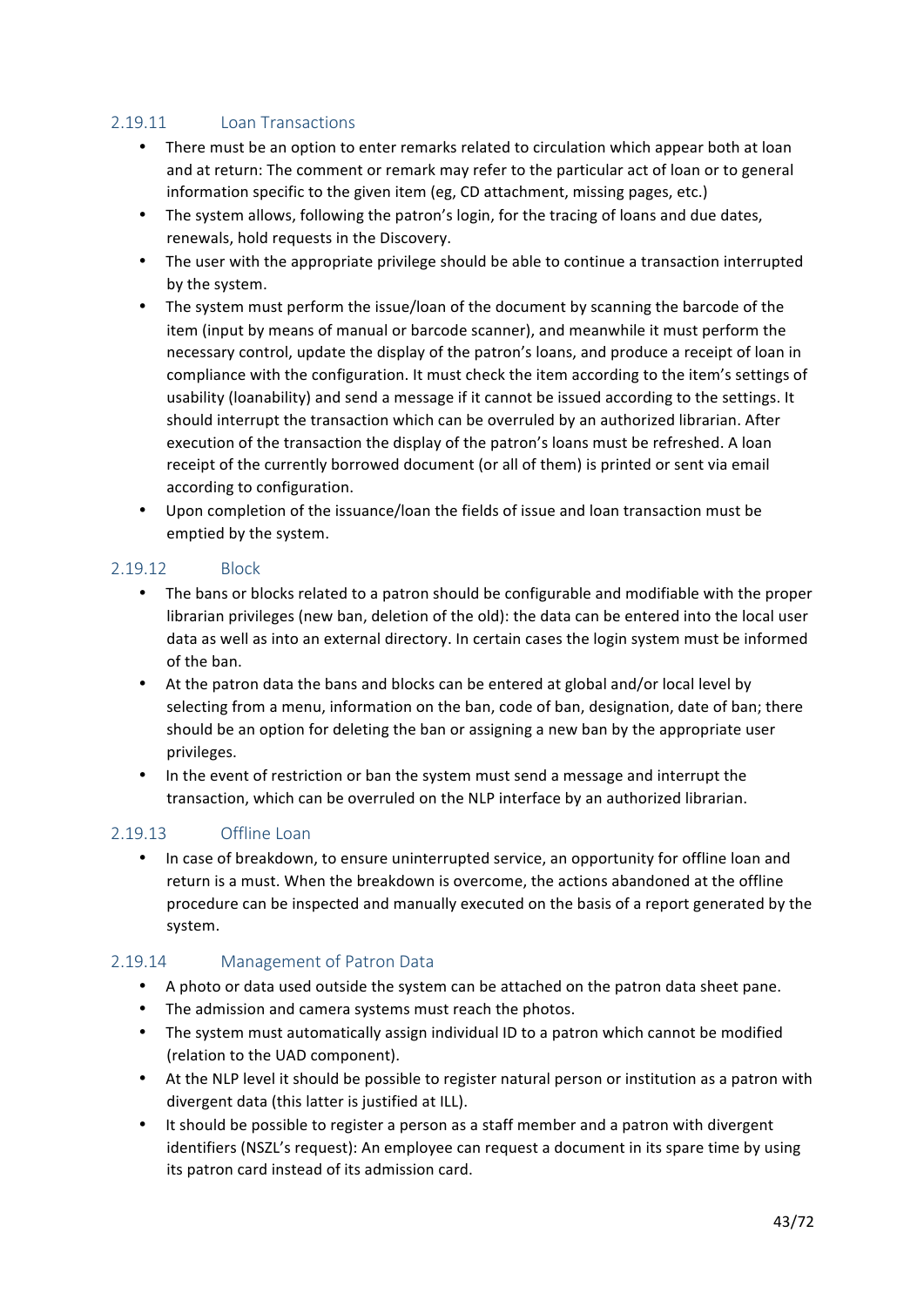- The identification of the patron has to be multileveled. The system automatically assigns a unique identifier to the patron which is not modifiable. Moreover, there should be an option to give more identifiers; it is up to the patron to decide which to use when entering the patron function in the Discovery service.
- Apart from the unique identifier the patron data can be modified by the librarian with proper authorization, and the modifications are stored by the system.
- The system must keep the changes effected by the librarian in patron data in a log (relation to the UAD component).
- The deletion of a patron record can be possible only after checking when certain conditions have been met. You may not delete it if the patron has a loan, hold, ban or debt. A confirmation question must appear before deletion of a patron.
- There should be an option for entering or deleting a sponsor at the patron, and opening its data (see data appearing at the natural person): sponsor data (pursuant to the law who assumes warranty or sponsorship): eg, family name (mandatory); given name (mandatory); title name prefix, birth name (mandatory), place of birth (mandatory), date of birth (mandatory), mother's name of birth (mandatory), number of ID certificate, residential address (mandatory).
- Data of a natural person: Family name, given name, prefix (title), name of birth, place of birth (mandatory), date of birth (mandatory), mother's name (mandatory), number of ID certificate, code of statistical class, identifier given in the educational system, opening date, date of modification, ID given by the system, PIN code, barcode, validation of barcode, gender, language (for correspondance, Hungarian and English) letter attachment, letter to be sent to patron (yes/no choice), profile, preferred library section; library of notification. Data of access (address, telephone, email) insertion of a photograph (from camera or external file). Remark.
- The central management of the data of institutions should be ensured. Eg, name of institution, code of institution, name of contact person, remark, data of institutional reading card (barcode, level of entitlement), date of opening, modification and validity; data of address: country, town, street, house number, zipcode; telephone; email address; an option for entering several contacts; sending letters, feeding in default data.
- It is possible to give more locations of loan and levels of access control.
- In the case of a duplicate patron a caution is sent and the new registration blocked: For the checking of duplication: simultaneous identity of name, date of birth, mother's name.
- Conditionally upon configuration, an opportunity must be enabled in the NLP system to register a patron valid across the entire NLP system which allows the patrons pursuant to their privileges/access rights to log into several libraries with the same user name (relation: USM component).
- The system takes into consideration the validity of the registration at issuance/loan, hold request, renewal. Depending upon the validity of the registration it should reduce the due date (in case of issuance/loan and renewal as well).
- In the transaction of issuance/loan the system must show the patron's data: it can be configured what data (name, date of birth, patron type, expiry of registration, remark); the system must control the patron's data (global/local); furnishes a warning should a problem arise (expired registration, a ban was registered at the patron) and breaks off the transaction.
- According to the installed parameters the system must monitor and verify the patron's data, loans/holds at each transaction. The system should automatically signal if the validity of the patron's registration has expired or is near to expiry. The system should send a caution when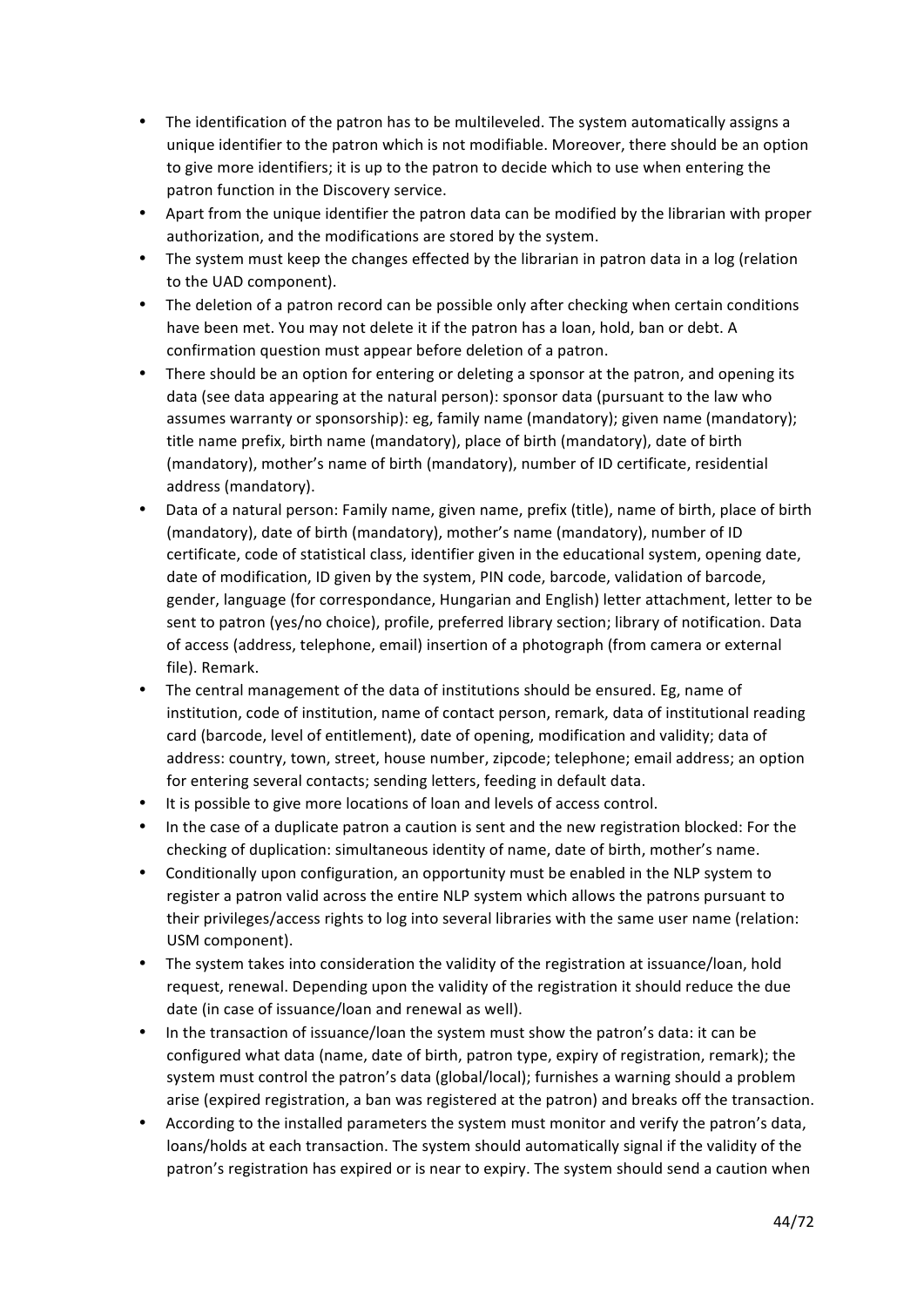a document is waiting on the shelf of holds, or when the patron has an overdue loan. The blocking of the transaction can be configured which may be overruled by the authorized librarian on the NLP interface.

- At the patron's login on the Discovery interface it should take into account the communication language specified during registration and this will make the appearance of the interface either in Hungarian or in English.
- Inspection of the patron account on the Discovery interface: necessity of login (identification: identifier/password) inspection of personal data; inspection of the current loan data; inspection of the pending reserves or holds  $-$  it must display the document on hold initiated and placed already on the shelf of hold but not yet picked; inspection of debts; renewal or prolongation of due date; launch of a request from the stacks; request of a hold/reserve; modification of password; request of newsletter (yes/no); handling of own e-shelf (relation with the USS component).
- The patron is enabled on the Discovery interface to set the status of the reserved document on the shelf of holds yet no longer interesting for them to 'deletable reserve status' and to have a notice of this sent to them to the place of pickup by the system (relation: USS component).
- There must be an option on the Discovery interface for self-registration which following the librarian's endorsement will be activated, and a notice will be sent of this from the system to the patron (relation: USS component).
- There must be an option on the Discovery interface to handle forgotten password.
- An option is provided for importing patron data from external institutional databases (eg, Neptun, ETR) (relation to the USM component).
- An option should be provided for joining the institutional/national authentication system (relation to the USM component).

## 2.19.14.1 Patron Data – Search

- An option is provided for searching, viewing, modifying patron data and associated information. Also, a query or search can be performed in the patron data by keywords.
- The patron data should be configurable for searching by multiple viewpoints: in case of name the query must be performed on word initial, without differentiation between lowercase and uppercase; an option is provided for searching in the title data and other data fixed in the patron record in a manner set at configuration.
- It must be possible to search according to locations of loan determined in the circulation policy: Reading room, entire library or a section thereof.

#### 2.19.14.2 Patron Data – Display

- At a loan transaction the patron data required for the operation (name, barcode, validity of registration, registered sanction or delinquency at patron) should be displayed.
- The loan transactions of a patron should be viewable on condition of librarian access rights and, if need be, while viewing, a detailed item information should be accessible too.
- Display of the patron's loans: the required data: title of document; item data: call number (one and/or two), inventory number, item type, item status and/or processing status; location of borrowed document (library, library subunit, collection); barcode; RFID code; loan data: data of loan/renewal; due date (hour, minute, configurably) number of renewals; number of holds; instance of delay(s) (yes/no); date of latest warning; actual fine of an overdue yet incomplete loan;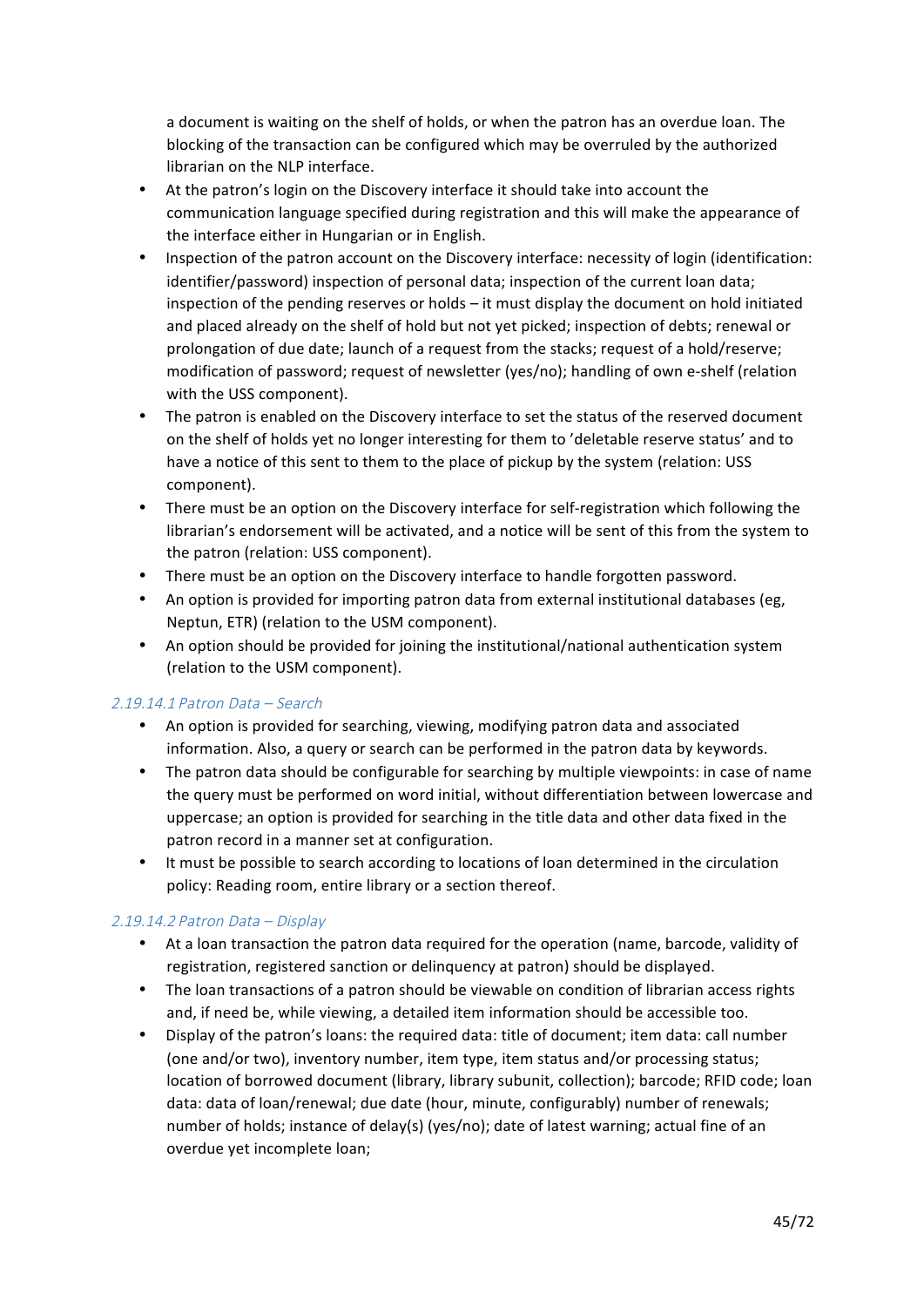## 2.19.15 Reading Room Loan

- The system must enable the request of an item from the closed storage into the reading room and to register this usage as a specific loan by the configuration of the reading room/reading rooms.
- The reading room/reading rooms must be determined according to library/library subunit; The loanability and the time of loan can be configured according to patron and item status.
- The expected operation of reading room loan: the location of the item should automatically be changed temporarily to the reading room marked by the patron then, upon return, should automatically be changed back to the original.
- The reading room loan should appear in the patron's list of loans and, similarly to the other loans, the due date can be checked on them too and a notice can be sent when the due date has expired.
- The reading-room loans should be divided into lists by reading room and by patron.
- The patron with valid membership and appropriate privileges is able to launch on the Discovery interface a request for an item held in the closed stacks (to require it on their name for loan or reading-room usage (relation: USS component).

#### 2.19.16 Internal Loan - NSZL

- The module should send a signal to the admission system that a colleague is permitted to take the book out of the building (NSZL request).
- The module and the admission should signal if a document of expired permission is being carried through the gate (NSZL request).

#### 2.19.17 Reserve - NSZL

- The system can handle that the patron is allowed for reserve. It should be distinguished that the document is assigned to the patron as a daily request or placed on hold. If it is placed on hold, then the gates must provide passage ((NSZL request).
- The system can handle that different types of documents can be placed on hold or put on reserve.  $-$  It can be determined by patron category how many of a given type of document can be put on reserve. It can be determined by patron category for how long a given type of document can be put on reserve. It can be configured that the placing into reserve is enabled by parts of collection (special collections) (NSZL request).

#### 2.19.18 Configuration - NSZL

- It should be configurable that how many loan requests can be initiated by a user by their rank of entitlements and by type of documents simultaneously or within a given interval. At submitting a request from stacks the system can handle that, within a given interval, how many requests can be submitted by a patron marked A and B, C, and D (NSZL request).
- The module should send a signal to the admission system that the patron may not leave until any document is charged on them (NSZL request).
- The system should handle that a user can have daily requests from a variety of document types at a time, reserves at different locations and loans in the KSZK (NSZL request).
- The system can handle that the colleague requested documents for private or offical purpose (NSZL request).

#### 2.19.19 NSZL - Special Requirements

• It must be traced that in the course of the workflow process a document gets over to another person (group) or organization. The path of a document can be tracked not only from person to person, but also in the way: person (group)  $-\rightarrow$  person (group) (NSZL request).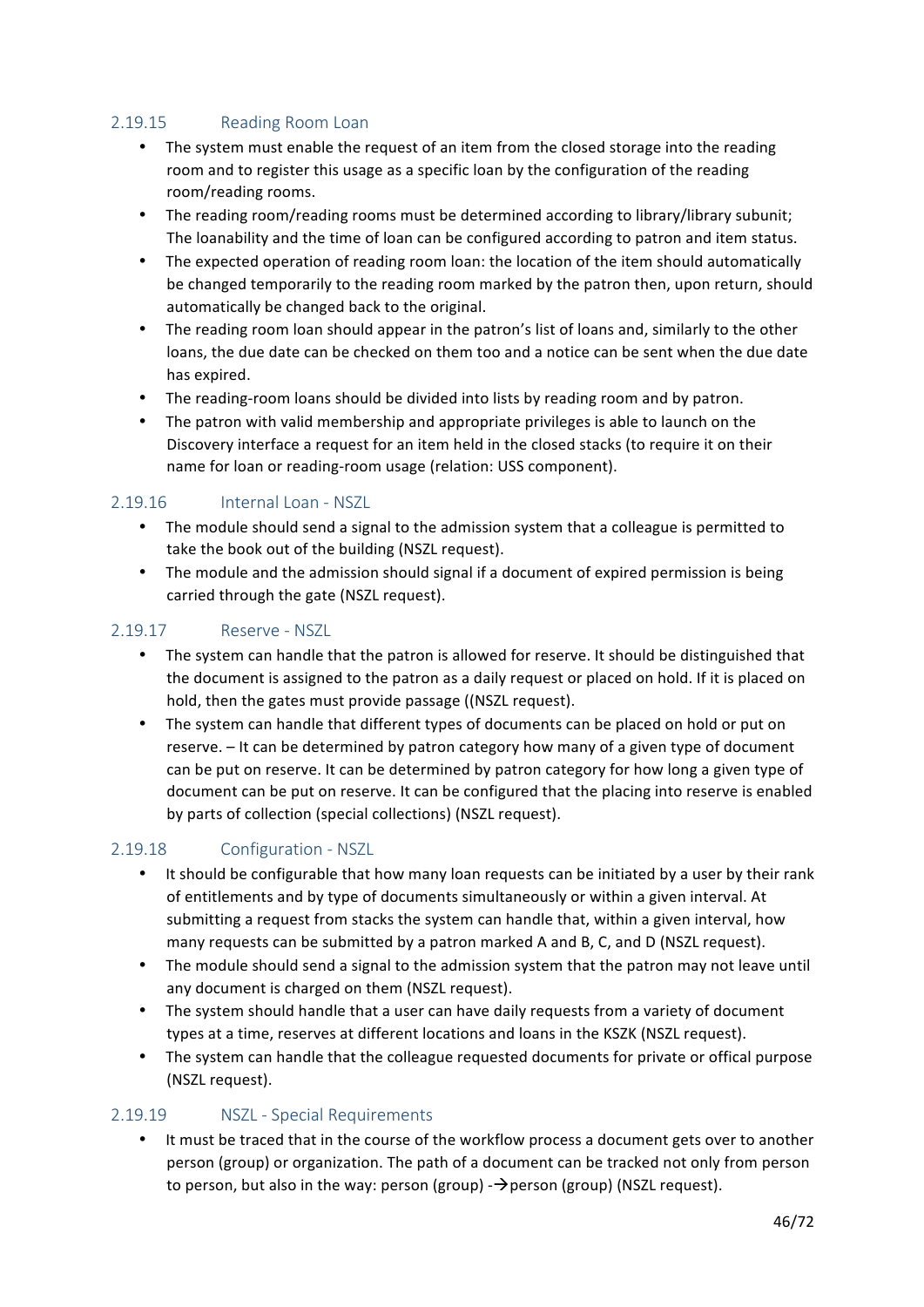- A group (which can be a department as well) can be assigned to a person. A person can belong to more than one group at a time, and this should be modifiable (NSZL request) (relation: UAD component).
- The list of works most frequently requested in any period can be pieced together compiled by collection and by document type (NSZL request).
- The usability of various items or copies should be configurable according to the circulation policy: the item statuses established in the acquisitions and information on their circulation should be given, the fact of borrowing must be shown on the Discovery interface.
- It must be possible to register, display and query the detailed information of the items in association with loan.
- Depending upon user right it must be an option to alter item data determined in the configuration: barcode, status, information on circulation, loan permission in the Discovery; and to erase certain item information (ban, reserves) and to register new ones (ban).

## 2.19.20 Money Management

- The patrons' payments has to be handled: to show data with regard to payment (type of debt; total; date of payment; the title of the pertinent document; barcode of the pertinent document; library unit; remark; librarian executing the transaction); An option must be enabled for withdrawing the payment and for recording a new one with the adequate user privilege.
- The mode of payment should be configurable, with attention to the online mode of payment selected by the system (relation: PAY component).
- It must be possible to attach the management of money to the institution's fianancial system – optional (relation: PAY component).
- The management of payments must be enabled: for the logging of money management opening/closing; for the query of the paid sums according to the configuration broken down by day/week/quarter/year; library/library subunit, mode of payment, payment transaction; librarian ID by IP address; upon closure of the cash register the librarian is enabled to deliver the proceeds according to mode of payment, to handle cash and change, to print the data of closing of the cash register arranged by type of debt dues (relation to the PAY component).

#### 2.19.21 Circulation Policy

- The creation of patron categories should be configurable: parameters like, eg, the library and/or library subunit of registration, library/library subunit regarding loan transactions, patron type, patron privilege, document type regarding the loan transaction, maximum number of simultaneous loan/hold, financial matters, etc.
- Shaping of a circulation policy linked to the library user system: differing privileges concerning loan transactions at the library level (divergent patron privileges at different sections of the library).
- It must be configurable what the system allows according to the patron's right in the event of access status loaned out, reserved, non-renewable etc. (it can be placed on hold or not).
- The circulation policy must be configurable: the individual patron types, what items of what status and on what condition can patron types borrow, reserve, book, renew, what is the number of documents for borrrowing, reserving, renewing determined by document type at a time in a given library/library subunit, what is the number of documents that can be borrowed determined by document type at a time concurrently, can it be reserved on the Discovery interface, the item is accessible, a photocopy can be ordered, what financial conditions are involved in the individual transactions.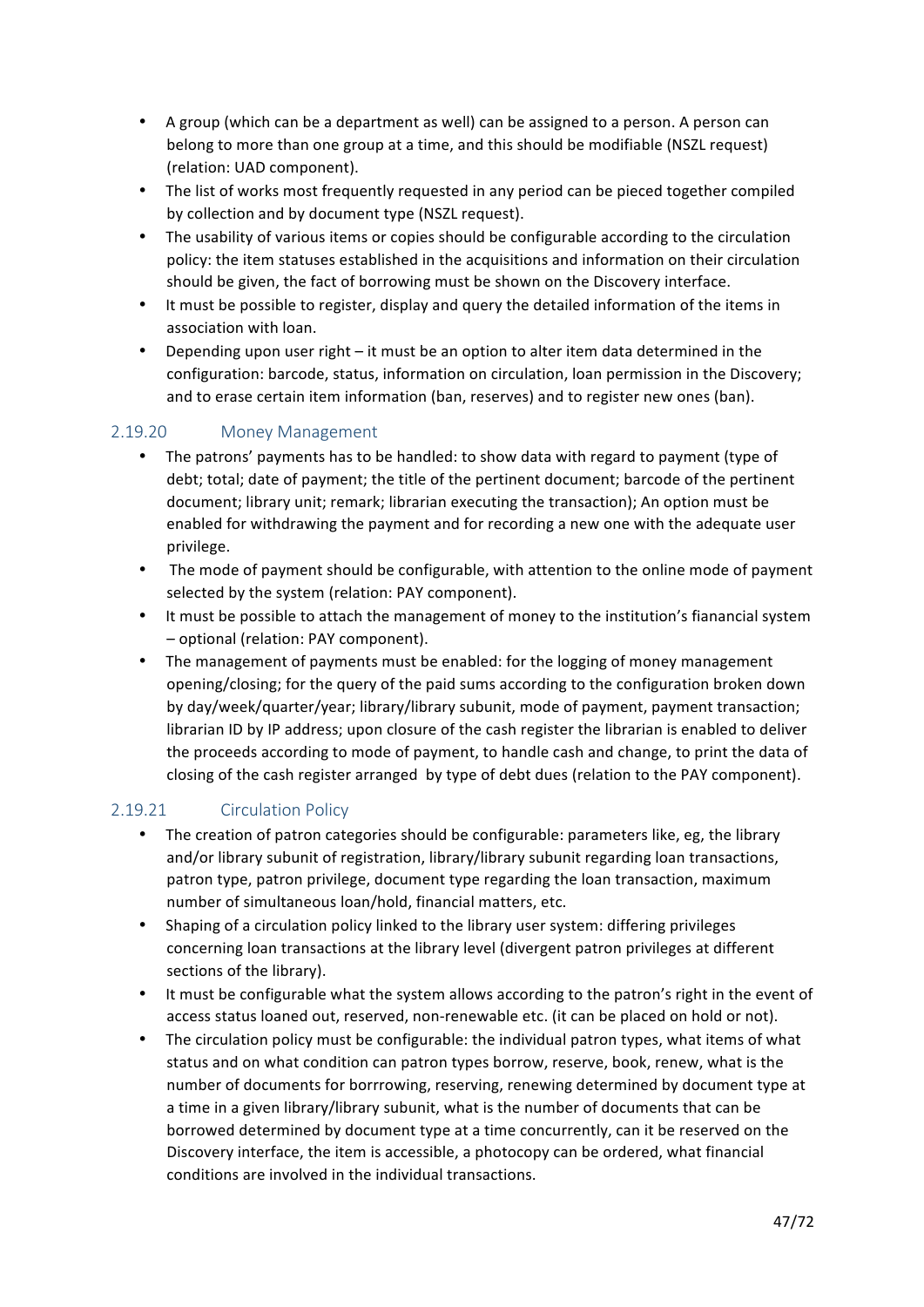- There should be an option to set patron-dependent limits of loan/hold centrally and/or locally. The limits of loan/hold should be automatically monitored and the transcending of limits should be forbidden.
- The configuration of fines imposed on patrons according to rules defined in the circulation policy: registration fee, fee of reservation, arrears fine, reimbursement of lost document, costs of administration, mailing expenses, photocopy ticket, replacement cost of lost and valid patron card, administration charge of redeemed debt, etc.
- The invoicing of registration fee should be configured according to patron type.
- An option for loaning and reserving equipment (eg e-book readers).

## 2.19.22 Loan Statistics

- An opportunity for multi-faceted statistical selection in a configurable manner: registered patrons, their distribution by type, by library/library subunit, loan, reading room loan separately too, return, renewal, loans by document type, statistics for the Ministry (EMMI) etc.; By library/library subunit or designating a given library, a particular period of time, according to patron status, date, item status, material type. Registration, valid membership, loan, return, renewal by librarian, renewal by patron, booking, obligations and dues (closed and/or growing), list of debtors, transactions by patrons (registered and total number of visitors) on the Discovery interface, transactions of the log of loans, transactions of payments, librarian identifier, by IP (relation to the STA component).
- An option for compiling reports according to statistical categories (relation: STA component).

## 2.19.23 Invoicing

- While making out an invoice it should be an option to modify the automatically generated name and address of the addressee: the number of copies and text of the invoice/receipt to be printed are configurable and an option to modify the automaically generated name and address of the addressee.
- It must be capable of releasing a simplified invoice in compliance with the valid legal regulations and of storing it electronically (relation: PAY component).

## 2.19.24 Debts

- There must be an option to show the patron's debts and obligations by library/library subunit as well, and regarding the debts closed and those in progress: it should be possible to display the active, paid and deleted financial transactions one by one as well as in aggregation. The hits should be sorted by library/library subunit, date, transaction type and in increasing and decreasing order alike. It should be an option to set a maximum of debt and when it is reached the system will lock the transactions. It must be possible to overwrite these with appropriate entitlement.
- A possibility must be present for displaying the patron's unsettled debts: The data to be displayed: type of debt, sum of debt, date of origin, title of pertinent document, barcode of pertinent document, library (item data, payment), item status, mode of payment.
- With the proper user privileges an option should be enabled to handle debts and obligations, to delete debt, to alter the amount (to remit a part of the debt), to pay a part of the debt (instalment), to record a new one or to settle up the debt by launching invoice generation.

#### 2.19.25 Recall

• It should be a possibility to recall or call back a document on loan: the librarian launches the operation, the procedures necessary for the handling must be configurable.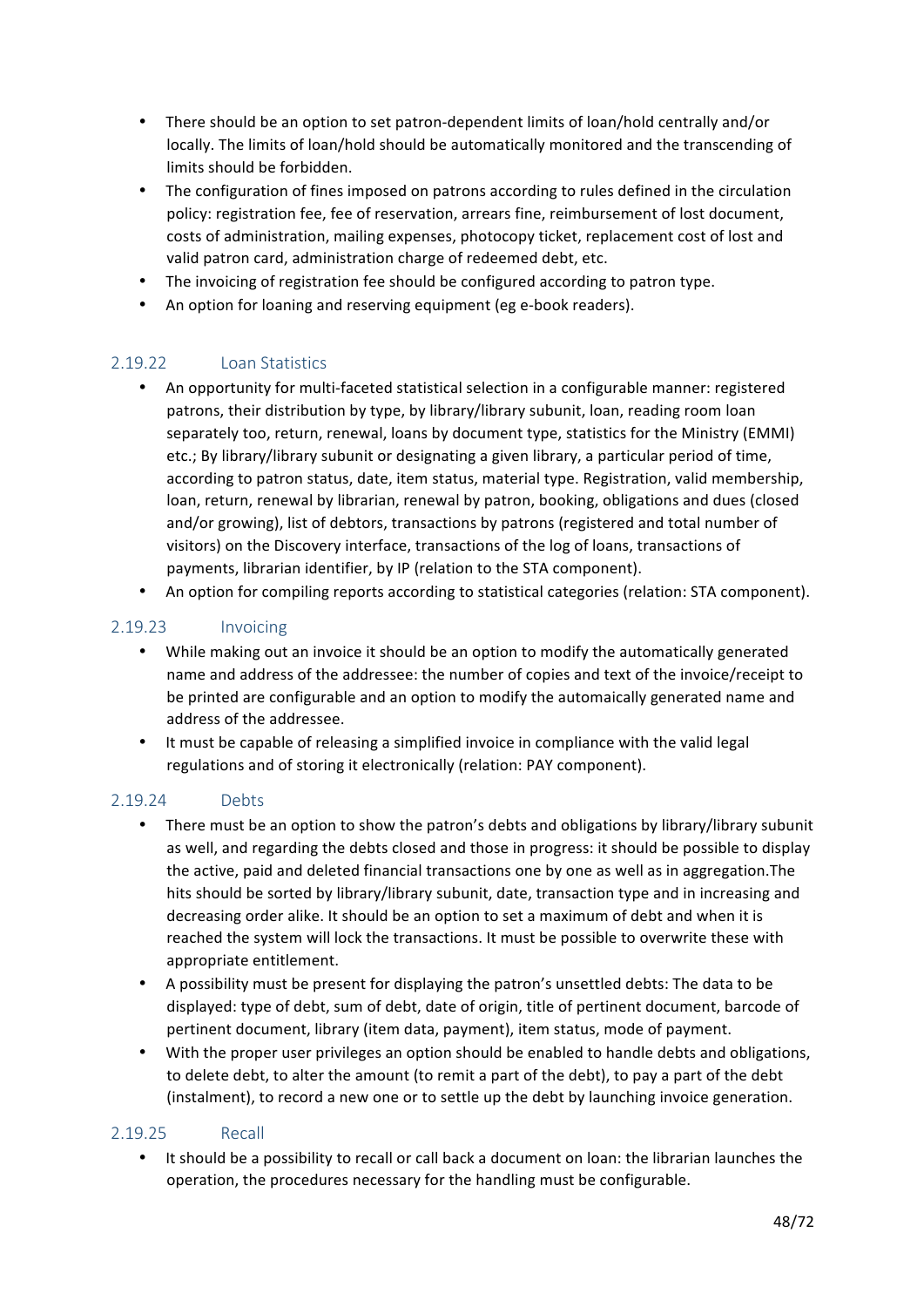#### 2.19.26 Return

- A transaction of return can be commenced by entering the item's barcode (manually or reading in with barcode reader), the system must execute the checking of the patron and the item and, as a completion of the transaction, it should erase the item from among the loans of the patron and place it in the archives (for displaying earlier loans).
- Return should be enabled in the patron's list of loans as well. The system checks the item, shows the remark of loan (made about the item/patron), and the data of the returned document (bib and holdings – see edition/loan). The system must show if there is a reserve booking on the item (title). If there are more than one reserve, then the patron on top of the configured order be sent an automatic notice. In case of delay the system must calculate and display the charge of delay in accordance with the settings and enter it in the patron's debts. When checking the patron the system must send a memo or reminder that the patron will find a document on the shelf of reserves.
- Upon completion of the operation it is possible to print out the return receipt or to send it via email.
- Following the execution of the return transaction the system must empty the fields of the return sheet or template.

## 2.20 Library Administration

- The level of access (view, modification/deletion) should be configurable by end-user group and by data type (at institutional level). Eg, the sponsor's data are viewable only but not modifiable/deletable. In the case of modification/deletion it is necessary to optionally validate certain data elements (institutional endorsement/control).
- The system must enable the institutions to effectuate services provided at institutional level according to groups (library groups) both in the area of data and privileges/user rights (relation: CAD component).
- The user interface must be graphic, user-friendly, and customizable (relation: UIX component).
- There is an option to create and delete users (librarians).
- The user identifiers (login names), together with the library identifier, should be unique. This makes it possible if a person is working in more libraries it can have the same login name everywhere and, also, that various persons can have the same login name in various libraries.
- It should be an option to assign separate privileges to every basic activity.
- In addition to levels of authorization embedded in the system there should be an option centrally as well as by library to define and assign new authorizations.
- Roles can be established: the individual privileges should be clamped in harmony with the individual scopes of employment and it can be allocated to users in one package together.
- The privileges of individual users can be restricted to elements of the organizational hierarchy of the library (eg, the user is allowed to borrow in certain locations of loan). Restriction is feasable in the workflow processes as well, eg, librarians in charge of formal description have different privileges from those in charge of subject description in cataloging, which means that they can edit only a certain number of fields.
- The structural hierarchy of the library can be maintained (locations of loan, locations, acquisition sections, places of requests). Some of these must be administered in the CAD module as well: the administration of libraries must be at least four-leveled (in the National System of Document Supply -ODR - currently: library (eg, university central library) - point of service  $(eg, faculty library) - collection (eg, department library) - location (loci or sites of an$ item within the library).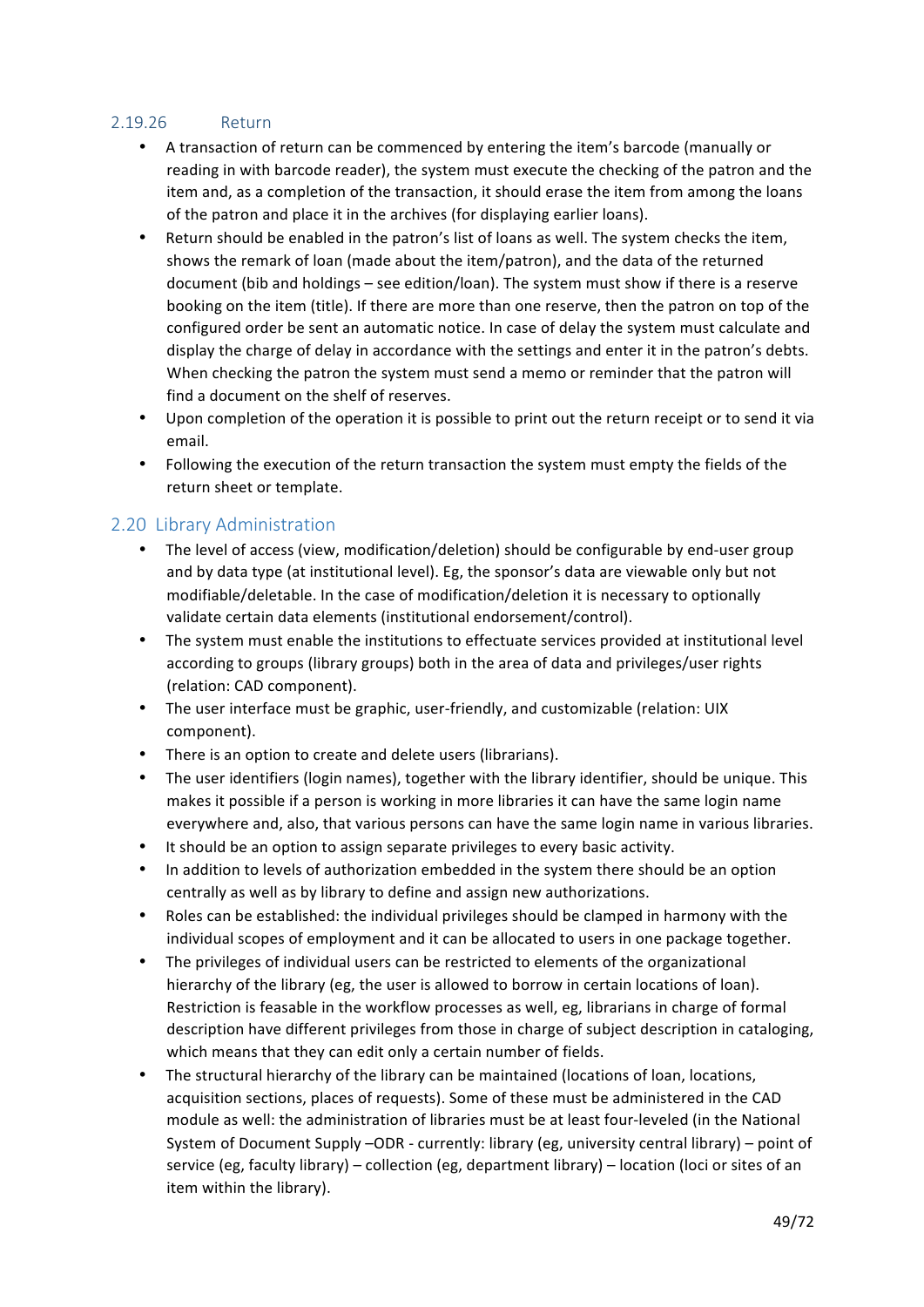- An option must be enabled to define patron groups (patron types) to the patron card, including institutional patrons (relation: CIR component).
- There must be an option for determining an SDI (Selective Dissemination of Information) profile. The SDI service notifies the user on the accessibility of new publications pertaining to the user's spheres of interest.
- There must be an option to configure patron notifications (notices, alerts, holds, newsletters): the content of notices of various levels and the mode of delivery (printed/electronic); the retrieval of patrons to be notified; the manner of generating and sending the notices of various levels (manual/automatic). The sent out notices/memos of reserves/holds must be logged (successful/unsuccessful, the date and mode of delivery) (relation: CIR component).
- The circulation policy must be maintained (even divergently in locations of loan) (relation: CIR component).
- By location or locus of loan it must be enabled to indicate the regular periods and extraordinary periods of opening and closing hours.
- It should be configurable to set the fees and fines imposable on patrons and related data elements (eg. AFA/VAT, VTSZ/ITJ) (relation: CIR and PAY components).
- The content of the loan receipt should be configurable (relation: CIR component).
- The mode of payment should be configurable (cash, bankcard, online) (relation: PAY component).
- It should be an option to assign statistical (grouping) categories to the-patrons (relation: CIR and STA components).
- The system must keep a record of the temporal changes of the data; who modified it and when, what were the earlier values.

## 2.20.1 Search Query

• The system must enable the configuration of parameters at both the common, central and the library level for filtering opportunities applicable by the search engine (relation: CAD component).

## 2.21 Interlibrary Loan

- The software component supporting the workflow of interlibrary loan (ILL) must be capable of attending to tasks of administration involved in the bidirectional interlibrary loan (functions of request and provision) it ensures the loan of documents between two (or even more) libraries, the photocopy or electronic copy service and the mediation of interlibrary loans as well as the full administration thereof.
- The system must be prepared to keep a record of the requests, their delivery and reception.
- The system must be prepared to keep a record of the documents, their sending and arrival.
- There should be an opportunity for categorizing the interlibrary loan requests. Categories: site request; domestic request; foreign request; originaly copy cannot be accomplished, only in replica or photocopy form; not requested from abroad, but it cannot be accomplished domestically; deletion of request (storno), called in from department/institute; site locally (not interlibrary loan request); accessible from database/online.
- The system must be prepared to keep track of interlibrary loan operations: eg, sending of request, arrival of request; sending of document, arrival of document, the administration of the fact and date of return.
- The interlibrary loan component must be enabled to form an inner relationship with the catalog, the loan component and the user administration.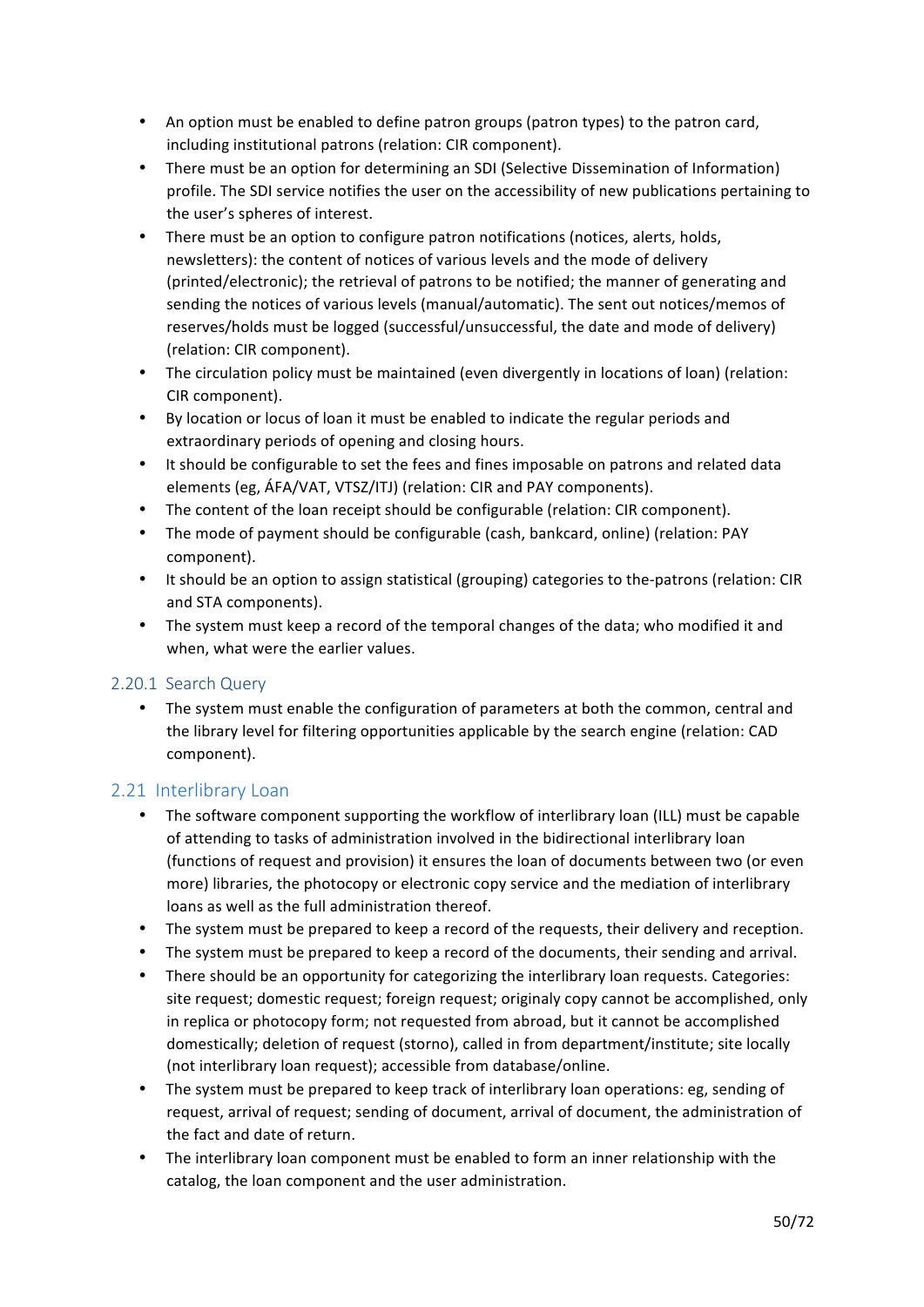- On the basis of item information of the NLP catalog the NLP members between them are allowed to request documents from one another.
- The National System of Document Supply (ODR) provider libraries that are not members of the NLP still have their records in the NLP catalog with their full site and item information: these libraries can send requests and accept requests. These libraries too perform their ILL administration on the NLP ILL interface.
- Document types involved in the interlibrary loan are determined in each library's circulation policy, their participation in or absence from the interlibrary loan is being described in each of the records by the libraries. It is expedient if the actual item management characteristic of the library's policy of service provision is aided also with icons or other graphic solutions on the surface of the interlibrary loan request sheet (relation: CAD és LMA components).
- The item data of the NLP's catalog should be automatically updated with the data of interlibrary loan transactions affecting the item's availability. These should be visible on the NLP portal.
- The NLP member library should accept and further patron and department requests as a petitioner towards other libraries within the NLP's system as well as towards the NSZL's international interlibrary loan service.
- A registry is needed concerning the interlibrary loan service units of the NLP's member libraries and maintainable by the library which contains all the data required for ILL transactions (servicing properties, accessibility, invoicing etc.) (relation: CAD and LMA components).
- The basis of the administraton of the locations, libraries and service points is the 'NSZL code' (library code) in the NLP ODR's function, and these too must be stored with the items and among the data of libraries and service points. (relation: CAD component).
- The storage of personal data and access data of users concerned with interlibrary loan and their allocation to the individual transaction; the administration of their privileges (relation: LMA component).
- The petition should be subject to administration even if the petitioner or the provider partner does not figure in the NLP (data of libraries outside of the NLP should also be administered).
- The administration can be updated pursuant to appropriate authorizations by the pertinent library (relation: CAD and LMA component).
- The mutual allocation of the item sites and the ILL service point competent in their distribution can elastically trace the modifications of the library structure (relation: CAD and LMA components).
- The administration of patrons requesting interlibrary loan according to various aspects (eg, instructors, students, external persons etc.) and the fixing of their exact data.
- The NLP member libraries and the ODR provider libraries figuring with their catalog in the NLP should admit library requests from external resources as well and satisfy them in the normal manner.
- The overall and accurate administration of interlibrary loan with statuses which secure compatibility with the OCLC system.
- When a request is initiated the usual conditions of requirements can be entered (a particular edition only, from abroad too, request of reserve, at what date the unfulfilled request becomes wihdrawn, what limitations of costs are given by the petitioner, etc.).
- The basis of triggering patron and library requests is primarily the catalog of the NLP, but an option must be enabled to initiate any request by supplying the appropriate bibliographic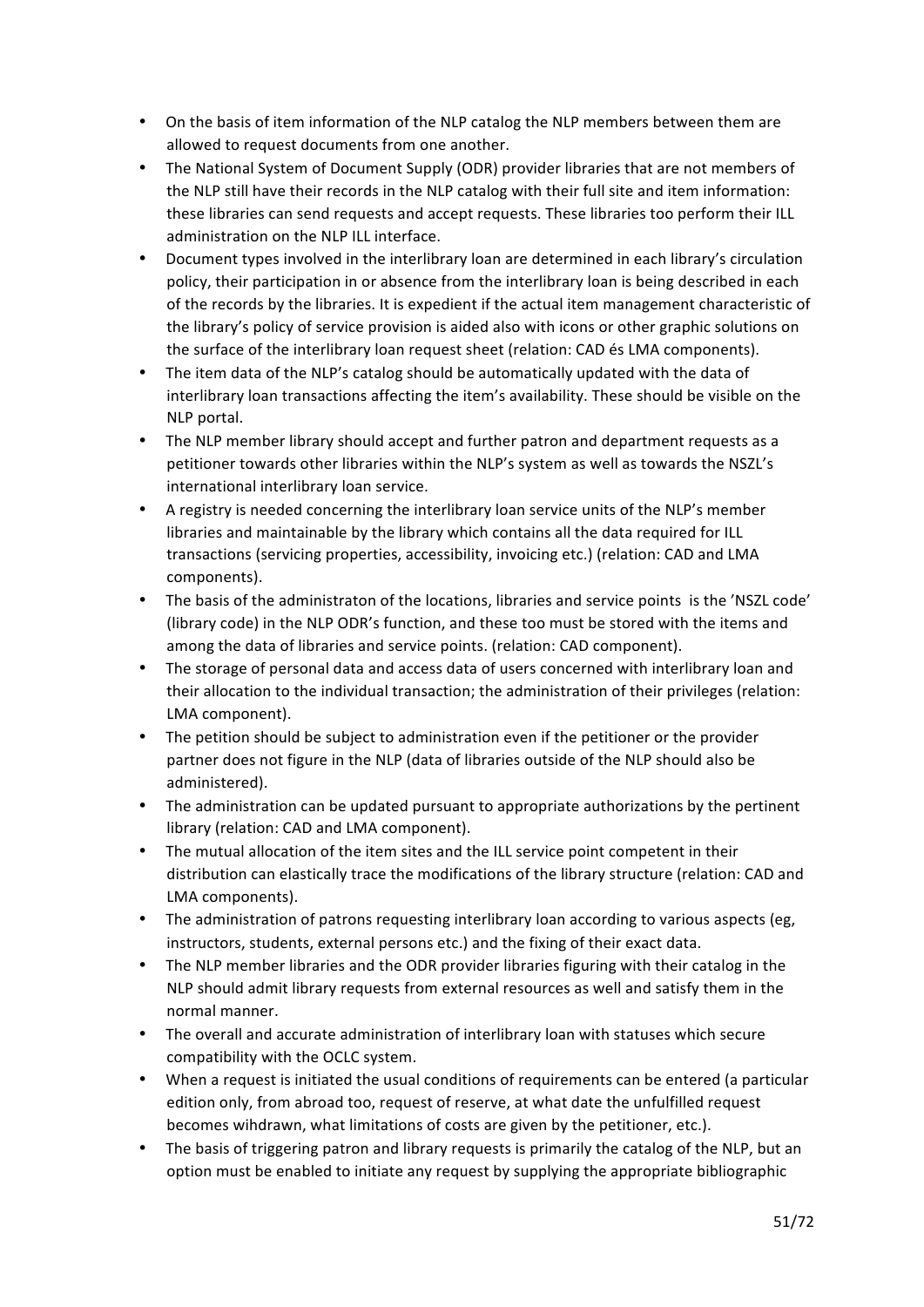data and supplier data (so-called blank-template request concerning documents not located in the catalog).

- Requests incoming via other routes (email, traditional request slip) can also be admitted and received.
- The system may receive requests of locations.
- The interlibrary loan should comprise also the loan of documents in the original, the service of photocopy and digital copy.
	- The request and admission of books in their original form or some parts thereof in the form of photocopy;
	- The request and admission of periodical articles, studies, document parts in photocopy or electronic copy form;
	- The request and admission of other types of documents.
- The entry of every chunk of information with respect to the requested document should be warranted (the data of the document in detail, the required manner of fulfillment, due date, request of price quotation, filing number, etc.).
- The indication of usability of the sent document (in case of book it is to be used in the reading room or it can be loaned, in case of copy it can be kept or must be returned, etc.)
- In case of non-fulfillment the reason or cause of failure should be indicated.
- In case of non-fulfillment the request is resent to another site.
- In case of sending/arrival of documents sent in the original there must be an option to enter the due date (with discriminating the library and patron due date).
- The documents sent in the original form as well as those sent back by the library must be followed and tracked down in temporal order.
- Exchange of messages associated with the requests between patron petitioner library provider library.
- There must be an opportunity for placing a hold on and renewing documents.
- In the case of foreign requests intermediated by the NSZL the data of NSZL's contact persons must be available for the requesting library, but not the data of the foreign library and the loan.
- Proposal for earmarking the documents in the catalog that participate in interlibrary loan.
- Claims and sending of notices for overdue library and patron returns.
- The libraries and patrons should be retrievable in the system on the basis of fulfilled and nonfulfilled requests.
- Interlibrary activities performed with libraries and patrons can be controlled and retrieved retroactively as well.
- The requests and the pages or templates of other functions accompanying the document can be printed.
- The printing of labels and addresses should be possible by utilizing the actual data stored in the database.
- The financial activities concomittant with interlibrary loan can be carried out (relation: PAY component).
- The invoicing data must be administered.
- The modes of payment must be entered (cash, bank transfer), with the charge of service displayed.
- Administration of invoices (and other types of receipts, invoice triggering, letter of delivery etc.) and their grouping according to various aspects.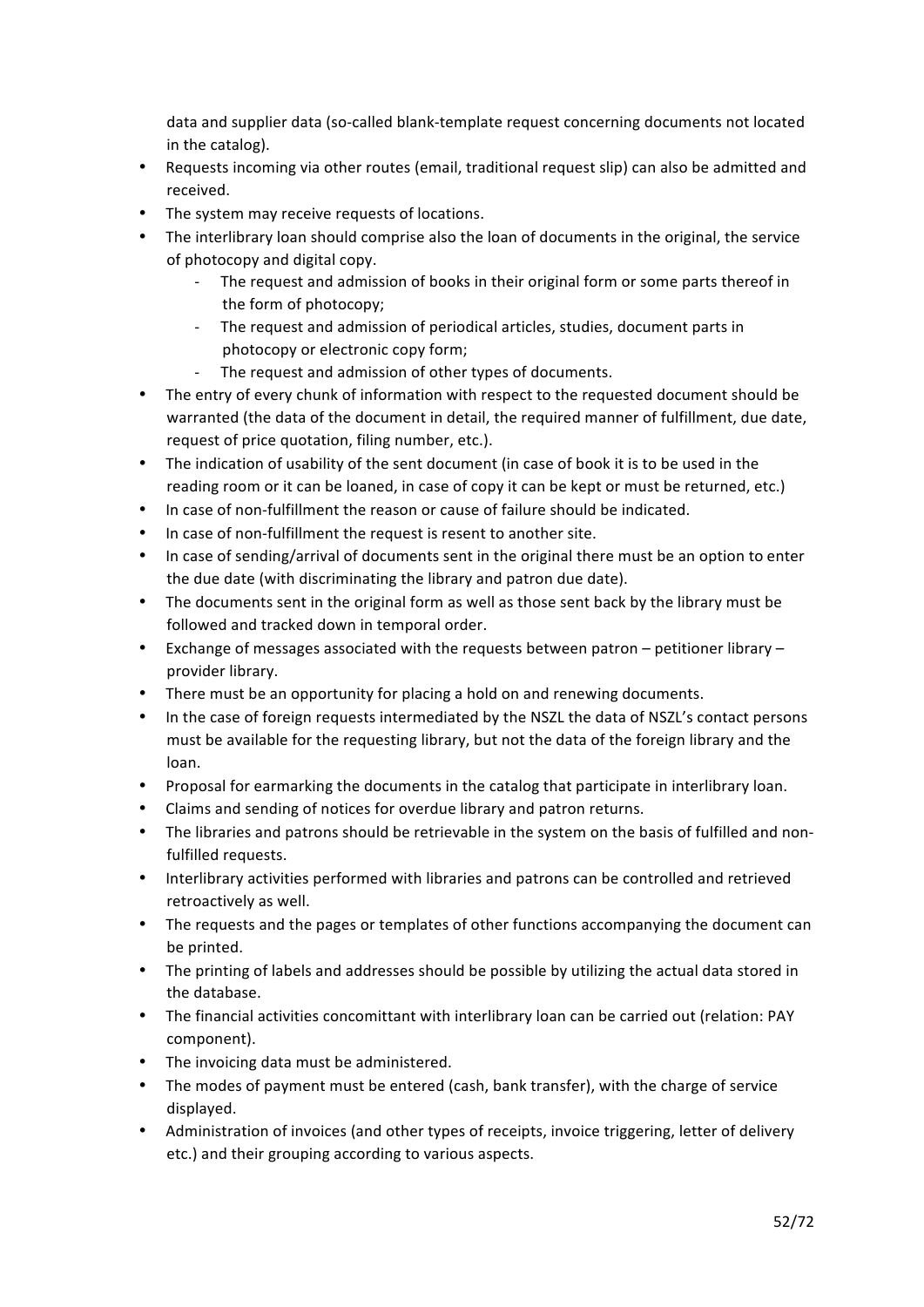- The rules of assembly and content of receipts should flexibly comply with the financial regulations of member libraries and their parent organizations. Several parameters should be available for the user (relation: LMA and PAY components).
- In addition to the usual invoice information it must be an option to enter the person and/or department validating the receipts, to indicate one or more budgets and the sums allocated to them (relation: PAY component).
- The statistics of interlibrary loan according to different criteria (relation: STA component).
- Requests from patrons regarding borrowing can arrive on the central interface of the NLP system which the 'service center (ODR)' broadcasts to the potential providing libraries.
- Exchange of messages with the patrons: notices, exchange of messages linked to requests, email notification (relation: CLC component).
- Book companion slips for patrons can be printed with the indication of the request and due dates.
- Multilingual character of patron interfaces, messages, emails etc. (relation: CLC component).
- The support of the overall administration of interlibrary broadcast requests (in the process of international library loans the NSZL is located in between the petitioner and the fulfiller as a third party).
- Invoices determined by legal regulations and documentation of delivery (relation: PAY component).
- Compiling invoices, fee-demands, pro-forma invoices.
- Filtering of invoices across various aspects and their retrievability.
- international interlibrary loan: retrievability of petitions according to NSZL filing number, partner filing number, petitioner partner code, invoicing partner code, invoice identifier, fulfilling library, author, title of requested work, place of publication, publisher, ISBN, ISSN.
- The shaping of standard and normal relationship with other databases engaged in interlibrary loan (eg, OCLC, SUBITo, etc.).
- The creation of a web-based interface supporting the NSZL's role in international interlibrary loan while retaining as a minimum the current functionality (http://www.oszk.hu/kok/?language=hu; http://www.oszk.hu/kok/?language=en).
- The request of documents in Hungarian and in English launched not from the list of hits on a so-called 'blank request slip'.
- Automatic receipt of the filed requests in email (Hungarian and English).
- The integration of the circular function.
- The possibility of fixing data of foreign libraries and persons as well as their registration (Hungarian and English registration schemes) [http://www.oszk.hu/sites/default/files/konyvtarkozi\_regisztracio.pdf]; [http://www.oszk.hu/en/interlibrary\_document\_supply].
- Handling of contact data of domestic and foreign partners.
- The partner's retrievability according to its name, seat of office, ISIL and other national codes and internal partner codes.
- Article stock freely expandable for invoicing (name of product, unit price, currency, size, ÁFA content).
- Expandable stock data of variable fields of invoices (different text into the note field by invoice type).
- Statistics according to fulfilling countries (relation STA component).
- Statistics according to partners (petitioner and fulfiller).
- Statistics data of transactions invoiced in various currencies can be queried.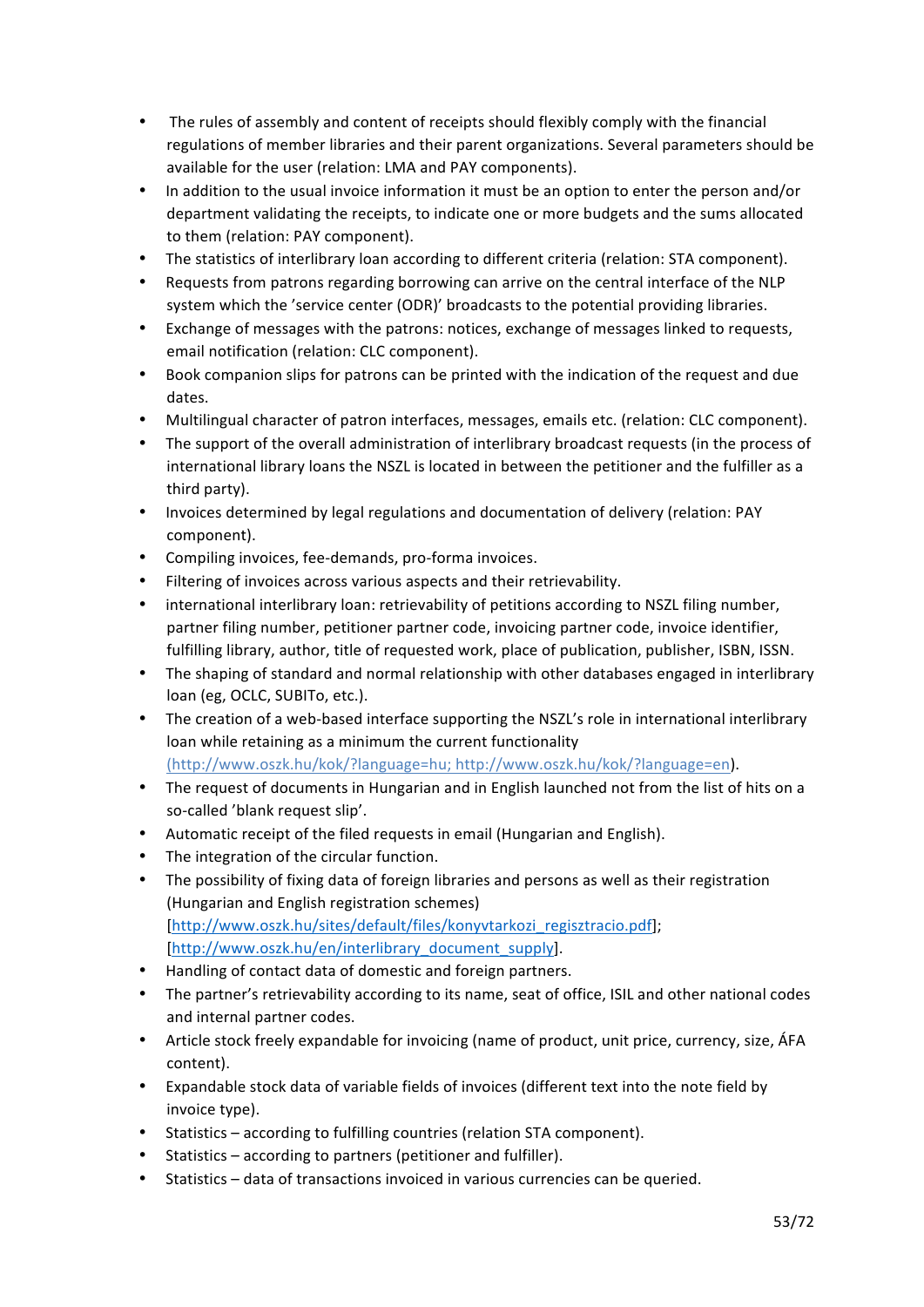- Statistics requests of locations and sites should be separated.
- Statistics  $-$  according to managing officials.
- Statistics according to types of fulfillment.
- Technical demand handling of user privileges of managing officials.
- Technical demand option for printing at each function, control of printers.
- Technical demand import and export of holdings.
- The support of various modes of payment: voucher, credit card, paypal, deposit, transfer, check.
- Handling of IFLA voucher administration.
- Tracking of requests for users.
- Online surfaces in the English language, printable request slips and invoices.
- The system's response time must be within 3 seconds.

## 2.22 Central Administration

- There should be at least a three-layer system of administration: central, library, and local (for certain partial tasks within a library) (relation: LMA component).
- The data of the central administrators can be handled (creation of a new administrator, modification of data, deletion of administrator).
- The data of serviced libraries must be handled (creation of a new library, modification of data).
- Every library should own a unique code. This can be modified by the central administration only. This should be the library code issued by the NSZL, since these figure in the current MOKKA/ODR. A central administrator status is needed for the handling of library codes. Searchable: http://java4.oszk.hu/Konyvtarkod/
- The other data of the libraries (name, address, etc) can be modified by the central and the library administration alike (but each library can do this with its own data). (relation: LMA component).
- Modifications effected in the system must be logged. The log can be read by the central administrators.
- A libary administrator can be assigned (and deleted) to every library.
- Upon creating a new library a library administrator should automatically be created to it as well.
- The maintenance of the central parameters necessary for the operation of other modules should be performed.
- The list of all libraries of the country must be publicly available. The list provides an opportunity for query, browse, sort. – http://ki.oszk.hu/magyarorszagi-konyytarakadatbazisa
- All public data of a designated library can be displayed.
- The location and site of the libraries should be found in the map, the map must be searchable by library.

## 2.23 Display, User Interface, Facade

Browser-based appearance: all functions of the system must be accessible and operable via an internet-based browser. A display of identical quality must be secured on the most frequent browser types.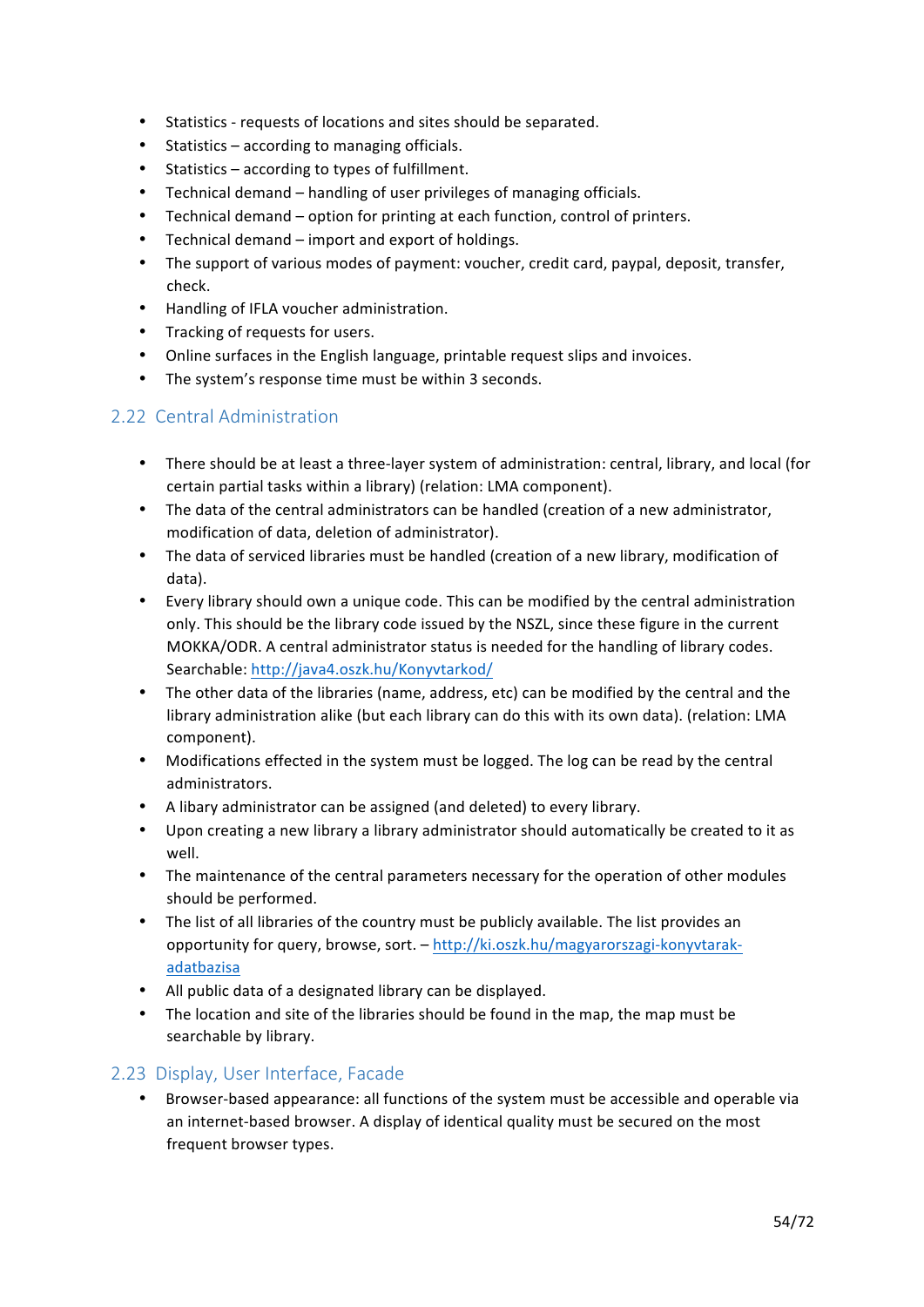- Access: Access to the functions must be possible according to privileges, in a configurable manner (at the level of institution and at that of workflow within it) (relation: LMA component).
- Login: The result of the login (logged-in status) should be well visible on the opening page and the available functions conditional upon login or privilege should be shown /should be transferred to active status (relation: LMA and UAD cxomponents).
- Upon login, the workflow processes, activities/functions available according to authorization are to be visually distinguishable.
- There should be a possibility to use several functions in parallel with jumping over, the navigation between the functions should be well viewable. Eg, during the use of a given function in the user account the other functions must be well visible and viewable (relation: UAD component).
- The various elements of display can be set by the user. As for the opening of the individual functions it should be enabled to trigger it in a new pane; and within the individual functions the panels of equipment for data input must be resizable, can be turned on and off practically/if need be.
- A unified set of icons should be applied in the entire system.
- Unicode character coding.
- A virtual keyboard must be available for keying in special characters.
- Customizable user interfaces: a user interface that can be tailored individually by part collection (shape, functions, help, headers, footers).
- Multilanguage capability: an interface that can be partially or fully reset to other languages and shifted at any time by the user.
- Accessible user interfaces (mobile too). Eg, mode of operation of large contrast for the visually disabled, inserting an audible help/text reciter, setting the size of the letters, enlargement function. A user interface matching the 'AA' level of the W3C's accessiblity standard.
- Responsivity: display adjusted to capabilities of various tools (eg. mobile) and browsers.
- Mobile applications: self-contained mobile applications to certain partial collections with functions of query, browse and display.
- Help: the help must be context-sensitive on the various user interfaces which should be periodically updated.
- There must be popup information text boxes linked to a data field.
- Mobile application: there must be an offline access.
- There must be an option to apply QR codes (eg, mobile help, chunks of information, building map for easy roaming).
- Events, useful information, unexpected problems with push-based notifications, configurably at the institutional level.
- The support of top market mobile operation systems (eg. IOS, Android).
- Ongoing display of news and related curiosities (portal functions).
- Option of query within application.
- Access to the end-user account. The login and accessibility conditions identical with the webbased interface are ensured.
- Option for sharing social community media (in a configurable manner).
- Application of image map/interactive pictures.
- Direct access to e-services from a mobile phone.
- Option for web-based update.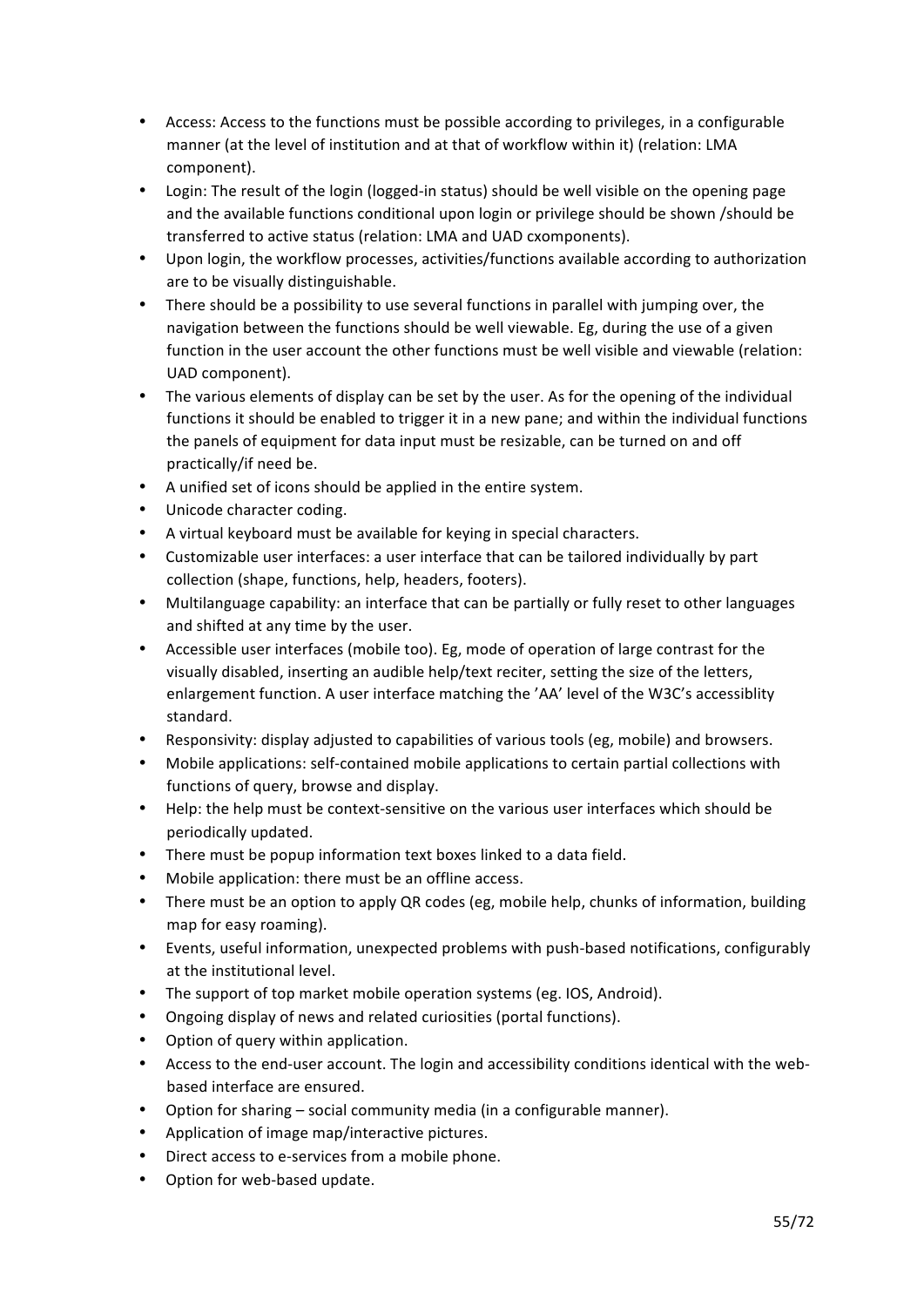- Language: the whole system must at least be in Hungarian and in English.
- User manuals and guides (Help): the manual's updated version must be available across the entirety of the system.
- Among the data accessible within each function an option must be enabled for query and arrangement of hits.
- The data can be displayed regarding all types of documents in the NLP system together with the special data, and in a configurable manner in each function in compliance with the special treatment (relation: CCM component.
- Without development the system must be able to properly showcase records in the standards MARC, DublinCore, BIBFRAME.
- In the Discovery and NLP system the display should be configurable: the data structure of various brief and detailed forms of display (bibliographic and holdings data).
- In every function within the NLP system (acquisitions, cataloging, loan, etc.) the formats must be shaped in a configurable way pursuant to the properties and data of the particular function generally and tailored to persons. Generally, with the data necessary for management,and in a manner tailored to the librarian with the setting and saving of own formats.
- An option must be present to determine different formats for the purpose of online and batch use.
- An option must be present to determine different formats for the purpose of printing and sending/saving.
- An option must be present in the Discovery system to determine various formats: the display of sets of hits in various formats by determining fields/field groups.
- An option must be present in the Discovery system to select various formats in the patron settings: saving on e-shelf, print, sending, export.
- An option must be present in the Discovery system for the patron to select from a list of predefined formats (radio button/menu) and save the selected one.
- An option must be present in the Discovery system for the patron to compile the range of saved data from a predefined list of data elements.
- It must be capable of displaying indexed data stemming from other databases via a standard API.
- It must contain the functions save the query and earlier queries.
- It must be able to graphically display according to the list of hits to present data visualization (eg, diagrams about the percent distribution of hits, the placing of data along a timeline, etc.)
- The appearance of digital objects must be made according to the rules of limitations (ACC).
- The accessibility of client programs necessary for the reading of the given electronic document must be ensured, in addition to its storage in the NLP and, in a given case on the website of the manufacturer.
- It is necessary to link the application geared to open the given file to the individual files.
- The provision of works protected by copyright must be arranged pursuant to (DRM) permissions set in the limitations of access module (ACC).
- Multipart documents: metadata of documents made up of several parts (eg, series of images, articles of a journal issue) must be displayed on one page, according to a predefined sequence.
- Options of sharing: the sharing of the webpage displaying the document on major community pages as well as in email.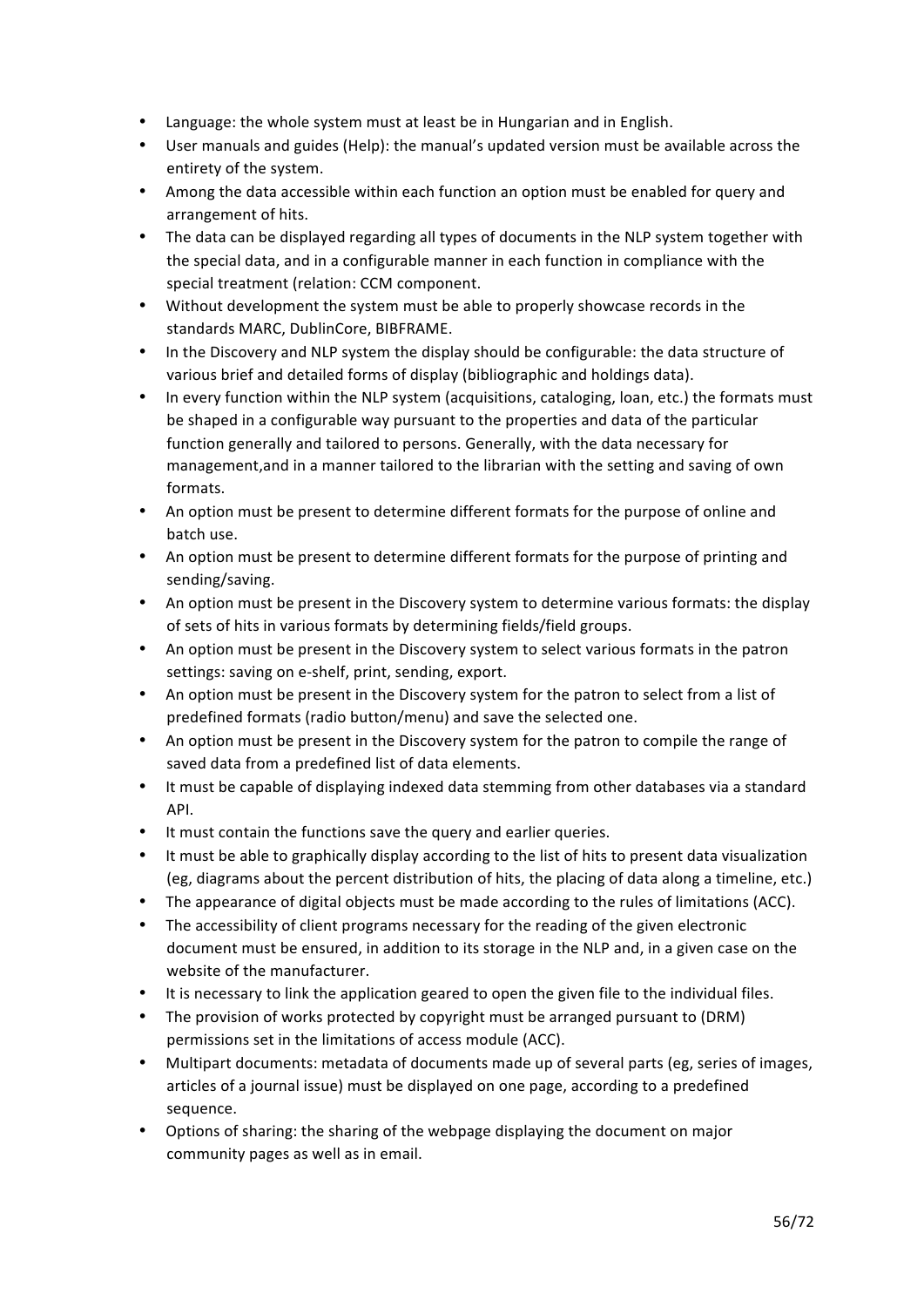- QR code: The generation of a QR code to the webpage displaying the document which contains, apart from the URL address, the most important metadata as well.
- Similar associated documents: automatic display of documents associated with the hit flexibly defined on the basis of metadata.

## 2.23.1 Facade

- A uniform facade or image must be installed for the entire system.
- A user interface that can be freely programmed by the library's programmers.
- The data elements to be filled in mandatorily must be visually discernable.
- The institution's name and the logo can be featured on the end-user interface.
- The use of color schemes configurable at the institution's level in addition to the default ones.
- On the user interfaces the user can set parameters individually: background color, character size, character color, perhaps character style.

## 2.23.2 Display of Digital Objects

- Flexible page of display: an option for shaping a variety of display surfaces according to document type and partial collections. The range of metadata to be displayed along with the digital object and to be embedded into the source code of the webpage can be defined.
- The appearance of alternative formats: the simultaneous display of all available service formats of a document.
- The playback of sound and audiovisual documents must be ensured on the user interface pursuant to the limitations of access.
- Image manipulating functions: in case of documents stored as images options must be set for zoom or magnification, traversing and mirroring.
- Projection on map: display on map on the basis of geographical metadata (eg, Googlemaps, Geonames, OpenStreetMap). Handling of exceptions, switching of projection on map with geographical names no longer displayable (eg, Austrian-Hungarian Monarchy).
- Representation on timeline: delienation on magnifiable and scrollable timeline according to metadata of date type. Handling of exceptions, excluding time subjects (eg, Middle Ages) that cannot be represented.
- 3D browse: spectacular spatial display of lists of hits and novelties (eg, carousel or bookshelf view or in a coordinate system based on 2 or 3 characteristic features).
- Online book reader: display of books scanned as images in a browser without download, with options for paging, zooming and searching (perhaps bookmarking).

## 2.24 Metadata Conversion, Uploader- Downloader

- It must be enabled to import data from the following ILS brands: Aleph, Amicus, Corvina, HunTéka, OLIB, Szikla, Szirén, TextLib.
- It must be enabled to import data from the following ILS brands: Horizon, Iskolatéka, KisTéka, S-Lib, SR Lib, TinLib.
- The upload and download must execute also the necessary character conversion.
- It must be enabled to import data from csv, RIS and xml files.
- The module should be able to use standard data exchange protocols (OAI-PMH, OAI-ORE) for importing datasets of harvestable data resources (eg, repositories).
- In each operation the mutual correspondance of target and source fields must be set. These correspondances can be saved and reused.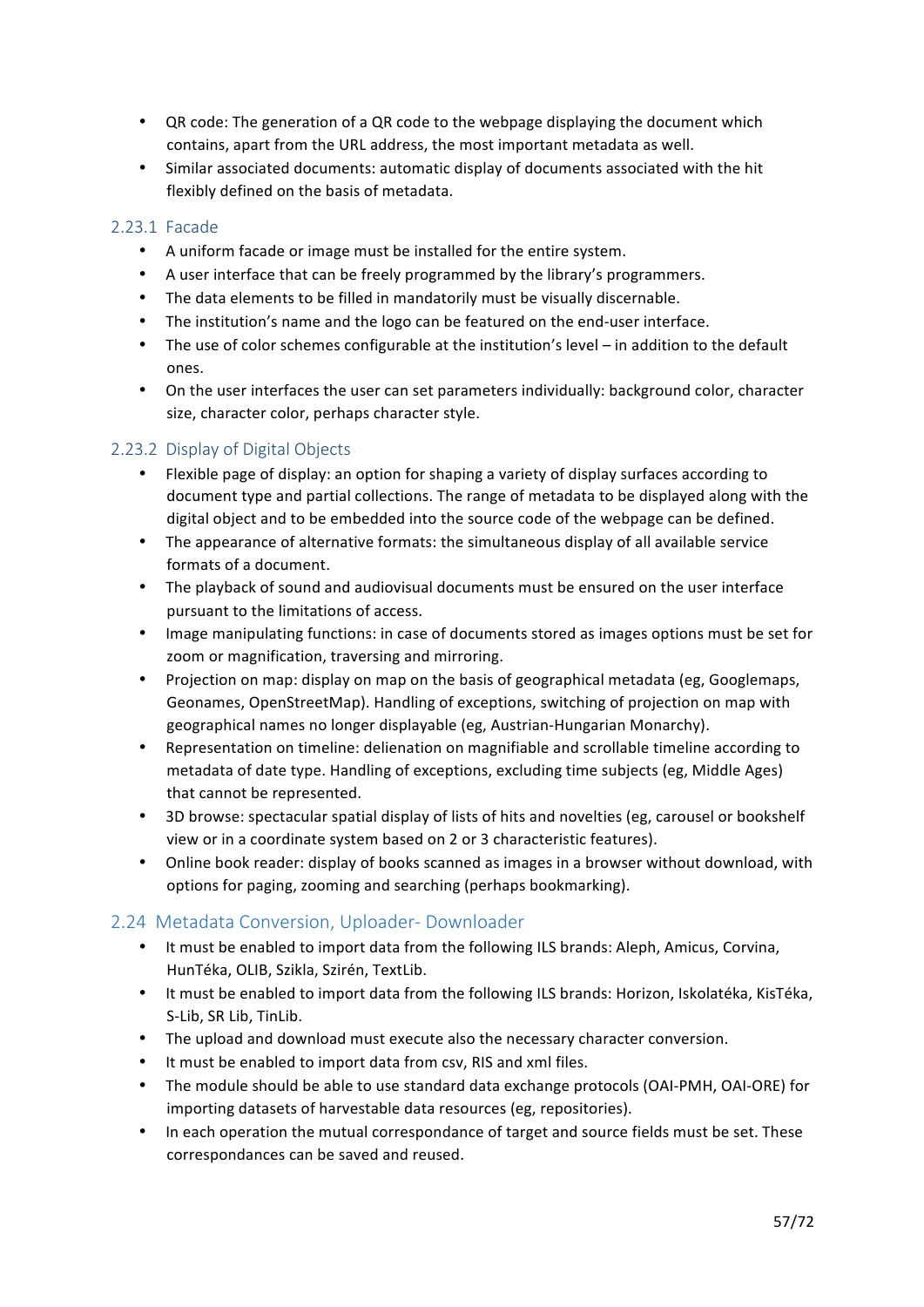- There should be an interactive editing interface for filtering out duplicates from the uploaded data and for correcting or amending the weighty data where the librarians can see side by side the record in the live system and the uploaded one corresponding to it. Moreover, they can maneouver field by field which field should get into the live system.
- The conversion must comprise the bibiographic and item data and those of the acquisitions module, the periodical management module, and the circulation module as well. The system is enabled to inherit record connection between the source records to retain the original connections.
- The data stored in the system can be exported into a variety of standard formats (MARC, DC, qualified / QDC, DCMI Metadata Terms, MARCXML, RIS, BIBFRAME, etc.).
- The vendor must secure a software device which is capable of importing and exporting standard records in bulk.
- Mechanisms of duplicate control with the similarity examination of configurable data elements – in the course of batch upload of catalogs of member libraries and during ongoing feed-in of data. A system of response and feedback on the supposed duplicates must be in place.
- From among the imported data the faulty ones and duplicate suspects get back to the submitter, and the admissible records are entered into the database with the mark of level of rating.

## 2.25 Workflow Management

- Administration of the workflow: the administration of the required work phases (eg, control, error patching/supply of deficiency, creation and supervision of data, finding location in the collection) of the analogous and digital object from its arrival to its integration and adoption into the collection, (eg, responsible, date, priority, notes and remarks). A personal 'dashboard' view with the tasks to be actually performed.
- The module must ensure the clear-cut and transparent apppearance of the workflow processes and their optimization.
- Efficient work management must be aided.
- Management monitoring should be enabled.
- Possibility of division of labor between those performing identical workflows.
- Diverse levels of user privileges can be determined.
- The workflow procedures can be configured and the tasks can be delegated according to privileges.
- The worflow management must operate in the function groups spelled out in the NLP model.
- The workflow processes must be configurable.
- While defining the workflow processes the system should differentiate between organizational levels (central, library, branch).
- The methodology used in the setting up of workflow processes should conform to the BPMN recommendations.
- The scope of the workflow processes should be definable in advance pursuant to at least the following types:
	- Central procedures
	- Between the central level and a library
	- Complex procedures
	- Procedures within one library
	- Technical processes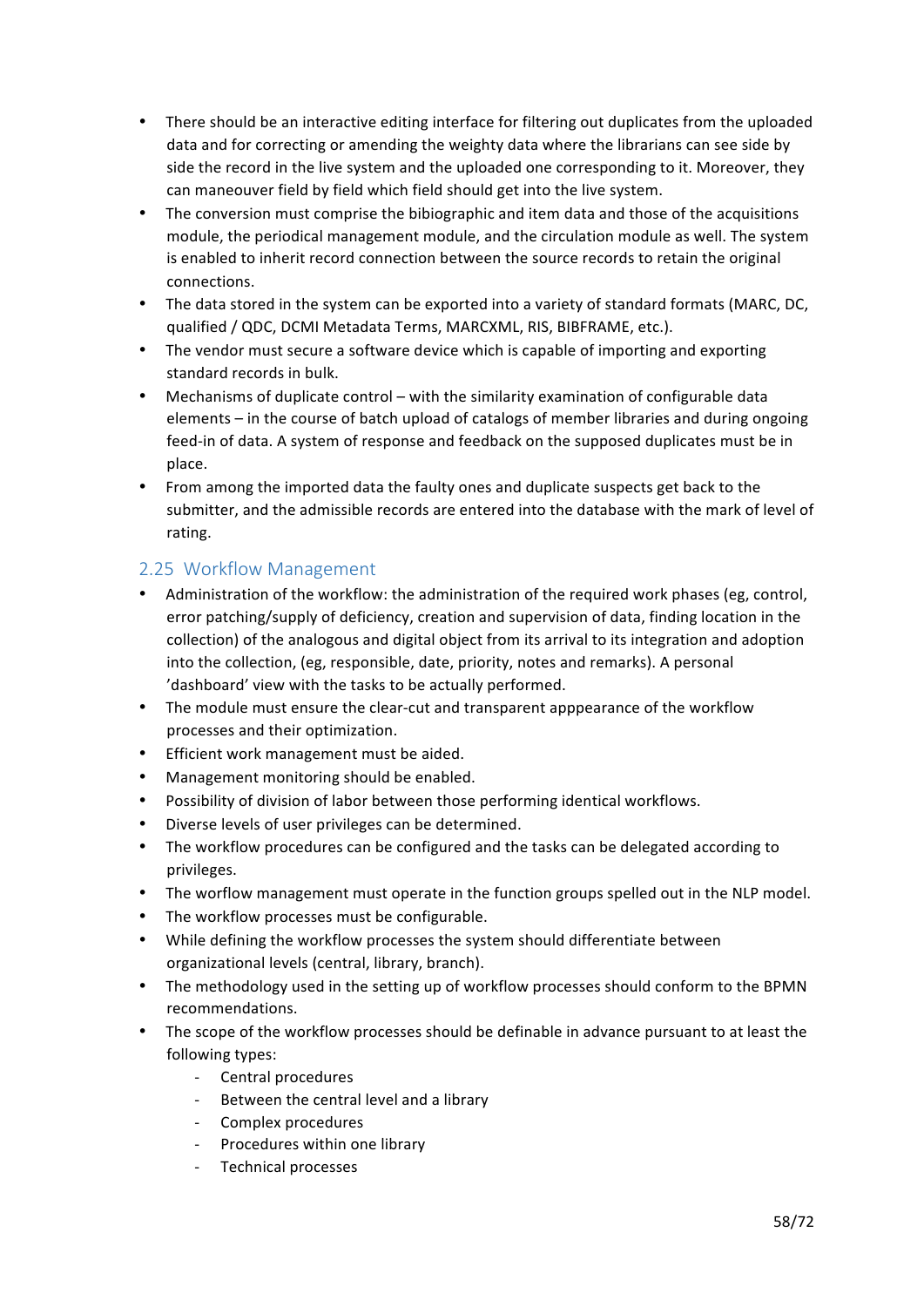- When establishing the workflow processes triggers can be assigned to them.
- The system can handle internal and external triggers alike.
- One trigger should be able to initiate several workflow processes, work streams in parallel.
- When establishing the workflow processes bifurcations and conjugations (a step holding together the parallel moves) can be defined.
- It must be possible to assign conditions to the bifurcations.
- The conjugations can be definable conditionally (eg, simultaneous appearance of the result generated by the 4 parallel forks) or unconditionally (the appearance of the result of any parallel fork).
- When establishing the workflow processes the system must examine the consistency of the process.
- The system must handle the agents of the process steps in a logical system where the executors are units of authorization as well.
- The 'players' of the workflow process can be technical elements (eg, programs, web services, RSS services, etc.).
- The defined work streams should set forth upon appearance of the events indicated in the definition (triggers), and the work streams can be launched on the initiation of users as well.
- The system must handle in a prominent way the user of technical element which generated the event kicking off the workflow process.
- The system is able to send notifications to players of the workflow who are the actual incumbents of the given role in the given phase of the process.
- The system must have the option to trigger another workflow process from a different one (artificial event triggering).
- A simulation of the running of the workflow processes should be ensured.
- The running of the workflow processes must be handled in special logs and a monitoring tool must be in place for examining and tracing the active, closed and pending workflows.
- During workflow monitoring the system must ensure that the prime system objects affected in the actual running (eg, catalog records, digital objects, etc.) be accessible and visible.
- The running of workflow monitoring must be assigned to separate authorization.

## 2.26 Namespace Integration/Interoperability

- The unambiguous identification of authors (ISNI handling, cooperating with the namespace component).
- Certain elements of the bibliographic record (eg, names, titles, geographical names, subject headings, etc.) can be configurably searched in external resources (eg, dbpedia, VIAF, Geonames, Névterek, etc.).
- The Hungarian National Namespace is set up in the NLS project as a part of the national system of library discipline trade but not in the framework of NLP's library services platform. However, a close collaboratioon of the two systems is firmly needed.
- The NLP and the Namespace should be able to connect to one another via standard protocols. It is expedient if the National Namespace can accept the libraries' so-called authority records in formats used by the libraries (eg, MARC21, DublinCore).
- A workflow is needed by means of which elements of the National Namespace are automatically carried over/loaded into the library catalog during cataloging work.
- A more substantial integration via the namespace indentifiers with the NSZL's own namespaces and thesauri (eg, automatic appearance and searchability of years of birth and death, launching of queries of the namespace's own interface in the digital collections).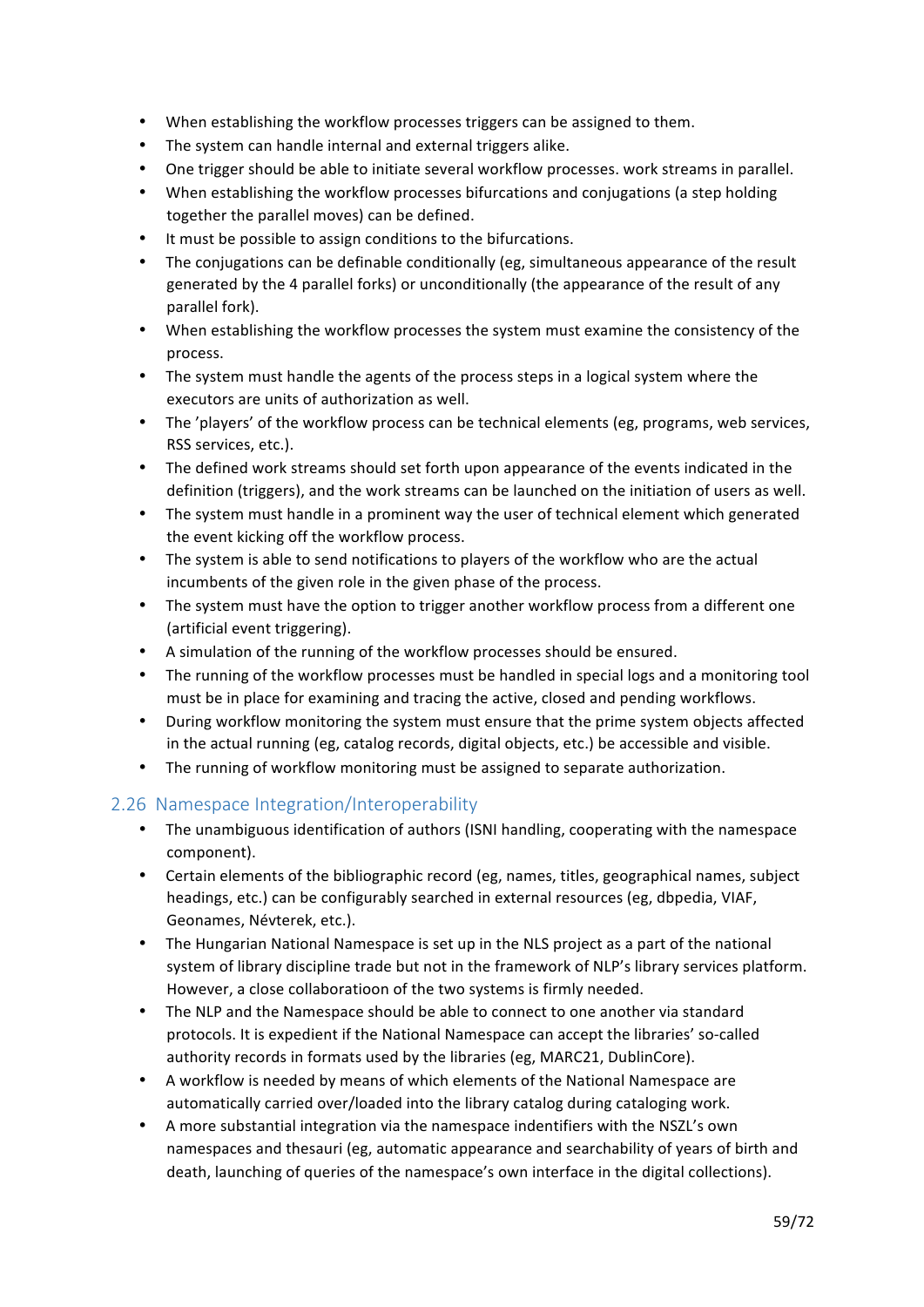## 2.27 Financial Matters, Bank

- Allowing for the topical technical potentialities the system is able to manage bankcard and online payments (taking the possibilities of institutions with non-independent financing into account) eg, PayPal, through mobile provider, from forint and currency accounts.
- Various diverse currencies and their rates of exchange can be handled.
- Domestic and foreign tax numbers can be handled.
- The system must ensure the option to link up to the financial system of the institutions.
- As far as money and invoice management is concerned, the system must comply with the laws and directives in force.
- It can handle online, bankcard and cash-based payments.
- It can handle payment with vouchers (eg, Erzsébet voucher, IFLA voucher in interlibrary loan).
- The bank account number can be entered by library where the paid money flows in.
- An option must be in place for producing accounting receipts by mode of payment.
- The system is enabled to directly communicate with the library's system of management, finance and accounting.
- The system is enabled to handle signals received from the associated financial system (eg, interrupted transactions, uncovered invoices, amounts arrived without antecedents) and to forward these to users.
- An option must be in place to handle the payments separately, according to sites of loan.
- The patron is entitled to settle his dues at any site of loan of the given library.
- In the case of domestic interlibrary loan the patron can pay the incurred costs directly to the provider library.
- The system of authorization regarding cash registers and money management can be set in granular fashion.
- The system must signal anomalies concerning cash register management, eg, non-performed closing, non-performed money delivery, multiple money delivery.
- The system must contain an electronic instruction package which yields a testing option for librarians who manage cash registers. - Non-mandatory requirement.
- The system is able to print report or proceedings according to a template (eg, on account of a cancellation).
- The libraries mustn't see each other's financial data.

## 2.28 Control of Stacks and Holdings

- Task: the checking of the existence of items. The component's aim to this end: to ensure and automate the workflows of holdings supervision.
- There should be an option for bulk entering of the holdings: an option for bulk feeding of data of identification of existing items (with barcode collector or RFID reader), then the bulk entering of the identifiers from file and the bulk supervision of data with respect to a given locus or location (or a given type of document).
- There is an option to enter each item of the holdings separately: to read in identification data (barcode, etc) of the existing items one by one and to inspect the data according to locations.
- Following the read-in, a list of errors in tables must be generated according to comparison of the entered items and the data of locations, that is, it should recognize if one or more documents fail to belong to the specified location (according to actual and temporary locations) or to the range of call numbers (call number or actual number).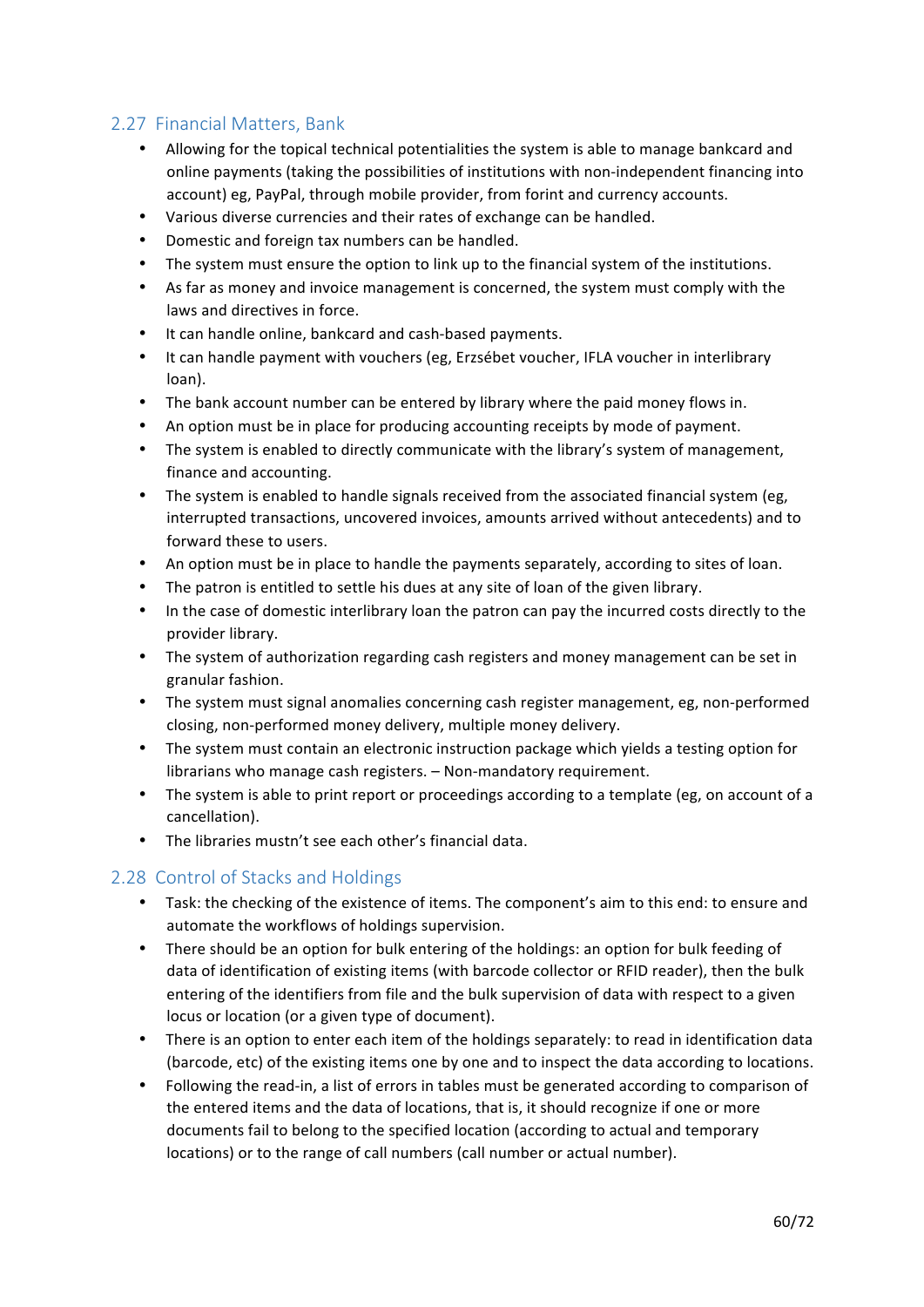- It must give full data with the mislocated items and not only one type of identifiers (eg,  $barcode)$  – the data content must be configurable.
- When the typing in of a deleted item comes to pass, this must be indicated as well (and a list be compiled subsequently).
- The gleaning of missing items into a list and generated table collating on the basis of a revision entered to a given location at a given period of time.
- The generated table must contain data necessary for the unambiguous identification and, also, complementary data can be displayed which facilitate the given workflows. The data content of the table must be configurable.
- The list of shortages should be editable, printable and exportable: a list of deletion can be compiled from the list of shortages.
- An option for query of a lost item on the basis of its identification data (by means of an external reader unit in the RFID system).
- It can handle the bans and blocks: to track the status shifts of items, first and foremost linked to the acquisitions, holdings management and circulation components; modification and temporary restriction of accessibility of items (eg, deleted, in binding, on loan, placed on hold, not renewable any longer, delay).
- The bans and prohibitions can be deletable.
- The date of holdings supervision and the code of the performing person should be visible at the item level (relation: PRG component).
- The workflows should be assigned to privileges (relation: LMA component).
- A variety of groups of privileges can be set (relation: LMA component).
- The system should aggregate the number of missing pieces and the value (relation: PRG component).
- In the event of an item search at a later date an opportunity for fast retrieval, where and when it was checked, and perhaps what happened to the item before and after (relation: PRG component).
- It must handle the journals too, ie, the situation when a library unit may comprise several partial units.
- Send automatic notifications to the assigned users, eg, holdings supervision and revision is timely at individual locations, or the documents have been on the list of shortages too long they should be deleted).
- The query and retrieval should be of multiple aspect and of multiple criteria according to the following:
	- Query of date of registration and check-in, entering initial and final dates, but both may not be mandatory (either initial or final date),
	- Selection of location from a drop-down menu or manually entered (capable of both), more than one at a time if needed or all at once),
	- Query can be initiated on document type,
	- Query can be initiated on range of call numbers (call number or actual number),
	- An option should be for filtering and narrowing the hit lists that it may not harvest those with bans as hits.
	- Query can be initiated on documents marked with various prohibitions (eg, on items supplied with 'to be located', or 'requested from the stacks' codes, etc within a given interval).
- There must be an opportunity for collating and comparing documents placed on shelves of sites of storage with the holding stored in the database.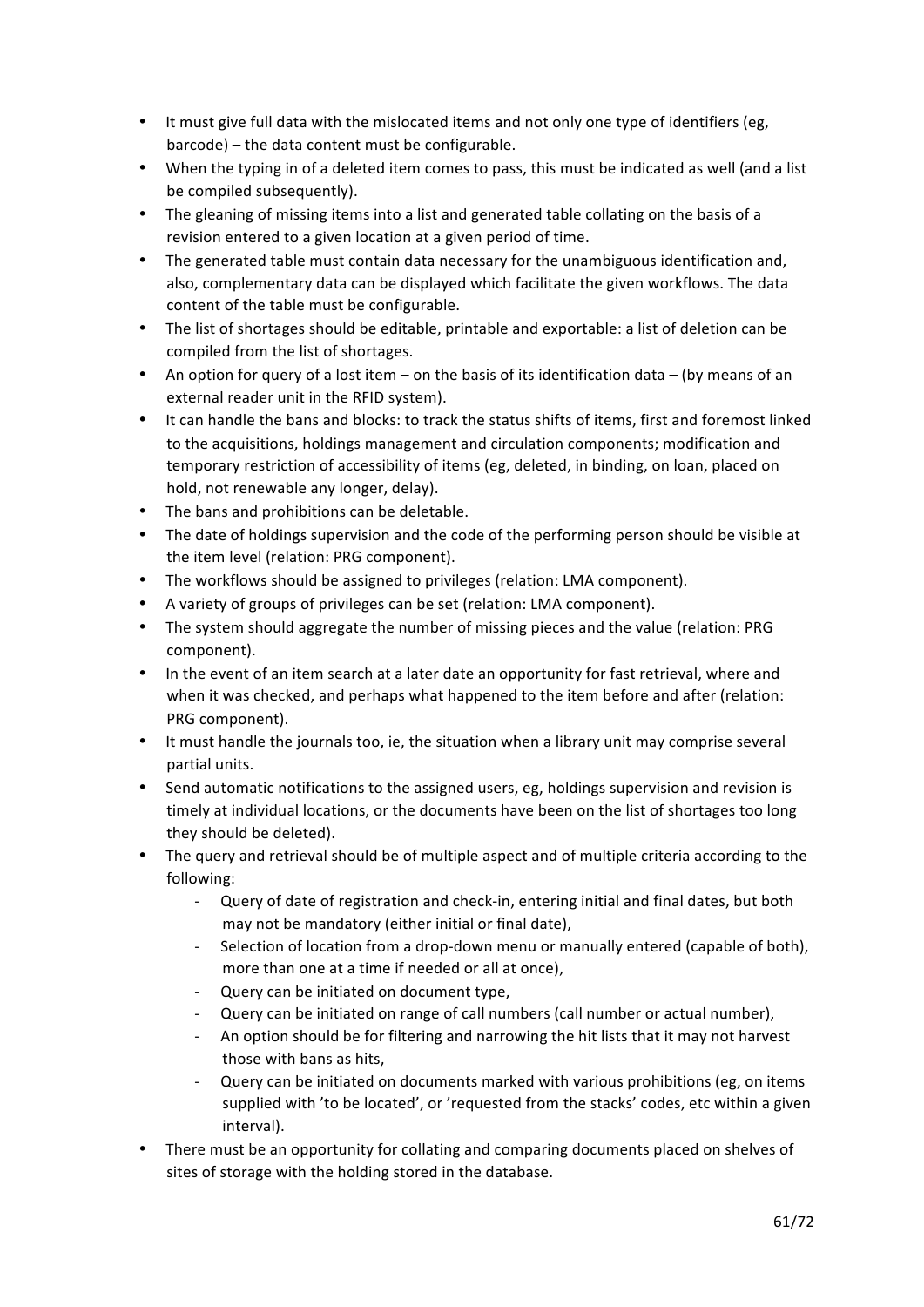- Statistics related to the use of documents can be generated (eg, aggregation of document types issued from the stacks and returned there broken down to periods of time like: turnover in the stacks (relation: CIR and STA components).
- The system can monitor the link and access of electronic documents and should the link be unavailable and inoperable, it will signal the fact to the competent person.

## 2.29 Statistics and Report

- The system must have a module of creating and displaying statistics.
- The system must be able to configurably make up statistics on the operation of its elements and to export the result in several ways for data analysis and/or data visualization.
- There should be an option to define in an easy manner the compilation of scheduled (daily/weekly/monthly) statistical statements which the system executes independently regarding acquisitions and use. When the statement is created it is automatically sent in email to the administering librarian. It is anticipated that for the creation of statistical statements no special programmer's expertise is needed and the entire procedure can be managed by the librarian administering the system.
- There must be an option to take over and apply the pattern of statistical statements released by other institutions using the system as far as this permission is warranted by other institutions.
- The use of the module has been devised for the library level, but it needs have a central (common) level as well (eg, for ODR functions). It may well be a central spot for definitions of statistical statements and queries which the member libraries provide for one another.
- The system must make daily saving of the current value of certain data varying in time so the trends can be analyzed. The range of data involved in this save can be determined.
- The queried data should be printed and saved (in pdf and csv formats).
- The data of the statistical module can be exported into MS Excel format.
- The statistical module is able to create diagrams from the user data available, the diagrams can be exported (as images).
- The statistical report due early in the year should be generated by the pressing of a button  $$ query of the data required for the yearly obligatory statistical data submission can be configured; in the case of a change in the content of the data submission the saved query can be modified.
- The statistical module must also have a user interface which is graphical, user-friendly and customizable.
- The handling of a variey of user levels of permissions must be enabled in the statistical module.
- The period of time must be selectable at every query.
- Statistical queries on every workflow (with respect to acquisition statistics and user statistics as well).
- A statistical output can be created on the use of the catalog.
- The number of workflows performed by the librarians in a given period per workflow.

## 2.29.1 Cataloging Statistics

- Statistical output can be created from the number of records to be found in the catalog (bilbiographic, authority) according to determined aspects and intervals.
- The number of new bibliographic records created by each library by document type.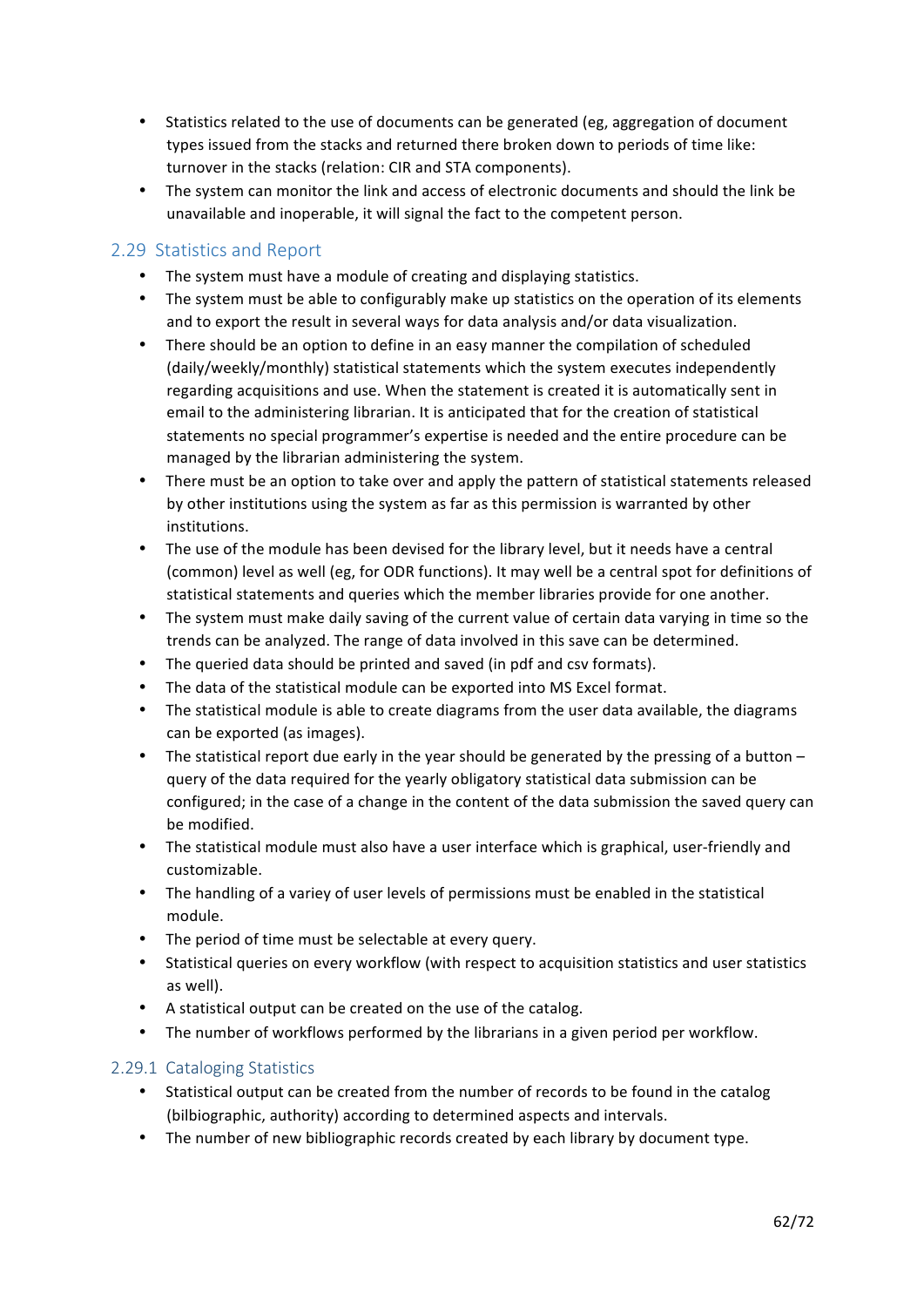### 2.29.2 Acquisition Statistics

- Data on acquisition by document type and mode of acquisition in a particular time interval with parameters.
- Inventory aggregations by two aspects (number of pieces, value) according to budget: allocation of request  $-$  type of acquisition, allocation of request  $-$  document type, location  $$ language, allocation  $-$  discipline, type of acquisition, allocation  $-$  vendor, allocation  $$ document type, document type – vendor. The pairs of criteria must be set as parameters.
- The list of registry of incoming journals for a selected period of time: title, year, volume, type of acquisition, vendor, piece, price, time of arrival.
- The number of items according to locations (permanent and temporary locations too).

## 2.29.3 Statistics of Usage

- Statistics of turnover according to different aspects (eg, time interval, user, document type, subject etc.).
- A basic expectation is that each statistical data can be searched by entering initial and final dates.
- The number of patron barcodes (patron cards) valid at a particular location of loan and in a particular period by patron type.
- The number of patron barcodes (patron cards) valid at a particular loacation of loan and in a particular period by patron type (only those with instance of circulation).
- The number of items loaned at a particular location of loan in a particular period by patron type, by area of discipline, by language, by document type.
- The number of pieces of documents placed on hold at a particular location of loan in a particular period by document type.
- The number of pieces of documents requested for a given workflow at a given location of loan and in a given period – eg, a statistics can be created on how many documents were requested for digitization, exhibition, etc. in a given period.
- The most frequently borrowed documents at a given location of loan.
- The documents most frequently placed on hold at a given location of loan.
- The loan frequency of individual documents (according to call number, document type, title, author, language, data of publication).
- The list of patrons in delay by location of loan.
- The sum of paid overdue fines broken down into locations of loan.
- The sum of paid overdue fines broken down into patron types.
- Query on estabishing royalty (for the collecting organization): number of loans by title in a given period.
- The statistics of interlibrary loan: the number of sent and arrived requests, the number of received and sent documents by document type, in the original or in photocopy, from domestic site or from abroad).
- The number of entrants into the NSZL by patron category: it is important that the admission system mustn't provide the number of passages through the gate, since this might give false data on the library users.
- In the NSZL: The list of persons registered and requesting daily visitor's card, with entering the hour and the minute: how many under-aged and how many pensioners registered on a given day or in a given period; how many persons registered on a given day in a given period by patron category and type of admission; how many persons registered on a given day in a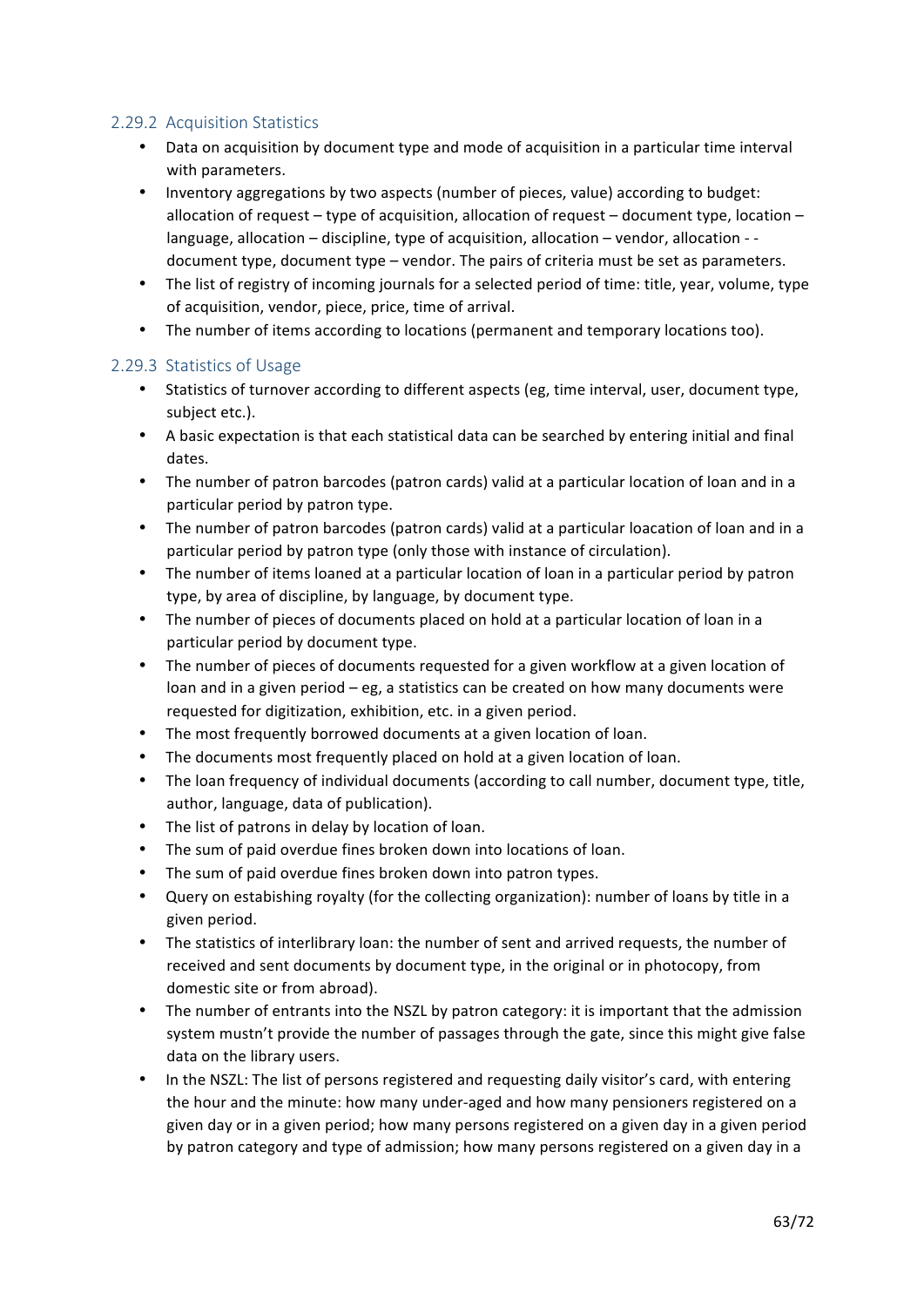given period as a new patron, or how many persons renewed the validity of their patron card, how many under-aged and pensioners have valid registration.

• The gleaning of online user data and the creation of statistics comply with the international recommendations, eg, COUNTER Code of Practice).

#### 2.29.4 Statistics of Queries

• Frequency of occurrences of title words in queries by time-frame.

#### 2.29.5 Report

- The cost analysis of the use of electronic resources: The cost of subscription broken down to a journal/book and the creation of cost analysis on the basis of use.
- Retrieval and creation of statistics and report on the use of electronic resources: configurably with a view to various criteria (type of source, IP-range, libraries, various groupings, unused ejournal/ebooks, unfulfilled fulltext accesses, most frequently used ejournals/ebooks, overlaps in individual database and journal packages, how many ejournals/ebooks/databases can be accessed, etc.).
- Identification of works relevant in terms of copyright, their classification by type of work.
- Monitoring functions for administrators (new legal information, active/inactive users, etc.).
- Provision of statistical data on loan for the collecting societies.
- The creation of customizable reports with a variety of outputs: csv, excel, word, pdf, marc, marcxml, etc.
- Statistical reports of various detail and various periods on the constitution and usage of digital collections/partial collections (in textual and graphic form).
- A configurable report-generating output. At the creation of statistics the international practice must be taken into account (eg, COUNTER Code of Practice - USUS -(http://www.usus.org.uk/); Standardized Usage Statistics Harvesting Initiative (SUSHI) (988888888üöpőőőőőő).

#### 2.30 Service Management

- The individual custom notification of authors and rights owners pertaining to legal information on their works.
- Generation of a virtual exhibition: generation of web-based compilations from the suite of documents defined by the librarian by means of custom schemes/style sheets (with the possibility of posterior human editing).
- Relations interoperability with citation management systems, in a direct/user-friendly mnanner, eg, MTMT; EndNote, RefWorks etc. (see Search/Discovery).
- The system is capable of communicating with the various educational (higher education and public education) e-learning and e-government frame systems, eg, Neptun, Coospace, Modulo, Köznevelési Információs Rendszer, Ügyfélkapu.
- Configurable automatic function of notification on new legal information, changes in legal information for the user.
- Support of link-resolver systems.
- Compatibility with the leading reference software programs (eg, RefWorks, EndNote, Zotero).
- It should contain a module suitable for comparing texts (eg, plagiary detection).
- There should be an option in a configurable manner for data enrichment of bibliographic items (Enrichment Catalog) even with the involvement of the community (crowdsourcing) (eg, display of covers and topographical data on a map, georeferencing, timeline, labeling,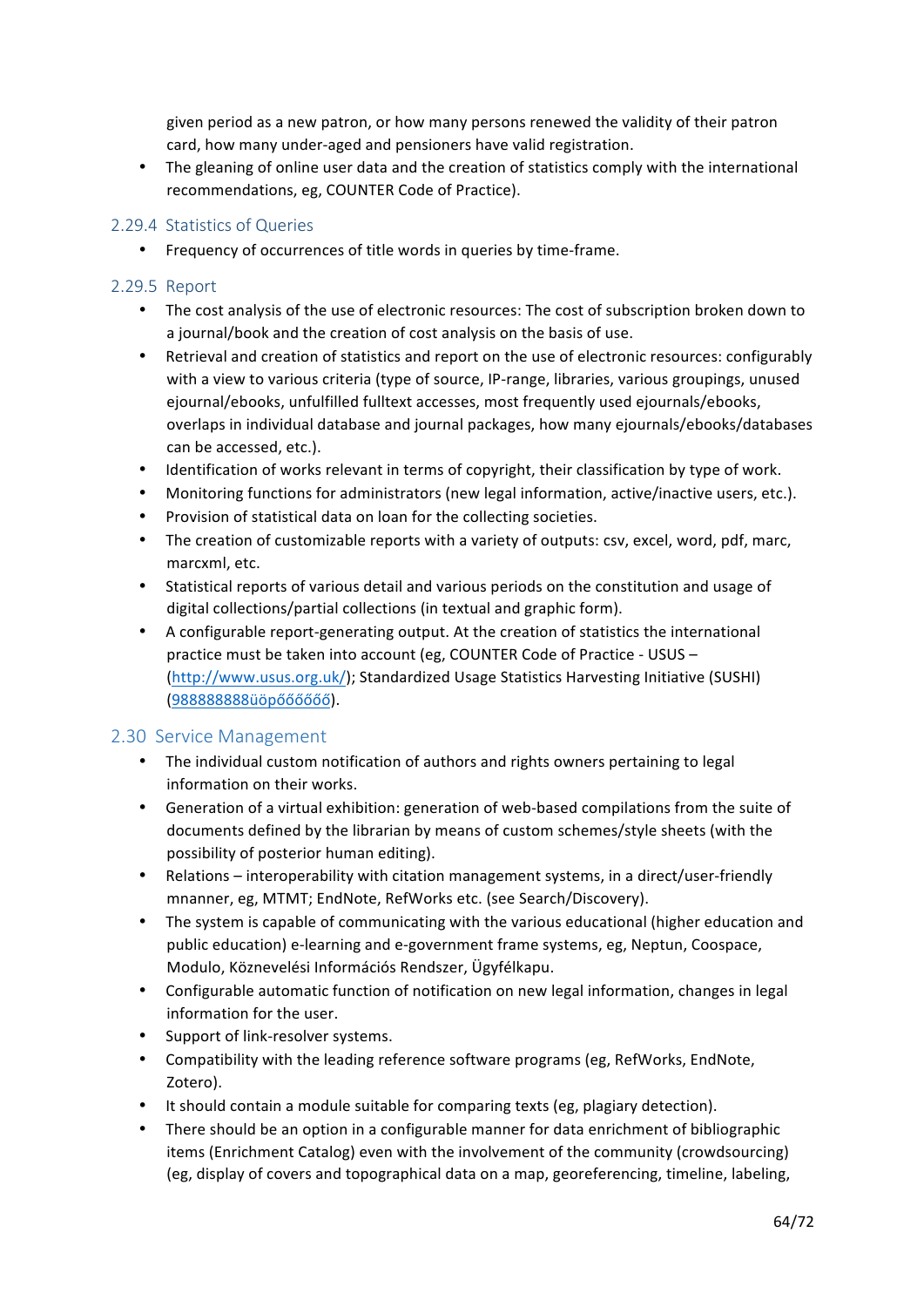tagging, table of contents service, text recording, pattern recognition, associated resources, etc.).

- User-friendly administration of content management systems of the repository type.
- User-friendly administration of content management systems (CMS) of the portal engine type.
- User-friendly administration of content management systems of support of publication.
- User-friendly administration of content management systems ensuring cooperation.
- User-friendly administration of systems providing image-based content.
- A system supporting Open Access administration: templates, tracking of critical process workflow, etc.
- It must be ensured that the user can initiate various services from a list of hits (eg, photocopy order, preparation for reading room, send, share, note, etc.).
- In the event of charged services the data necessary for invoice generation must get over to the financial system.
- The system must effectuate the 'Ask a Librarian' function and provide vehicles for realizing special literature services (eg, literature search, theme monitoring etc).

## 2.31 Customer Relations and Communication

- There must be an option for communication between institution and end-user (email or chat, optional and configurable), eg, message center (with all the exchange of messages, the optional circles of themes figure in the drop-down list), and the forwarding of the actual message to the end user in email as well, archiving of chat messages.
- It can be entered by user what the language of communication should be (relation: UAD component).
- A simple and easy contact in case of problems and questions (eg, template). Upon sign-in it should attend to the language of communication fixed at the patron and the preferred interface must appear.
- Contact initiation and opportunity of feedback for the user.
- The system must send a caution email before expiry of the patron cards (relation: CIR component).
- The timing and text of messages sent to patrons can be entered by library, the name and email address of the sender can be entered separately by location of loan.
- There must be messages to be sent at any event (which cannot be signed away by the patron), and those that can be selected (or rejected) by the patron (eg, list of new accessions).
- Messages can be sent in email, sms and to Facebook. The patron can select his or her prioritized or default mode of sending. The default is email.
- The messages sent to patrons must be logged, the log can be queried by librarians.
- The system must send a warning email before expiry of the due dates of the borrowed documents. (relation: CIR component).
- The system must send a warning email to the patron if they have not returned a book up to the due date. Depending on the time elapsed since the expiry of the due date the system must send a message with various texts (relation: CIR component).
- A circular can be sent out to a select circle of patrons about library events.
- A circular can be sent out to a select circle of patrons about documents recently acquired. Patrons can configure what topics they are interested in concerning novelties.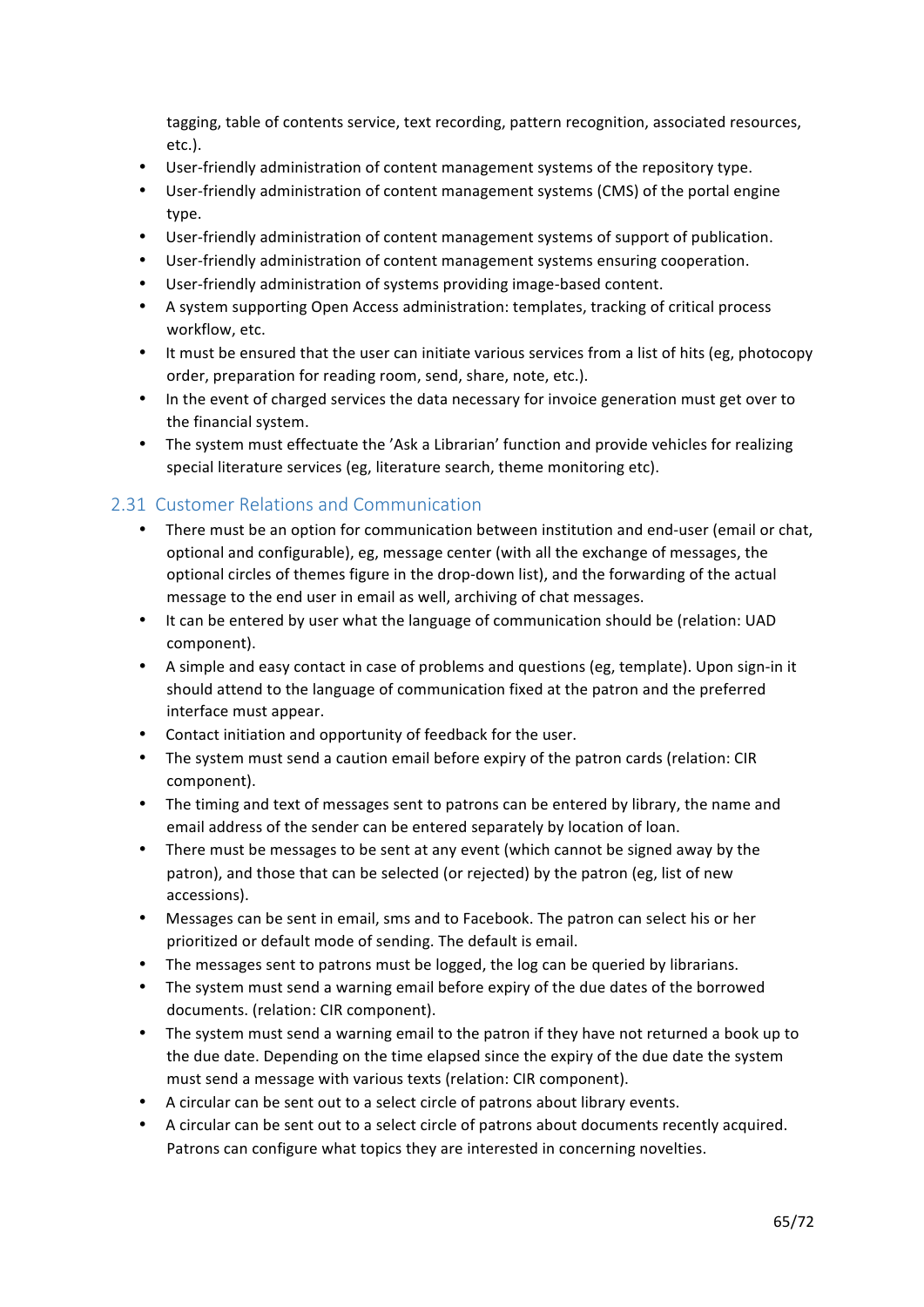- Blurbs and recommendations can be sent out to patrons, eg, when they borrow a book, they will get the list of 3-to-5 books most frequently borrowed by those who have borrowed the book taken out by them.
- A chat service is needed. The patron can write a message to their library (where the patron is registered). The incoming message should be assigned to one of the librarians online who should continue the exchange of messages with the patron. The librarian can hand over a conversation in progress to another librarian for continuation. This transfer must work between various locations of loan of a library. The exchange of messages must be logged.
- In order to support the library information work a database must be set up which stores the patrons' requests and the answers given to them, it can assign responses given to earlier questions to a new request and to support the deployment of the information librarian's work (the assignment of patrons' requests to individual librarians).
- Messages sent to patrons by the NLP system and the library/libraries should be displayed on mobile devices as well.
- The system must enable the arrangement of vendors' data into a common and a library segment in order to compile analyses and reports on the basis of joint elements of the vendors' data. The vendors can, of course, contain diverse data by library. The vendors can be arranged into hierarchical structure.
- Registration of partner relations: a database keeping a record of data of sources of origin of digital documents as well as the communication maintained with them (eg. partner code, institution name, liaison, contact addresses, correspondance up to now, permissions) and the assignment of the partner code to the metadata of the document.
- Administration of user feedbacks: administration of feedbacks, questions and requests of patrons associated with digital services (eg, user data, text of the message, text of response(s), competent responser, necessary measure, deadlines).
- Documentation and customer service: a detailed Hungarian online documentation to every element of the digital library system. Help Desk accessible via telephone and online for questions arising with respect to the use of the system and for reporting errors/shortages.
- News channels: Definable custom metadata news channels on the new items adopted in the individual partial collections (in RSS/Atom XML, HTML, e-mail formats).
- Document order: ordering of a digital copy in a quality required and entered by the user.
- Highlighting novelties and curiosities: a list or slideshow embeddable into the opening page or any other webpage about the most interesting items assembled by the librarian.

## 2.32 Information Security

## 2.32.1 Identification and Authentication

- The system must be able to individually identify and authenticate the users.
- The system must support the ban on repeated utilization of identifiers up to the end of a determined duration.
- The system must support the ban on identifiers in the case of inactivity over a determined period of time.
- The system must support the obligatory change of default values of passwords during implementation of the system.
- The system must support the handling of passwords' minimal and maximal time of usage and the conditions of their repeated utilization.
- The system must ensure a covered feedback during the process of authentication.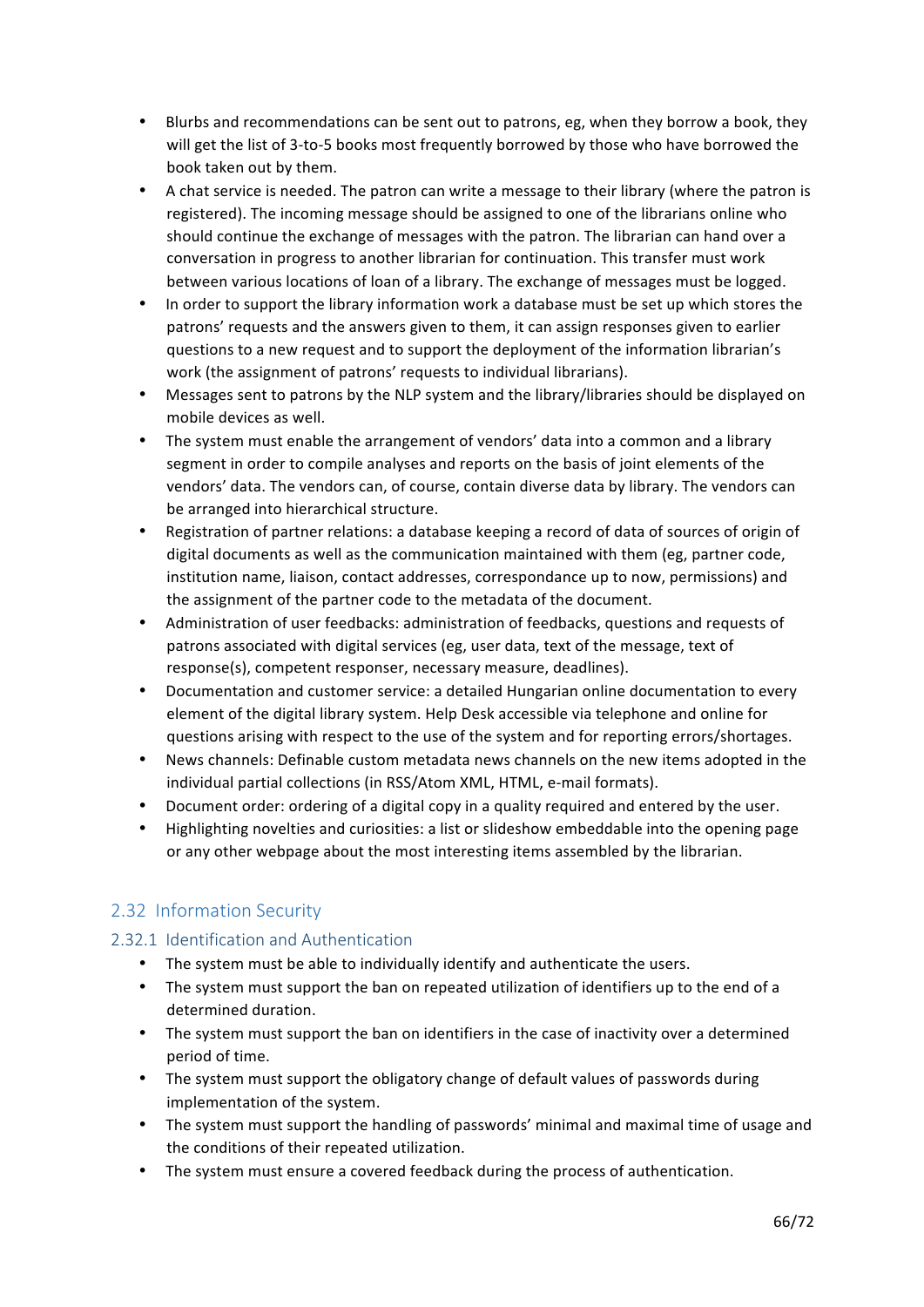- The system can accept only certifications released by authentication providers figuring in the administration of the National Media and News Broadcasting Authority related to electronic signature for authenticating the users based on certification.
- The system should enforce the endorsed permission of logical accesses to resources.
- The system must enable the restriction of numbers of occurrences concerning the series of unsuccessful attempts of the user within a determined period of time.
- The system must automatically block the user account up to a determined duration of time or until the administrator's release, or it must delay it in harmony with the delay algorithm unless the number of unsuccessful login attempts is exceeded by the user.
- The system must contain only software programs and related documentation which comply with the copyright and other legal regulations.
- The system must support:
	- the checking of photocopies and shares, the tracking of the use of software programs protected with quantity-related licenses and associated documentations.
	- the supervision and documentation of holdings sharing.

## 2.32.2 Logging and Accountability

- The system must be able to glean sufficient information in the logging entries for identifying what type of event happened, when and where the event happened, what was the event's origin and outcome and it should identify the person or object with whom the event can be associated.
- The system is enabled to send out alerts in case of a logging defect to determined persons or positions, and it can execute determined activities, such as the halting of the system, the overwriting of the oldest log entries, and the halting of the logging process.
- The system must use internal system clocks for creating timestamps for log entries, and it must record in the log entries the time stamps to the coordinated world time  $-$  so-called UTC or to the Greenwich Mean Time – GMT –in harmony with the determined accuracy of timing.
- The system makes it possible to protect and safeguard the log information and log managing tools from unauthorized accesss, modification and deletion.
- The system must ensure the generation of log entries on determined loggable events.
- The system must be able to turn out log entries concerning determined events with the determined content.
- The system must ensure the defence against malicious codes at the login and logout points of the system, their disclosure and obliteration.
- The system must be able to configure defence mechanisms against malicious codes in a manner that the tool of protection:
	- should execute periodical supervisions on the system and real-time supervisions of files stemming from external sources at the end points, at the network points of entry and exit, when the files are downloaded;
	- in case of perception of a malicious code it must block it or place it into quarantine, alert the system administrator and other determined persons;
	- it supervises the false alerts in the course of disclosure and obliteration of the malicious code.
- The system must support:
	- detection of cyberattacks or the traces thereof according to the determined goals of surveillance and the disclosure of unauthorized local, network and remote relations;
	- $\bullet$  the idenification of unauthorized system use;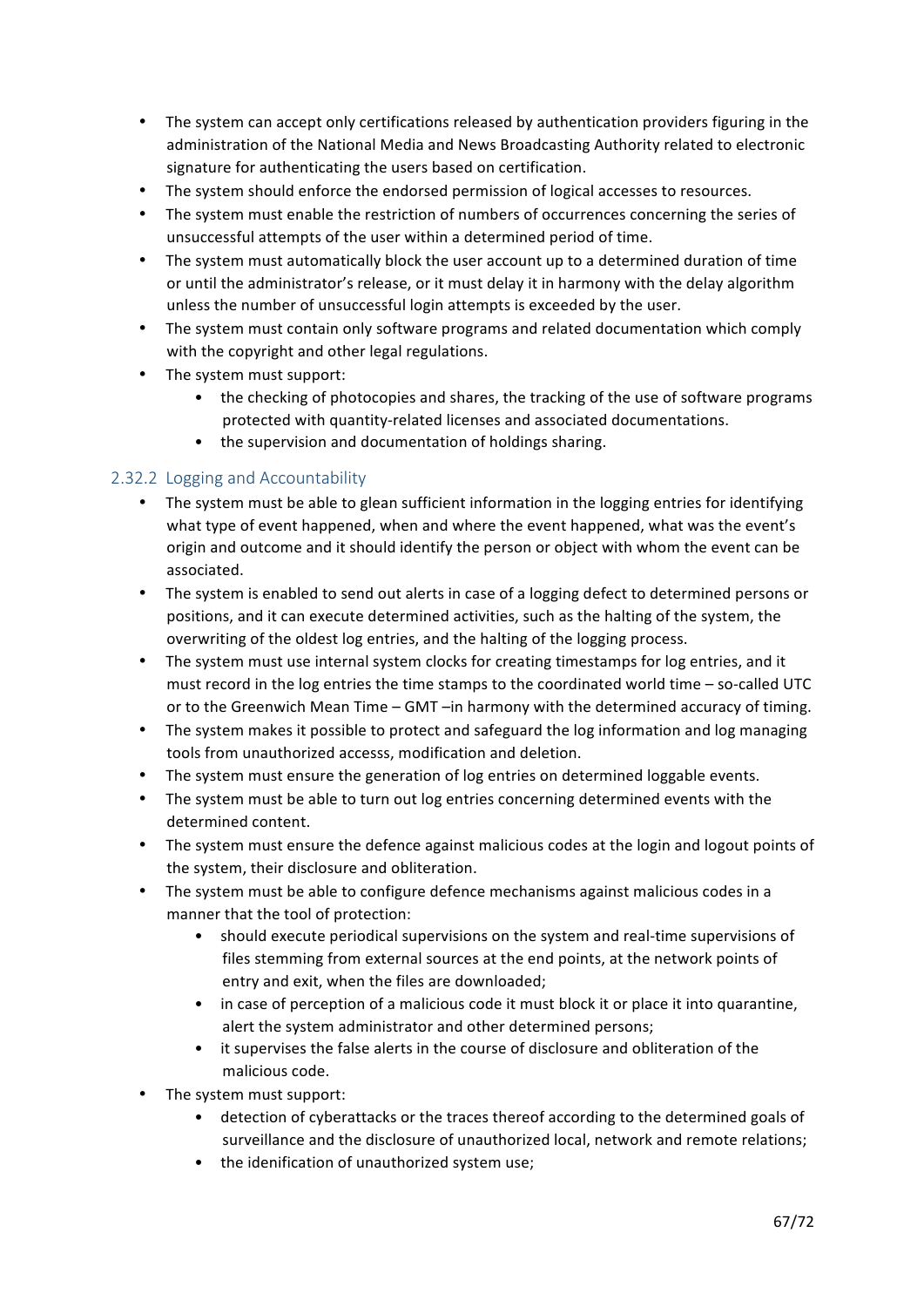- the application of vehicles of surveillance for harvesting substantial information and tracking determined types of transaction;
- the safeguarding of information gained from tools of monitoring against unauthorized access, modification and deletion;
- the corroboration of the system's supervision upon detection of signs alluding to enhanced risks:
- the provision of information of supervision at a determined frequency to determined persons or positions.
- The system must be able:
	- to supervise and control communication carried on on the outer borders of the system as well as on the crucial internal ones;
	- emplacement of system elements publicly available in subnetworks physically and logically detached from the internal structural network;
	- to connect to external networks or external information systems via interfaces monitored only on instruments of border defence.
- The system must bring into effect cryptographic operations qualified as standard and secure in legal regulations.

## 2.32.3 The Protection of System and Communication

- The system must be enabled to inhibit or incapacitate remote activation of computing equipment based on collaboration (eg, cameras, microphones).
- In response to demands for resolution of name/title the system ensures, in addition to the authentic data, complementary data regarding the origin and integrity of the information, and if it operates as part of distributed hierarchic name directory it must indicate also the state of security of descendant ranges and should they support safe resolution services, it is to authenticate the chain of trust between the descendant and predecessor ranges.
- The system must ask for authentication of origin and checking of data integrity and execute these to responses of name/title resolution spawned from an authentic source.

## 2.32.4 Procurement of System and Service

- The administrator's documentation of the system should contain:
	- the secure configuration, installation and maintenance of the system, system elements or system services,
	- the effective application and maintenance of security functions,
	- vulnerabilities related to configuration and administrative (ie, privileged or prioritized) functions known at the delivery of the documentation.
- The user's documentation should contain:
	- the security functions available to the user and their efficient application,
	- the methods of the safe and secure use of the system, system element or system service,
	- the user's obligations for maintaining the security of the system, system element or system service.

## 2.32.5 Planning of Business Continuity

- The system is prepared to save information of the user level and the system level stored in the system as well as the system documentation at scheduled intervals, in harmony with objectives regarding the time and points of recovery.
- The system must enable certain persons or positions to select from the loggable events those to be logged with respect to the individual elements of the system.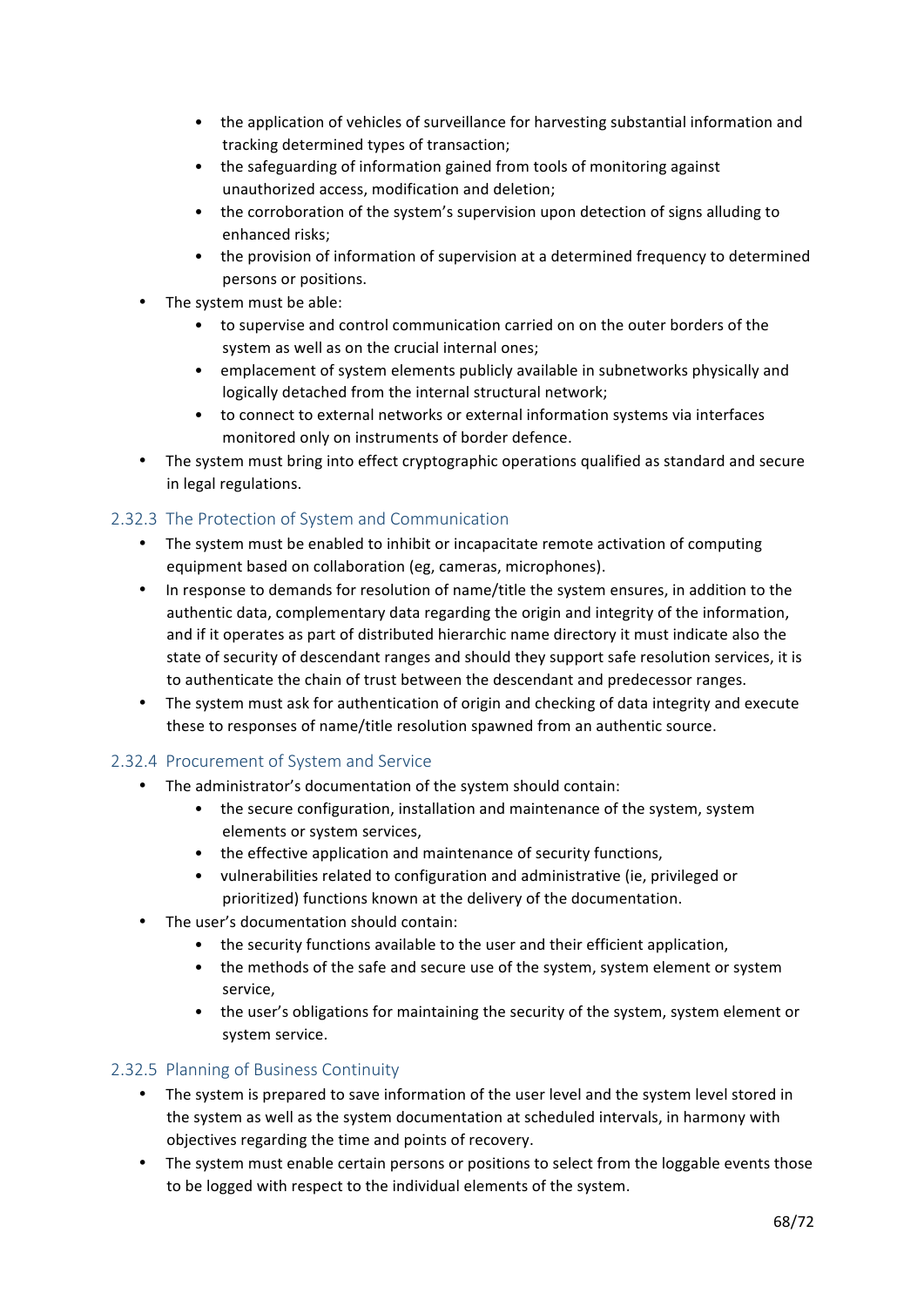# 3 Requirements of Informatics

- The NLP sotware must support data storage performed in a (geo)redundant manner as far as the handled contents are concerned.
- The NLP must support redundant operation, which means that in case of a service outage or stoppage, the redundant secondary site must be capable of taking over the functions within a short period of time and the restoration mustn't involve data loss or inconsistent state.
- The live service is invariably provided by a primary NLP installation running in a given site, while a backup site implemented in another site and capable of full functionality can take over the primary role in case of necessity, automatically or by manual intervention, but within a short period of time, one hour at most, at any time and warrants the service even over a longer time with the option of subsequent simple restoration. The switchover or transition should not involve any loss of data in either direction or the peril of an inconsistent state.
- The entire system must comply with the prime expectations of the ISO 27001 standard.
- Open protocol, and API for query of legal data or exchange of data, eg, for transferring conveyance of statistics on e-loans for a collecting institution's database (for the apportionment of royalties).
- The NLP system can communicate with repository software programs via standard protocols (eg, Eprints, Dspace, Jadox).
- APIs engaged in tasks as regards various local specialities can be adjusted to or adopted by the system.
- It must collaborate with other systems and databases 'to be attached' (eg, Open Journal Systems (OJS), MTMT).
- It is built of elements of open-source code or it supports the adjustment of such elements; connection to it is also possible with external programs via restful APIs, and also new bibliographic and authority records can be created or altered.
- It is accessible from the internet and can be used with mobile devices.
- Options for extempore queries with SQL tools on the program level.

## 3.1 Digital Repositories of Content

- Link control: checking links supervising the operation of internal and external links to be found among the metadata with flexible configurability (eg, frequency, parameters).
- Temporary stores: temporary stores interconnected with workflow administration for the individual phases of work (eg, arrival, processing) through fast-access depots, with access with authorization but it can be a remote access too, with a minimum of metadata requirement.
- Store of copies for service: store(s) of documents provided locally or publicly as well as associated other files (eg, stamp images, metadata saved into XML. character sets required for proper display) on fast-access storage tools, with frequent security saves, ongoing error control and mirroring immediately replacing the live system in the event of failure.
- Persons with proper privileges are supported to deploy bulk transfer of files, eg, FTP, SCP, http-based, web-based upload, webdav.
- SWORD support: The exchange of metadata and digital objects between the individual storage units and between external archives/repositories through the SWORD protocol.
- Version management: collation of store-based copies of a digital object, identification of disparities and dates of modification.
- OAI-PMH support: public query of metadata through the OAI\_PMH protocol.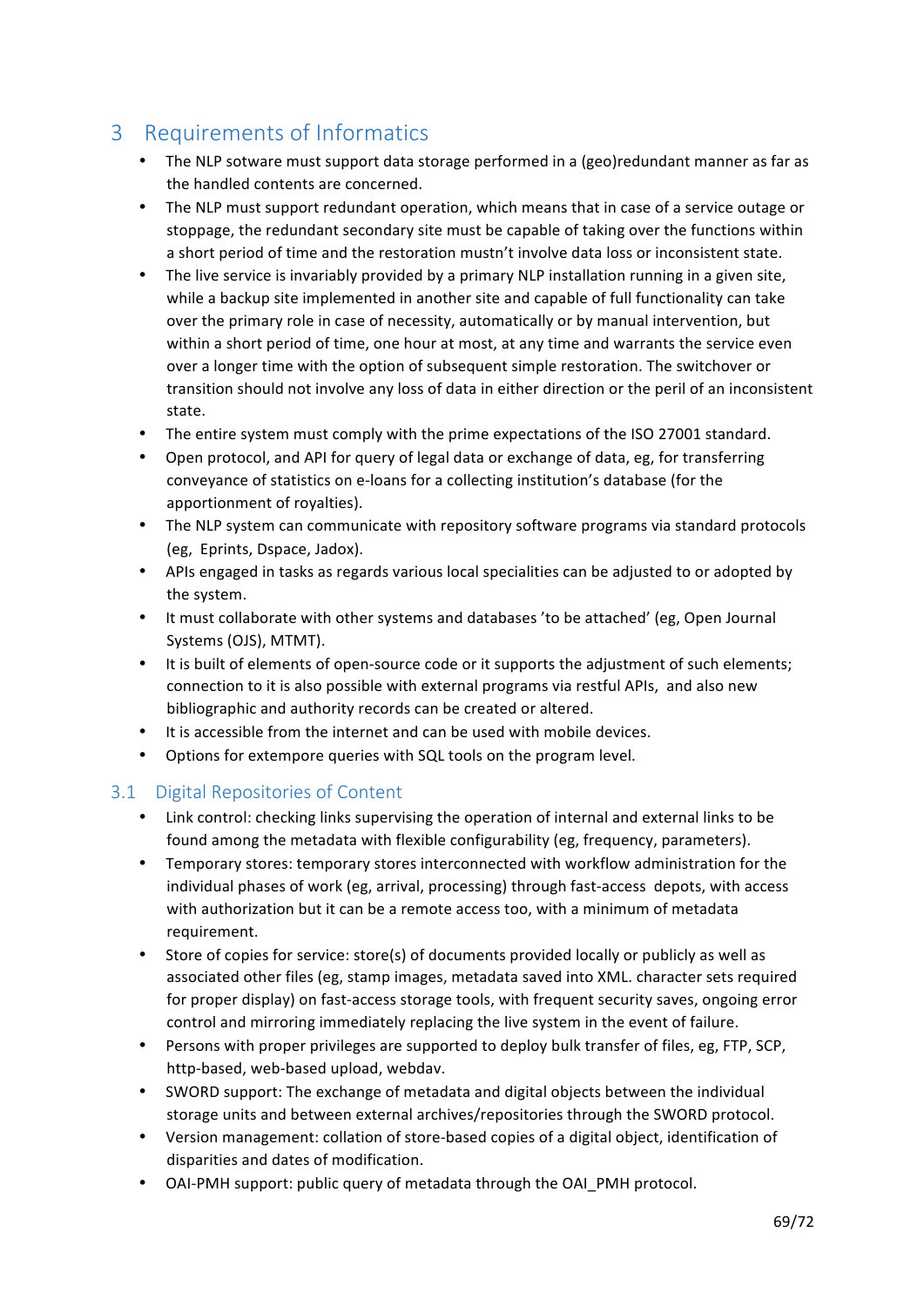- ResourceSync support: sharing of file-level metadata with other systems exploiting a solution beyond that represented by OAI-PMH.
- Z39.50 support: admission of queries and return of hits via the Z39.50 protocol.
- Talkative identifiers: an option for requiring an easily remembered alternative URL for certain important publications.
- APIs and links for the search: interfaces for programming applications to external services and provision of query links with various parameters for search in the digital collection.
- Real-time indexing: metadata and full text of the document adopted in the collection as a new item or removed from it must immediately appear in indexes used for search or be deleted.
- The storages providing the service-based copies of the digital collections must be handled by the system in a mirrored way, irrespective of the fact that they are in a prime location or in a georedundant site, the data are to be continuously synchronized in both directions for the sake of operation security.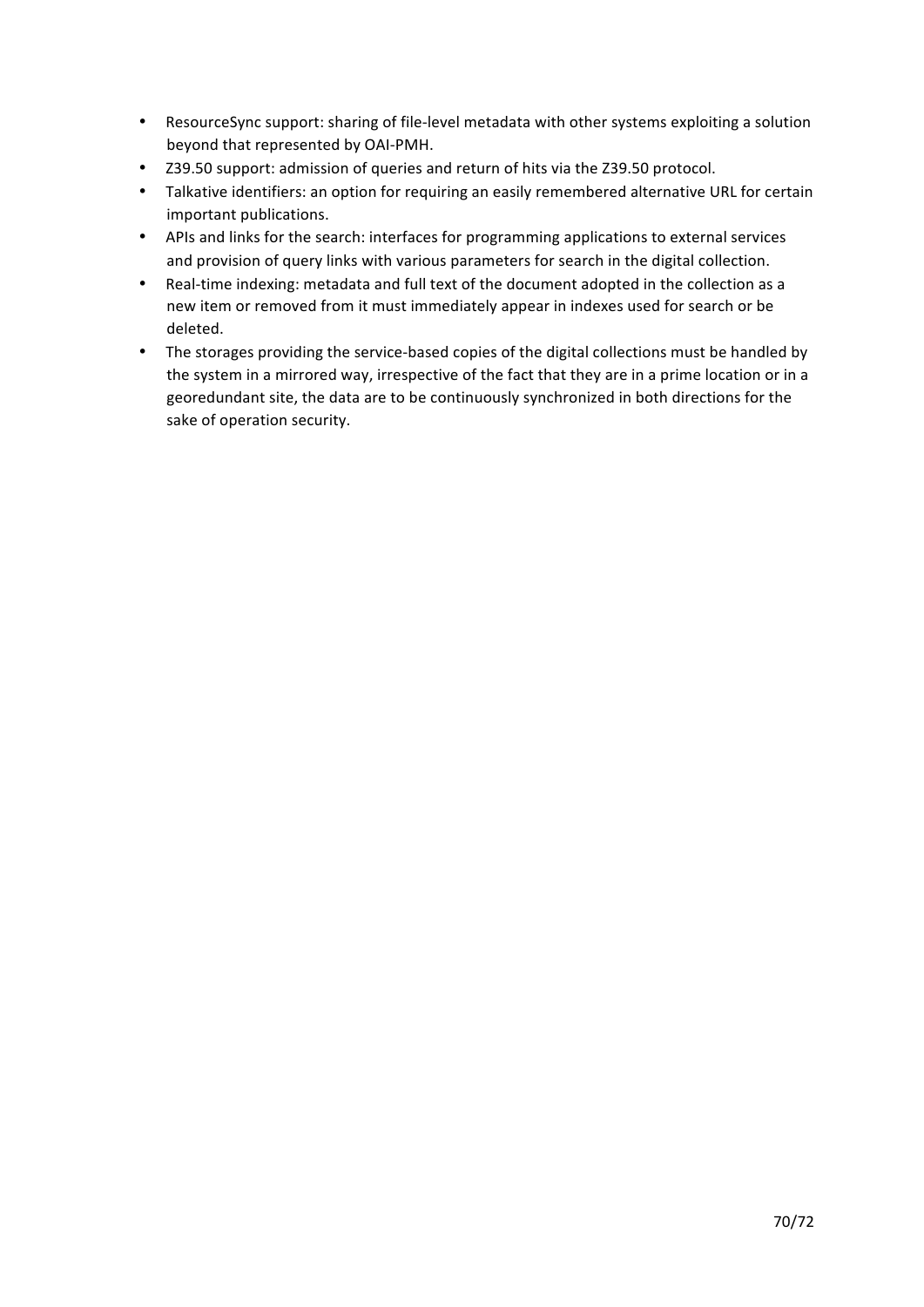# 4 Supplements

## 4.1 Functional Groups and their Abbreviations

| <b>Functional groups</b>                    | <b>Abbreviation</b> |
|---------------------------------------------|---------------------|
| <b>Bibliography Management</b>              | <b>BIM</b>          |
| <b>Digital Repositories</b>                 | <b>DCM</b>          |
| Digitization                                | <b>DIG</b>          |
| Temporary Store of Electronic Documents     | <b>EDS</b>          |
| Management of Electronic Sources            | <b>ESM</b>          |
| Export/Import, Attachments                  | EIL                 |
| <b>User Managment</b>                       | <b>USM</b>          |
| <b>User Administration</b>                  | <b>UAD</b>          |
| <b>User Self-Service</b>                    | <b>USS</b>          |
| Acquisitions                                | <b>ACQ</b>          |
| <b>Help Desk</b>                            | <b>HDS</b>          |
| Management of Periodical Publications       | <b>PER</b>          |
| <b>Access Management</b>                    | <b>ACC</b>          |
| Cataloging, Authentication, Qualification   | <b>CCQ</b>          |
| Catalog                                     | CAT                 |
| <b>Catalog Configuration and Management</b> | <b>CCM</b>          |
| Search Engine, Discovery                    | <b>DRY</b>          |
| Circulation                                 | <b>CIR</b>          |
| Library Administration                      | <b>LMA</b>          |
| Interlibrary Loan                           | ILL                 |
| <b>Central Administration</b>               | CAD                 |
| Display, User Interface, Facade             | <b>UIX</b>          |
| Metadata Conversion Upload, Download        | <b>MDC</b>          |
| <b>Workflow Organization</b>                | WFL                 |
| Namespace Adjustment                        | <b>NSL</b>          |
| Financing, Bank                             | PAY                 |
| <b>Stacks and Holdings Control</b>          | <b>WHM</b>          |
| <b>Statistics and Report</b>                | <b>STA</b>          |
| Service Management                          | <b>SMG</b>          |
| <b>Standard Storages and Attachments</b>    | SSI                 |
| <b>Customer Contact and Communication</b>   | <b>CLC</b>          |
| Administration of Holdings and Assets       | PRG                 |